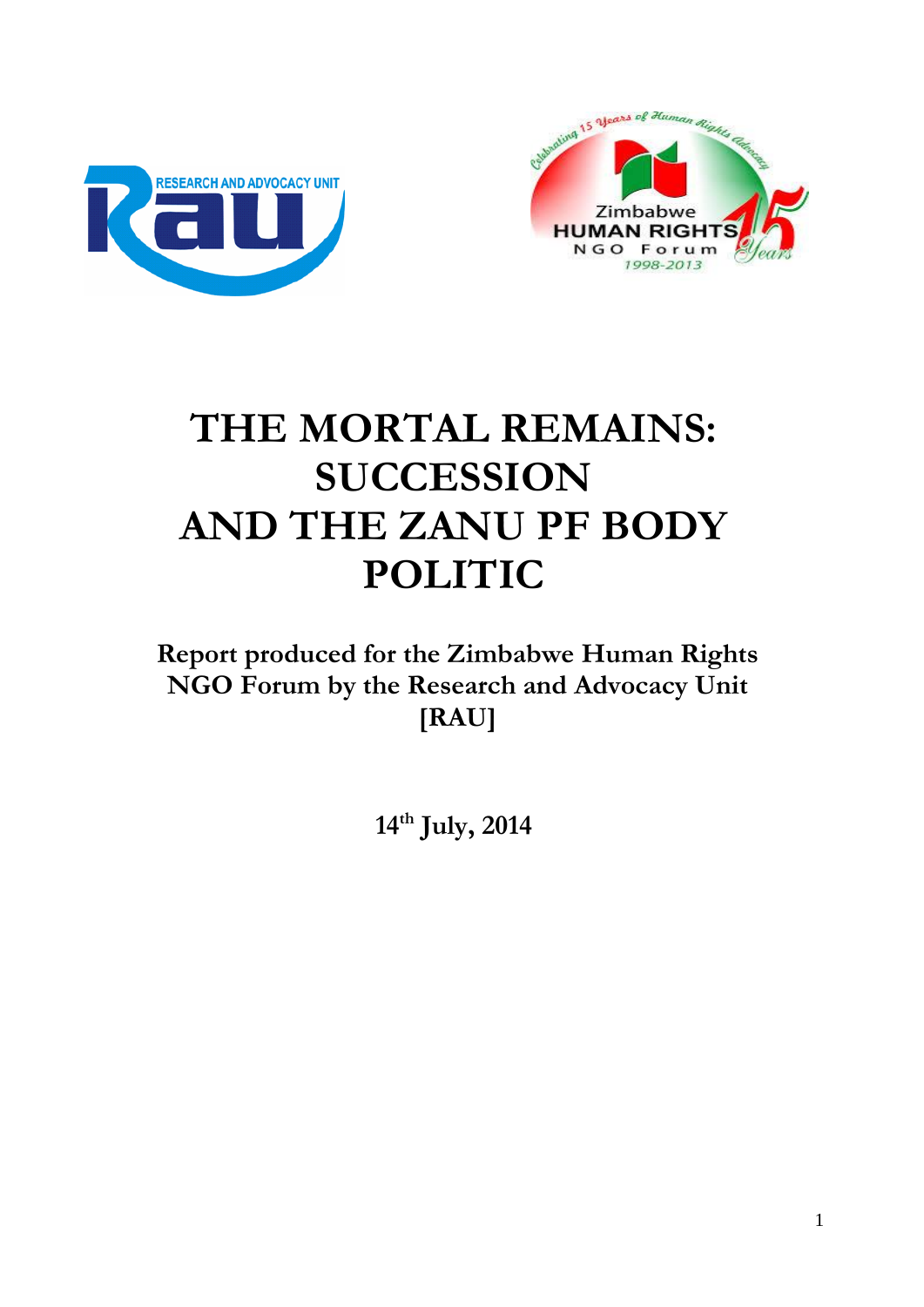# **CONTENTS**

|                                                       | Page No. |
|-------------------------------------------------------|----------|
| Foreword                                              | 3        |
| <b>Succession and the Constitution</b>                | 5        |
| The New Constitution                                  | 5        |
| The genealogy of the provisions                       | 6        |
| The presently effective law                           | 7        |
| Problems with the provisions                          | 8        |
| The ZANU PF Party Constitution                        | 10       |
| The Structure of ZANU PF                              | 10       |
| <b>Elected Bodies</b>                                 | 10       |
| Administrative and Coordinating Bodies                | 13       |
| Consultative For a                                    | 16       |
| <b>ZANU PF Succession Process in Practice</b>         | 23       |
| The Fault Lines                                       | 23       |
| The Military Factor                                   | 24       |
| <b>Early Manoeuvring</b>                              | 25       |
| The Tsholotsho Saga                                   | 26       |
| The Dissolution of the DCCs                           | 29       |
| The Power of the Politburo                            | 29       |
| The Powers of the President                           | 30       |
| The Congress of 2009                                  | 32       |
| The Provincial Executive Committee Elections of 2013  | 34       |
| Conclusions                                           | 45       |
| Annexures                                             |          |
| <b>Annexure A: Provincial Co-ordinating Committee</b> | 47       |
| Annexure B : History of the ZANU PF Presidium         | 51       |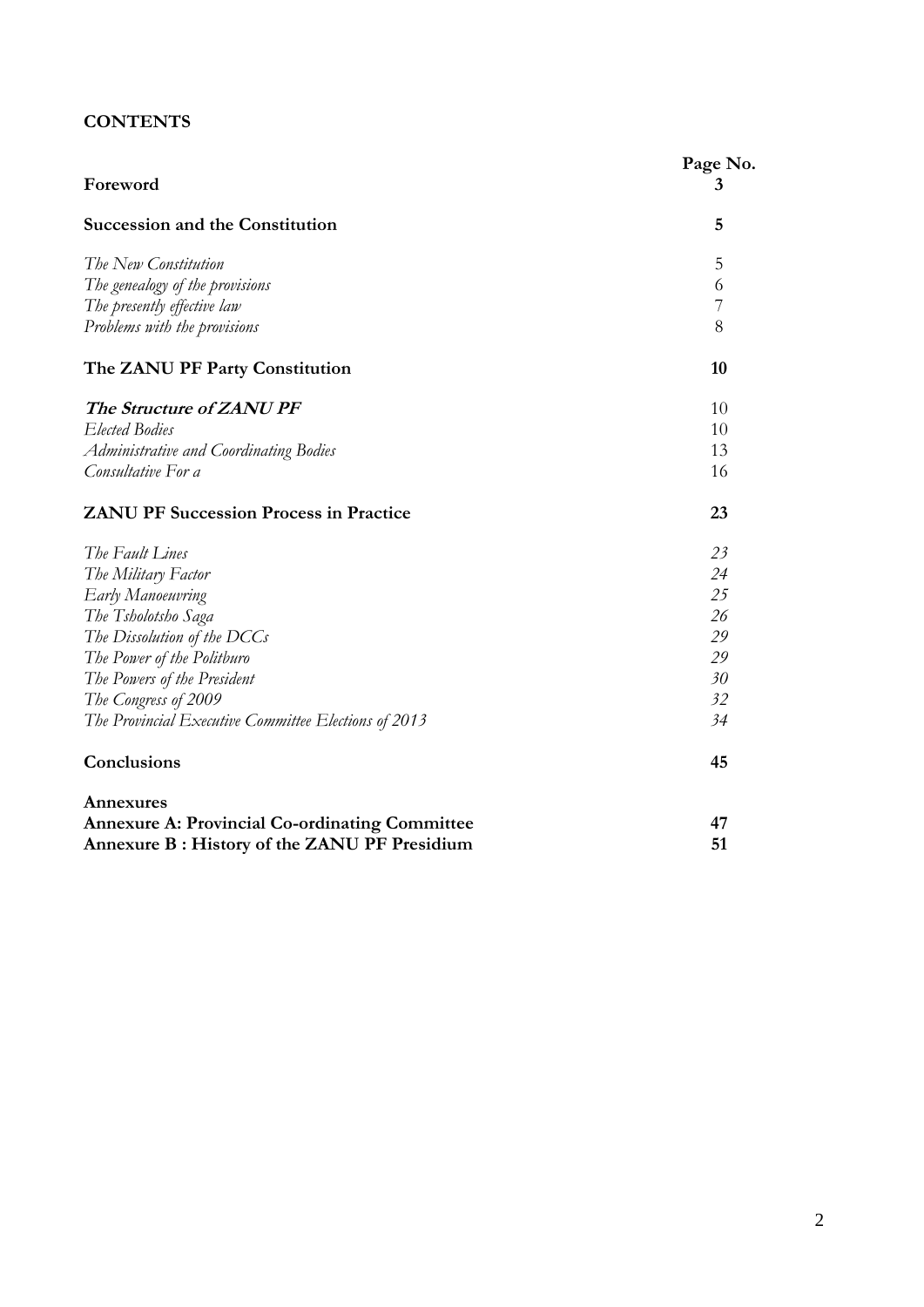# **Foreword\***

The somewhat provocative title of this report conceals an extremely serious issue with Zimbabwean politics. The theme of succession, both of the State Presidency and the leadership of ZANU PF, increasingly bedevils all matters relating to the political stability of Zimbabwe and any form of transition to democracy.

The constitutional issues related to the death (or infirmity) of the President have been dealt with in several reports by the Research and Advocacy Unit (RAU). If ZANU PF is to select the nominee to replace Robert Mugabe, as the state constitution presently requires, several problems need to be considered. The ZANU PF nominee ought to be selected in terms of the ZANU PF constitution. In order to understand this process the structure of ZANU PF is outlined in the paper, together with the powers, duties, and responsibilities of each component. Of particular importance are the powers relating to internal elections. It is evident that there are a number of grey areas in respect of election to the office of any of the four posts in the ZANU PF Presidium, including the post of President and First Secretary. The clarity of the procedures leaves much to be desired and is a fertile area for dispute. In the past, the practice has diverged widely from the requirements of the party constitution.

With an understanding of the applicable provisions, rules, and the powers of the various structures within ZANU PF, the question of election to the Presidium is analysed, and the important role of the Provincial Coordinating Committees [PCCs] is described. The ZANU PF Constitution stipulates that any candidate receiving nomination by six or more of the ten Provinces will be directly "*elected*" to the Presidium, by the National People's Congress. It is unclear what happens if the Congress refuses to "*elect*" the nominee(s) chosen by the PCCs. It is also unclear what happens in the event of multiple nominations and splits between the PCCs.

The difficulties become amplified considering that the ZANU PF constitutional and electoral machinery must conclude its processes within the 90 day time frame required by the State Constitution.

Although the national succession problem has yet to occur, there have been problems of succession within ZANU PF over the years, and these are analysed with respect to the ZANU PF Constitution, especially the events related to deaths of previous members of the Presidium – that of Joshua Nkomo in 1999, Simon Muzenda in 2003, Joseph Msika in 2009, and John Nkomo in 2013. The manner in which the replacements to posts in the Presidium have been made is considered as a possible indicator as to what might happen when the next vacancy arises. As the report shows, each of these deaths lead to considerable internal conflict over succession, and, following the death of Simon Muzenda, to the remarkable events of the "Tsholotsho Declaration" in 2004. The consequence of all of these events has led to an increased centralisation of power in the hands of the Politburo, and the marginalisation of the democratic core of the ZANU PF Constitution.

The paper shows that nominations to the ZANU PF Presidium have, to date, been determined, in the face of considerable resistance, by a process of "guided democracy" on instructions issued by a Politburo controlled by Mugabe. The question thus arises as to what will happen when the post to be filled is that of the "guide" – Robert Mugabe himself. Several scenarios suggest themselves, based on the previous manifestations of ZANU PF "internal democratic" practice.

The first is that the "Mnangagwa-faction" may seek to reinvigorate, activate and enforce the democratic processes in the ZANU PF Constitution. These very processes have been altered significantly by Mugabe, who moved a constitutional amendment to change the Provincial Electoral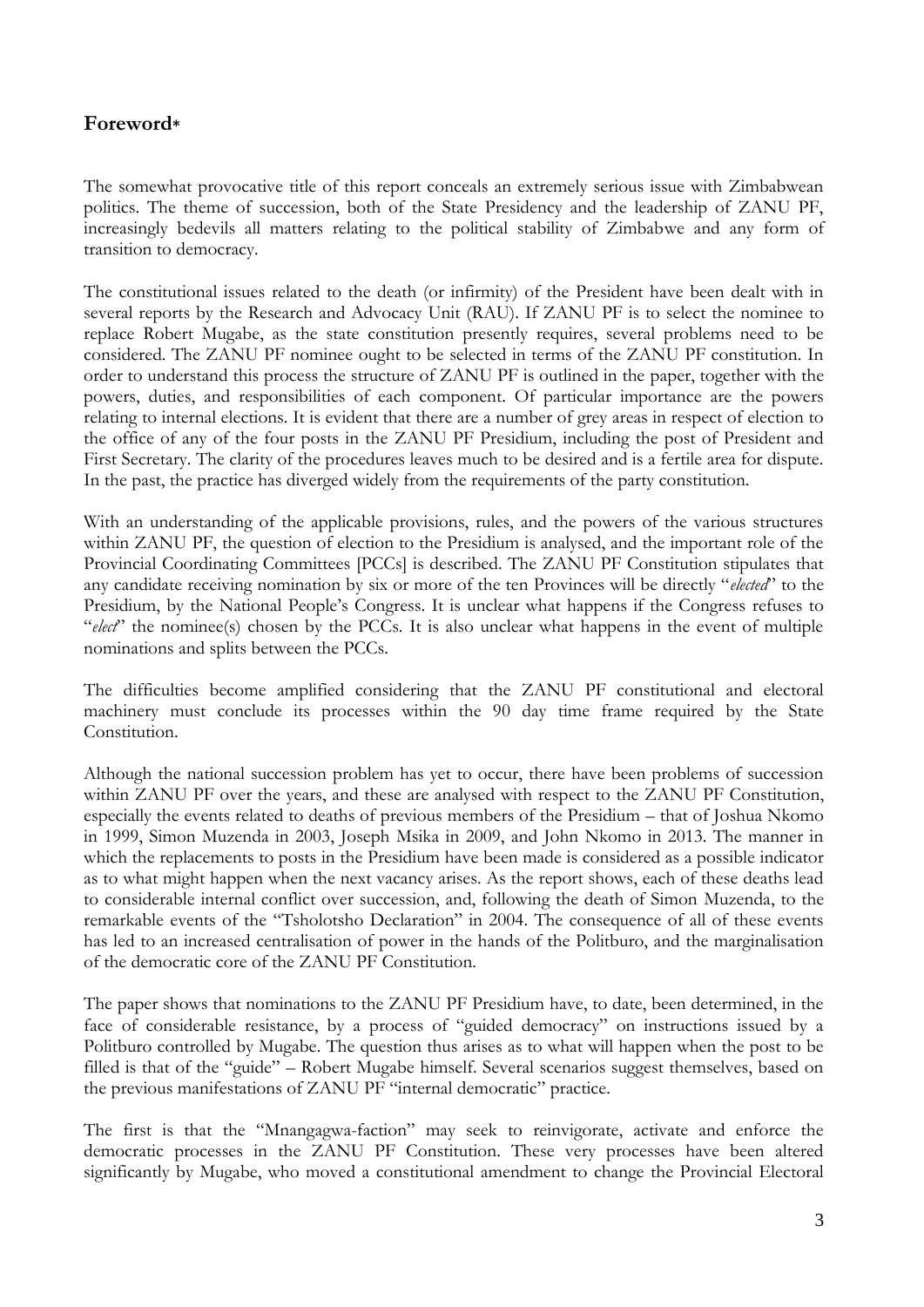Colleges from the 44 member Provincial Executive Committee to the 100 plus Provincial Coordinating Committees to facilitate Vice-President Joice Mujuru"s ascendancy. Ironically it is possible that Joice Mujuru now is in the ascendancy in the former but not the latter body. But as noted, this juristic approach may fail in the face of disputes concerning the composition of the PCCs. The costs and logistical difficulties of bringing such a large number of delegates together should the body be required to convene on short notice may also present difficulties. Following nominations by the PCCs, the elaborate process of endorsement by the National People's Conference and "election" by Congress may need to take place. All will need to be completed within the 90 day timeframe set by the State Constitution.

In view of these difficulties, a second scenario may arise where the Central Committee exercises its power to amend the ZANU PF Constitution and establishes an expedited method of nomination.

Thirdly, the Mujuru-dominated Politburo may continue to arrogate to itself powers it does not have, as it has done under Mugabe, and, taking advantage of Mujuru's likely interregnum incumbency at State and possibly party level, direct the nomination procedure. In these latter two instances (that of the Central Committee or Politburo assuming control) none of these bodies is likely to speak with one voice and the process may be susceptible to legal challenge or, worse, extra juridical conflict. This is not to suggest that only the "Mujuru faction" is capable of ignoring the party constitution. A May 2014 report that military leaders were directing Mugabe to cancel ZANU PF"s December 2014 Congress so that securocrats could manage the smooth transition of Emmerson Mnangagwa into power, is unlikely to have struck many readers as beyond the bounds of possibility.

Despite claims from ZANU PF functionaries that the ZANU PF Constitution contains clear succession procedures, past experience suggests the distinct possibility of intra-party conflict upon Robert Mugabe's demise which will affect the nation as a whole. This is probably something of which President Mugabe is all too aware. It is thus likely that he make seek to guide the process of his succession while he is still able. His difficulty is to do so without the party tearing itself apart in the process.

<sup>\*</sup> Report was written by Derek Matyszak, Senior Researcher (RAU)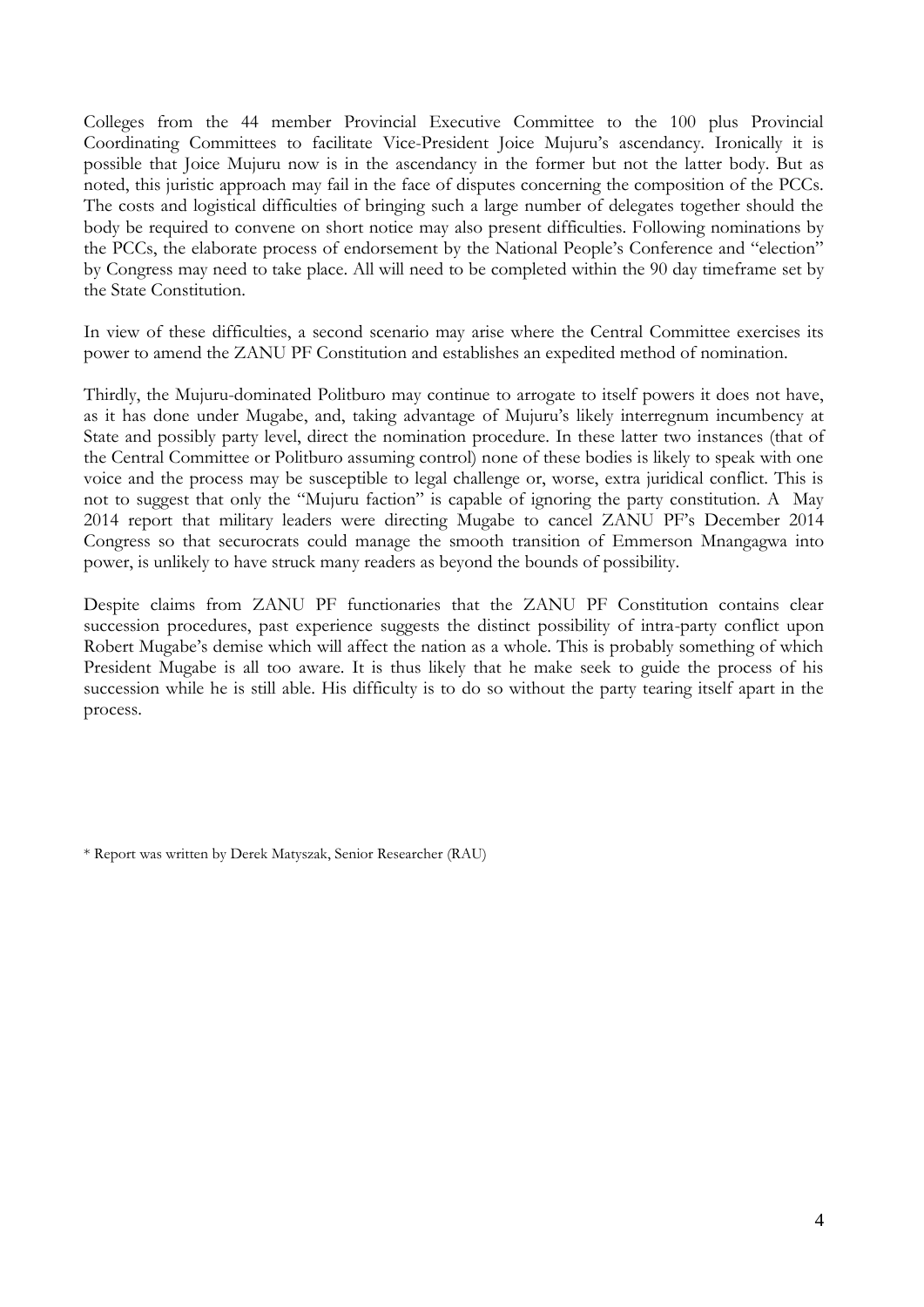# **Succession and the Constitution**

Zimbabwean President, Robert Mugabe, turned 90 in February 2013. Although he and Party officials insist that he is "as fit as a fiddle",<sup>1</sup> it is unlikely that he is immune from the health problems which accompany any nonagenarian. Frequent, and often seemingly urgent, trips to Singapore for specialised medical treatment in 2011, 2012, 2013 and 2014 suggest that Mugabe's current<sup>2</sup> spell of reasonably good health is precarious at best. Various articles<sup>3</sup> have been written outlining some of the legal and political implications which might arise if Mugabe were to suddenly "depart the stage", or become too ill to perform his duties. The last of these addressed the contradictions and legal quagmire caused by the provisions in the previous constitution which established the Inclusive Government (2009 – 2013). With the adoption of a new constitution for the country on 22<sup>nd</sup> May, 2013, the issue of what happens in the event of Mugabe's sudden departure from office is differently governed. This paper thus updates previous analyses to take these new provisions and various recent pertinent events into account.

## **The New Constitution**

Given President Mugabe's age and alleged frailty, the manner in which succession to the presidency was to be determined was a key issue in the inter-party negotiations during the Inclusive Government which led to a new constitution for the country. The sensitivity of the subject is reflected in the fact that early drafts did not address the matter at all, indicating that the question had been "parked" for future discussion. Significantly, none of the proposals that emerged in this regard during the course of the negotiations suggested that there should be a return to the electorate in the event of the president"s demise.

Section 92(2) of the new Constitution provides that:

*Every candidate for election as President must nominate two persons to stand for election jointly with him or her as Vice-Presidents, and must designate one of those persons as his or her candidate for first Vice-President and the other as his or her candidate for second Vice-President.*

Section 101(1) then stipulates:

1

*If the President dies, resigns or is removed from office— (a) the first Vice-President assumes office as President until the expiry of the former President's term of office;* (b) …

Section 100(1), to the following effect, is also of relevance:

<sup>&</sup>lt;sup>1</sup>See *Robert Mugabe 'fit as a fiddle' as he Jets into Zimbabwe after Health Rumours* The Telegraph 12.04.12 and his statement to this effect (while admitting to problems with his left knee and cataracts) in an interview aired on ZTV marking his  $90<sup>th</sup>$ birthday – the transcript appearing in the Herald of 22.02.14 *et seq* under the heading "*Desire to Serve the Country Drives Me'.*

<sup>&</sup>lt;sup>2</sup> The time of writing is June 2014. Mugabe has complained, however, of problems with his eyes and knee see fn immediately above.

<sup>3</sup>Matyszak, D (2010), *Drop Dead Beautiful? Legal Notes on Death and the President.* September 2010. HARARE: RESEARCH & ADVOCACY UNIT; Matyszak, D (2012), *APRÈS MOI LE DÉLUGE: SUCCESSION AND THE ZANU PF PARTY CONSTITUTION*. July 2012. HARARE: RESEARCH & ADVOCACY UNIT. available at [http://www.researchandadvocacyunit.org.]

<sup>4</sup> The euphemism is that favoured by the former US Ambassador to Zimbabwe, Christopher Dell – see Wikileaks cable 04Harare1914.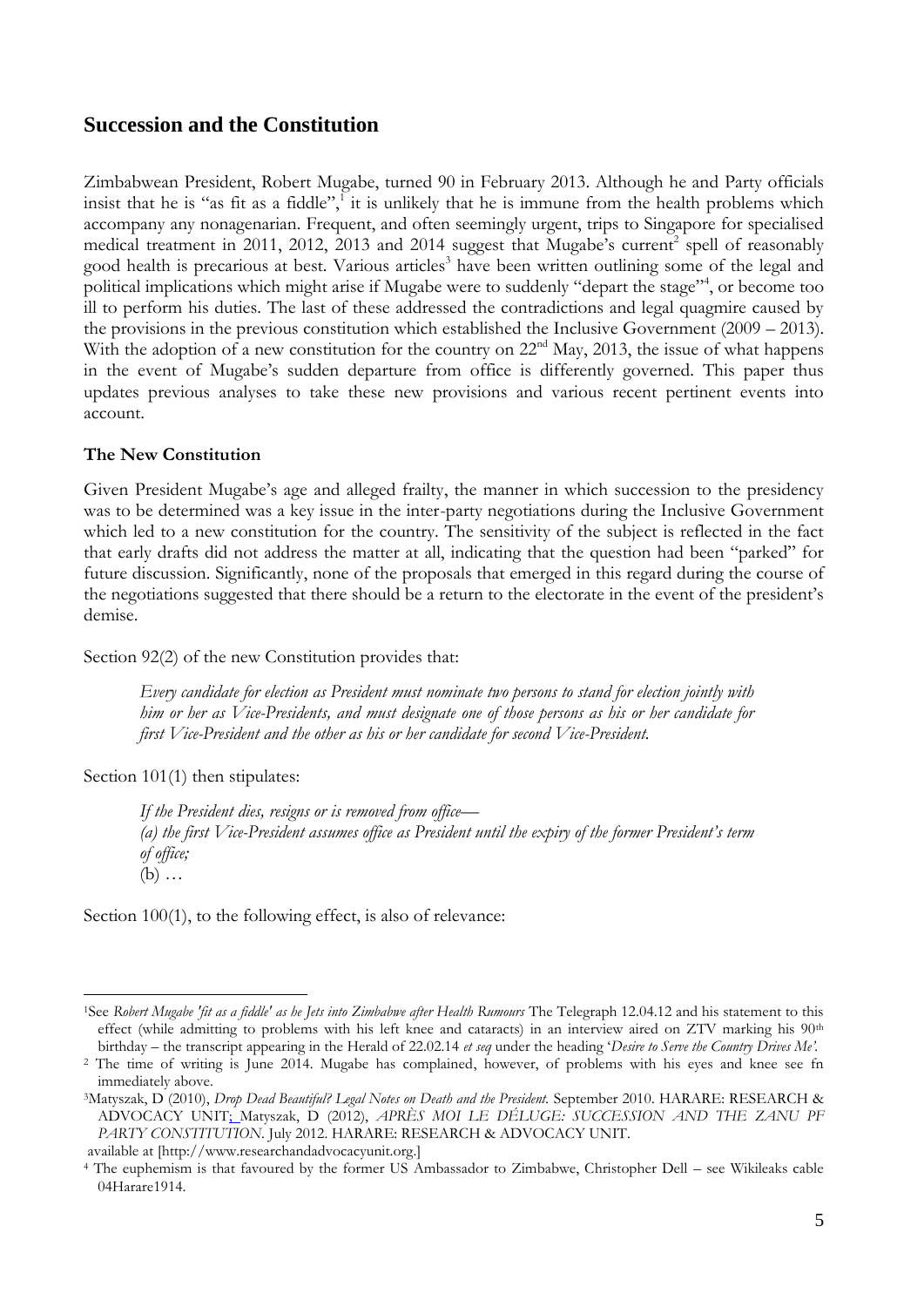*Whenever the President is absent from Zimbabwe or is unable to exercise his or her official functions through illness or any other cause, those functions must be assumed and exercised— (a) by the first Vice-President;*

Before continuing, it is necessary to insert a caveat here for any reader who does not proceed further: the above provisions are not yet in effect and do not currently govern the succession issue.

# **The genealogy of the provisions**

The genealogy of these provisions is of some interest, particularly to students of ZANUPF. The first draft of the constitution which became publicly, if unofficially, available contained no specific clause relating to the death of a sitting president and anomalously, while it mentioned that the president "*may resign by giving notice to the speaker [of Parliament*]", gave no indication as to the procedure to be followed in the event of such resignation.<sup>5</sup> However, a "final draft consolidated constitution" appearing four months later, in mid-July 2013, introduced the idea of "presidential running mates". Each presidential candidate in an election was to nominate two persons to stand for election jointly with him or her as his or her Vice-Presidents, and had to designate one of those persons as his or her candidate for first Vice-President, and the other as his or her candidate for second Vice-President. In the event of the resignation, removal from office, or death of the President, the first Vice-President would assume office as President for the remainder of the former President's term of office.<sup>6</sup>

In the context of ZANU PF"s succession politics this proposed clause was quite remarkable. It led to considerable political gossip and speculation as to how it had come to be included in the draft. The effect of the provision would have been to grant President Mugabe the power to determine his potential successor and compel him to do so ahead of the election. The ZANU PF Constitution contains no provisions to deal with the contingency of Vice-Presidential running mates, though certainly there would be those within the party who might argue that existing provisions for the appointment of party Vice-Presidents should stand as the provisions to select nominees for national Vice-Presidential candidates.<sup>7</sup> This then would leave the sole incumbent Vice-President, Joice Mujuru, (there presently being no second Vice-President, John Nkomo having died in January, 2013) in pole position. The adoption of this clause would have been interpreted as an agreement within ZANU PF, or determination by Robert Mugabe, that Joice Mujuru should succeed him as President upon his death or resignation. As such the clause is not likely to have found much favour with those aligned to the other reported pretender to the presidency (see below), Emmerson Mnangagwa.

The grave risk this clause posed to ZANU PF was the possibility that the selection of Joice Mujuru as President Mugabe"s running-mate would result in Mugabe being de-campaigned by members of his own party in the impending 2013 general election. Such de-campaigning under the moniker "*Bhora Musango*" (see below) was believed to have been at least partly responsible for Mugabe's loss in the first round of the 2008 elections. Since it was clear that in whatever way the clause pertaining to succession was drafted, it would not involve a new presidential poll and would retain the presidency within the party, it was imperative for all coveting the highest political office of the land, not to jeopardise a ZANU PF victory.

<sup>1</sup> <sup>5</sup> Section 6.9. Had the Constitution remained in this form, one would have been left to assume that the provision relating to the President being unable to exercise his official functions for "any other cause" would have applied in the event of the death of the President – i.e. that the Vice-President would take over. However, this left a gap as to whether elections then had to follow, how long the person assuming office could so act and the problem that a person acting as President in terms of this clause would not have plenary presidential powers.

<sup>6</sup> Section5.14 of this draft.

<sup>7</sup> The party Vice-Presidents have always been appointed as national Vice-Presidents - see below in the text.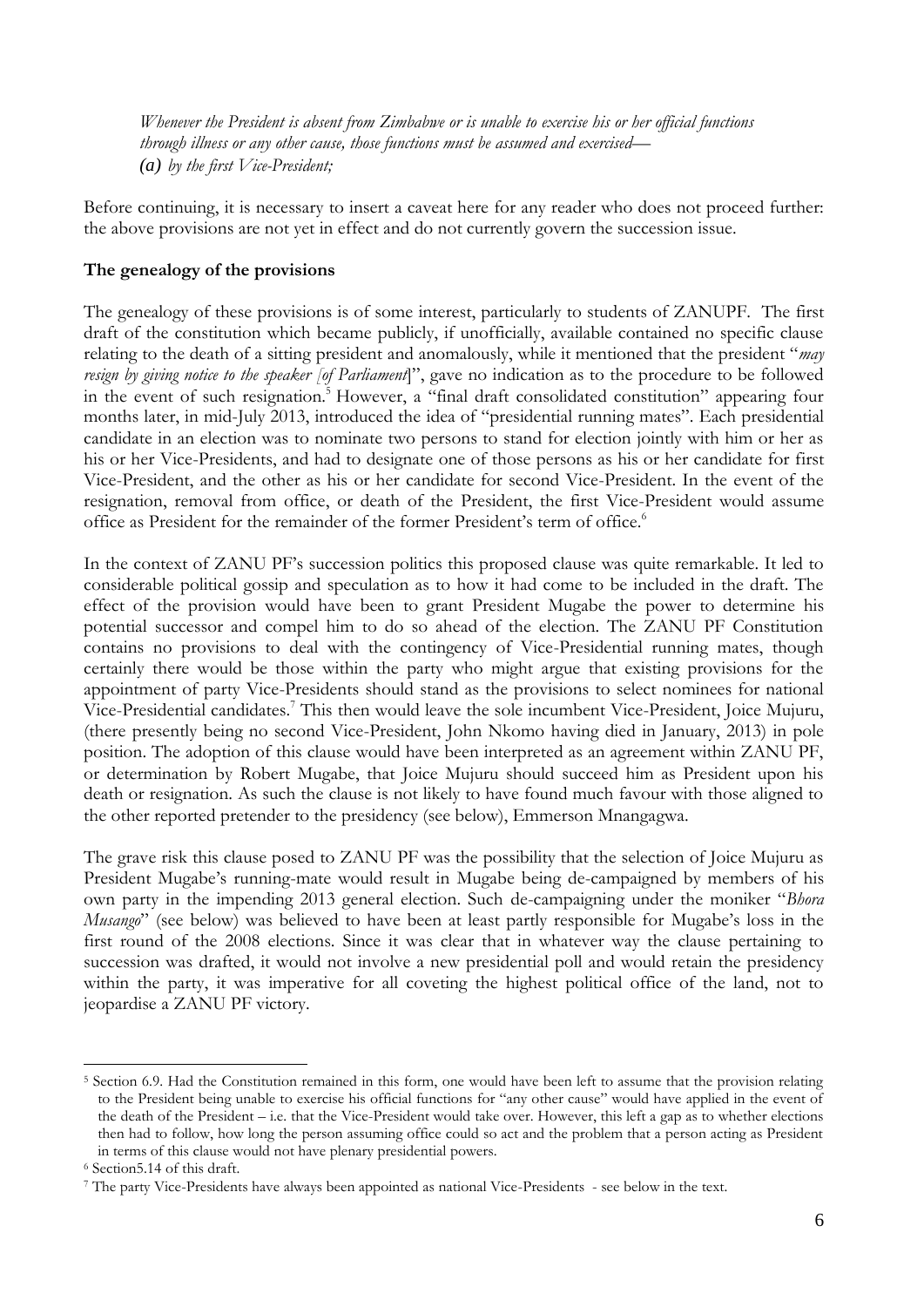Accordingly, when this "final draft" of the proposed constitution was placed before ZANU PF"s powerful Politburo (see below) for consideration, the fate of the proposed succession clause was watched with considerable interest. The Politburo, partly due to a 2012 decision to dissolve the District Co-ordinating Committees – party structures believed to be aligned to Emmerson Mnangagwa – is thought to be dominated by those in the Mujuru camp.

In the event, the Politburo expressed extreme dissatisfaction with the draft constitution and demanded a raft of changes, which included the proposed succession clause. Instead of running mates, Vice-Presidents would, as under the then extant Constitution, be chosen by the President. Succession, the Politburo held, should be governed by the following provision:

*In the event that the President dies, or resigns or is incapacitated, one of the Vice-Presidents nominated by the party of the former President shall take over immediately and in any event not later than 48 hours, as the President for the remaining tenure of the former President.* 8

This formulation dealt with the possibility of another *Bhora Musango* campaign, while leaving Joice Mujuru ahead in the succession race. To the extent that the door was left open to Emmerson Mnangagwa, entry into the race would have been by securing (in the face of precedent favouring other candidates ) the vacant position of Vice-President within the party (and state). The realisation of this possibility was strengthened by removing presidential discretion to appoint only one of the two permissible Vice-Presidents.<sup>9</sup>

## **The presently effective law**

<u>.</u>

As it transpired, the final version of the proposed constitution agreed to by the three main political parties accommodated the Politburo's concerns. A special provision, tailor made to ZANU PF's requirements<sup>10</sup> in anticipation of Robert Mugabe remaining President after the 2013 election, was introduced into the Sixth Schedule of the Constitution. Part Four of this Schedule deals with "transitional" issues, and the succession question is included as such an issue. The "running-mates" clauses for the positions of Vice-Presidents, and the succession clause set out in sections 92(1) and  $101(1)$  of the Constitution respectively are suspended for a period of ten years.<sup>11</sup> For the duration of this period the *status quo ante<sup>12</sup>* under the Inclusive Government is more or less retained. Vice-Presidents are to be appointed by the President, who retains the discretion as to whether to appoint one or two, and, on the death or retirement of the President:

*the vacancy in the office of President must be filled by a nominee of the political*<sup>13</sup> *party which the President represented when he or she stood for election.*<sup>14</sup>

<sup>8</sup> Section 5.11 of *The Draft Constitution of Zimbabwe 18 July 2012 Incorporating Approved ZANU PF Amendments* Veritas August 2012.

<sup>9</sup> Section 5.6(1) of the ZANU PF proposed amendments. The format of the paragraphing is as given.

<sup>&</sup>lt;sup>10</sup> The Constitution had also been tailor made to ZANU PF's requirements by allowing Mugabe to stand again for office notwithstanding the fact that he was outside a two-term limit placed upon candidates. This was accomplished under the guise of an (inapt) interpretation of the principle that laws should not have "retroactive" effect and by drafting the Constitution to make the bar only applicable to those elected president under the new constitution.

<sup>11</sup> Paragraph 14(1) of Part Four of the Sixth Schedule to the Constitution. The maximum legally permissible period for which the incumbent might be president in view of the two-term limit introduced by the new Constitution – section  $91(2)$ .

<sup>&</sup>lt;sup>12</sup> Contrast this with the provision in the new Constitution (cited immediately below in the text) with that under the Inclusive Government: *In the event of any vacancy arising in respect of posts referred to in clauses 20.1.6 [the executive] ….such vacancy*  **shall be filled by a nominee of the Party** *which held that position prior to the vacancy arising* (Section 201.10 of Schedule Eight to that Constitution).

<sup>&</sup>lt;sup>13</sup> The phrase "*filled by a nominee of the political Party*" is unfitting. The use of the preposition "of" renders the intention unclear. Is the phrase to mean that the nomination must be made "by" the party which held the position? – which would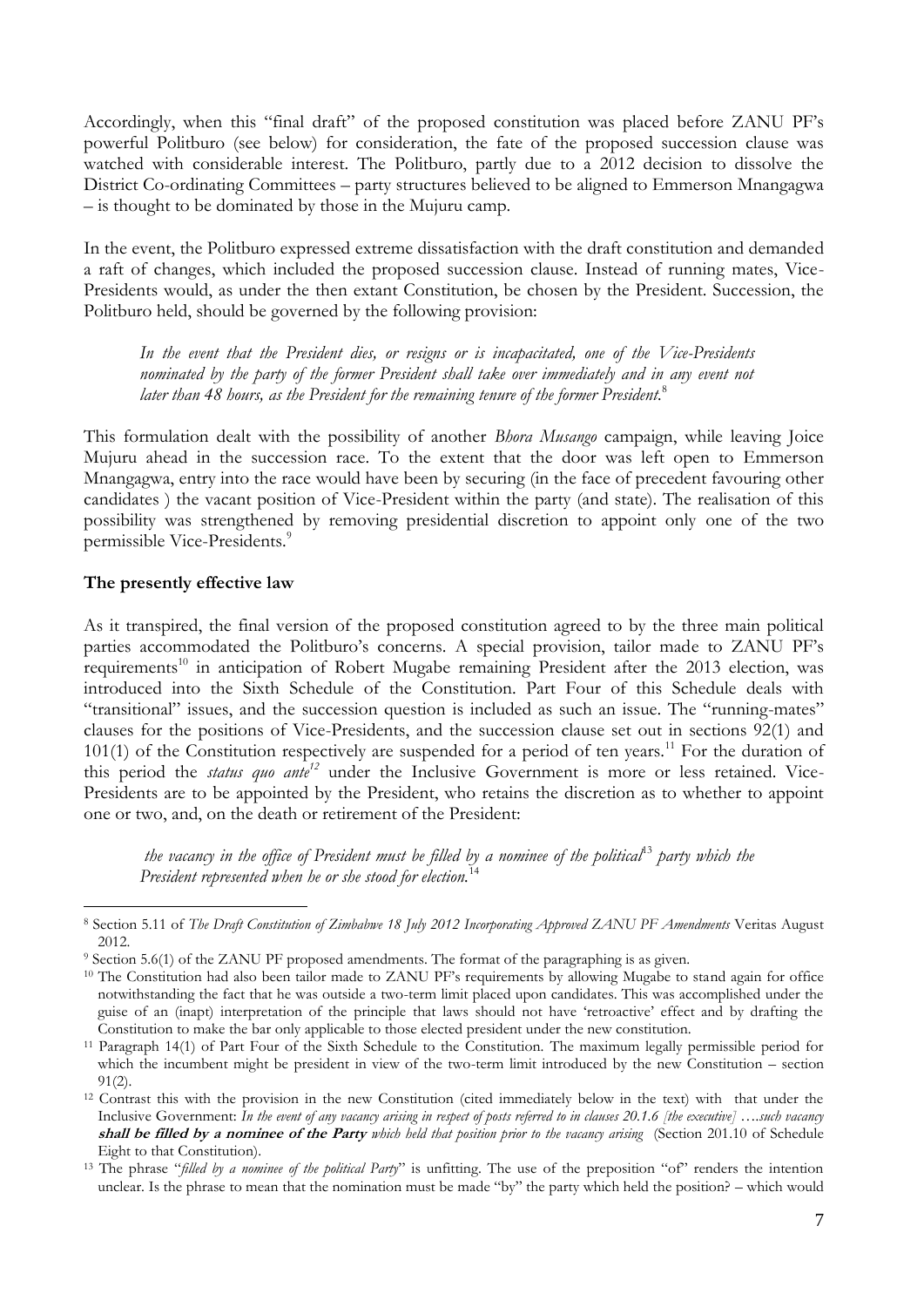The party must notify the Speaker of the National Assembly of its chosen nominee with 90 days whereupon the nominee assumes office after taking the oath of office, which must be done within 48 hours.<sup>15</sup> In the interregnum period the Vice-President who last was appointed Acting-President on account of the President's absence or ill-disposition, again assumes this role<sup>16</sup> - affording considerable tactical advantage to the incumbent as a candidate for the presidency.

Since President Mugabe cannot stand for office after this ten year period, other considerations aside, on account of the two-five-year-term limit, the provision immediately above is the one which will determine the position should he die or retire while in office.<sup>17</sup>

## **Problems with the provisions**

One central difficulty with the way in which the succession provisions have been formulated is that the Constitution is silent as to whom the Speaker should regard as authorised to submit the nomination on behalf of ZANU PF. In normal circumstances, a party president is assumed as having plenary authority to represent the party. Consider the problem that would arise if Mugabe retired as state President during his term of office but not as party President, and submitted the name of a nominee to replace him to the Speaker. The question would arise as to whether the Speaker would be obliged to determine if, in terms of the ZANU PF Party Constitution, Mugabe has authority to do so. Alternatively would a failure to follow ZANU PF"s own internal rules negate the legitimacy of a nomination by an authority the Speaker is entitled to treat as actually authorised to make such a nomination.

One might usefully compare the constitutional provisions in this regard with the procedure for nominating candidates for parliamentary elections.<sup>18</sup> A nominee must fulfil certain conditions, such as being a registered voter, have his or her nomination form signed by five other registered voters, and, where the candidate purports to represent a political party, have the nomination signed by two designated office bearers of the party. A nomination court may inquire into whether the nominee is in fact authorised to represent a political party as claimed, determines whether all formalities have been met and whether the nominee has the qualifications to stand as a candidate. The question thus arises whether the Speaker of Parliament is expected to carry out the functions similar to those of a nomination court in respect of a nominee submitted by ZANU PF as President. Should the Speaker judge the eligibility of the nominee submitted by ZANU PF and have the duty to ascertain that the nominee is the true and duly appointed candidate of the party?

Other difficulties are conceivable. For example, in the event of Mugabe"s death while in office, Vice-President Mujuru, as number two in the ZANU PF Presidium, may claim the authority to nominate herself as *de facto* acting ZANU PF President. Similarly, an intractable problem may arise if a section of the party believes that the nominee has been submitted in defiance of party protocol, and the

then mean that the nominee could, in theory at least, be a member of a different or no party. Or is the phrase to mean that the nominee must be "from" (i.e. belong to) the party which held the position? – which would then mean that the nomination need not be by ZANU PF as a party but that any person or entity (including the MDC) could suggest a ZANU PF nominee for the post. This latter interpretation, which existed under the Constitution governing the Inclusive Government is disambiguated by subparagraph 14(5) which provides that *the political party which is entitled to nominate a person in terms of subparagraph that (4)(b) must notify the Speaker of the nominee's name within ninety clays after the vacancy occurred….*

<sup>14</sup> Paragraph 14(4)(b) of Part Four of the Sixth schedule to the Constitution.

<sup>15</sup> Paragraph 14(5) of Part Four of the Sixth schedule to the Constitution.

<sup>16</sup> Paragraph 14(4)(b) and 14(5) of Part Four of the Sixth schedule to the Constitution.

<sup>17</sup> Unless of course they are amended before this. The two-term limit, however, is, so far as President Mugabe is affected by it, doubly entrenched and cannot be amended, without a referendum – sections 328(7) and 328(9).

<sup>18</sup> See section 46 of the Electoral Act [Chapter 02:13].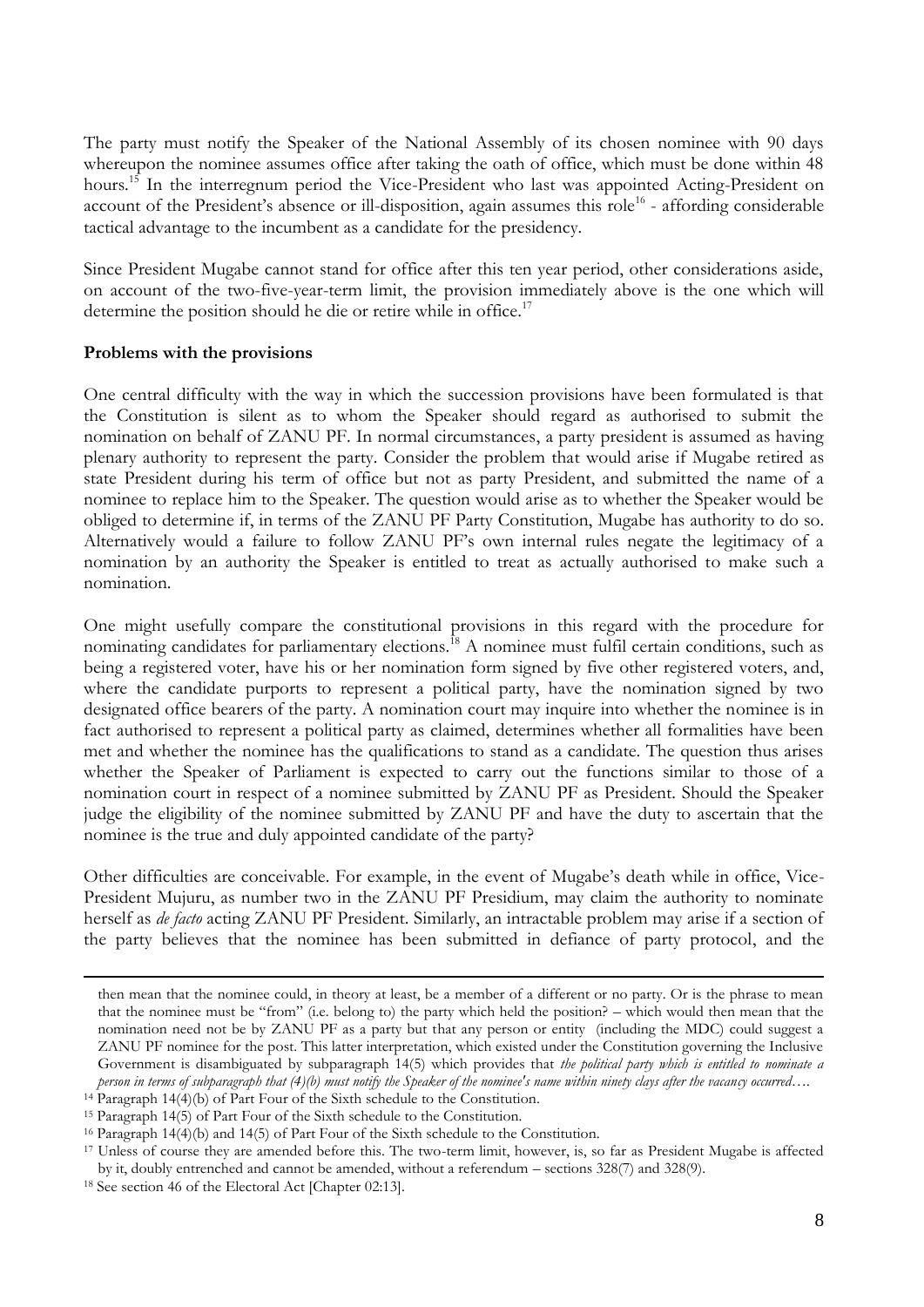nominee, presumably, at the least, complicit in the perceived breach, is expelled from the Party as a result. The nominee could then be considered to be no longer "of" ZANU PF, thus breaching this constitutional requirement. The issue would be even more complex if the expulsion took place after the Speaker had already accepted the notification. Would the Speaker then have the unenviable task of determining the legitimacy of the expulsion? Only the National Disciplinary Committee of the Central Committee has the power to expel a member from the Party.<sup>19</sup>

This Committee comprises the National Chairman and four other members of the Central Committee appointed by the "Presidency".<sup>20</sup> It is unclear whether the Committee is appointed on an *ad hoc* basis for each case to be determined, or whether it is a standing committee, appointed after the selection of the Central Committee.<sup>21</sup> In any event, if the National Disciplinary Committee must be appointed in the absence of the President, one of the Vice Presidents will deputise for this purpose.<sup>22</sup> The situation could thus arise where Vice-President Mujuru herself would have had to convene the Disciplinary Committee that is to determine her expulsion. It is evident that this will result in a very complex legal problem.

The national Constitution itself presents no answer to these possible conundrums. There are no provisions for dispute resolution as existed under the previous state Constitution.<sup>23</sup> The problems may be averted, however, if the ZANU PF Constitution contains clear provisions which will ensure that these difficulties do not arise.

<sup>19</sup>Section 77 of the ZANU PF Constitution.

<sup>&</sup>lt;sup>20</sup> The use of the word "presidency" meaning "the office of the president" leaves it uncertain whether the intention is that the appointments are made by the President or Presidium.

<sup>21</sup> See below.

<sup>22</sup>Section 43(1) of the ZANU PF Constitution. Which of the two is not specified. Thus it would be difficult to resolve a situation where each of the two Vice-Presidents were contenders for the post of President, and the nomination of one was sent to the Speaker of Parliament against what some deemed the wishes of the Party.

<sup>&</sup>lt;sup>23</sup> Section 28(3)(b)of the old Constitution as read with the Fifth Schedule of the Electoral Act [Chapter 02:13].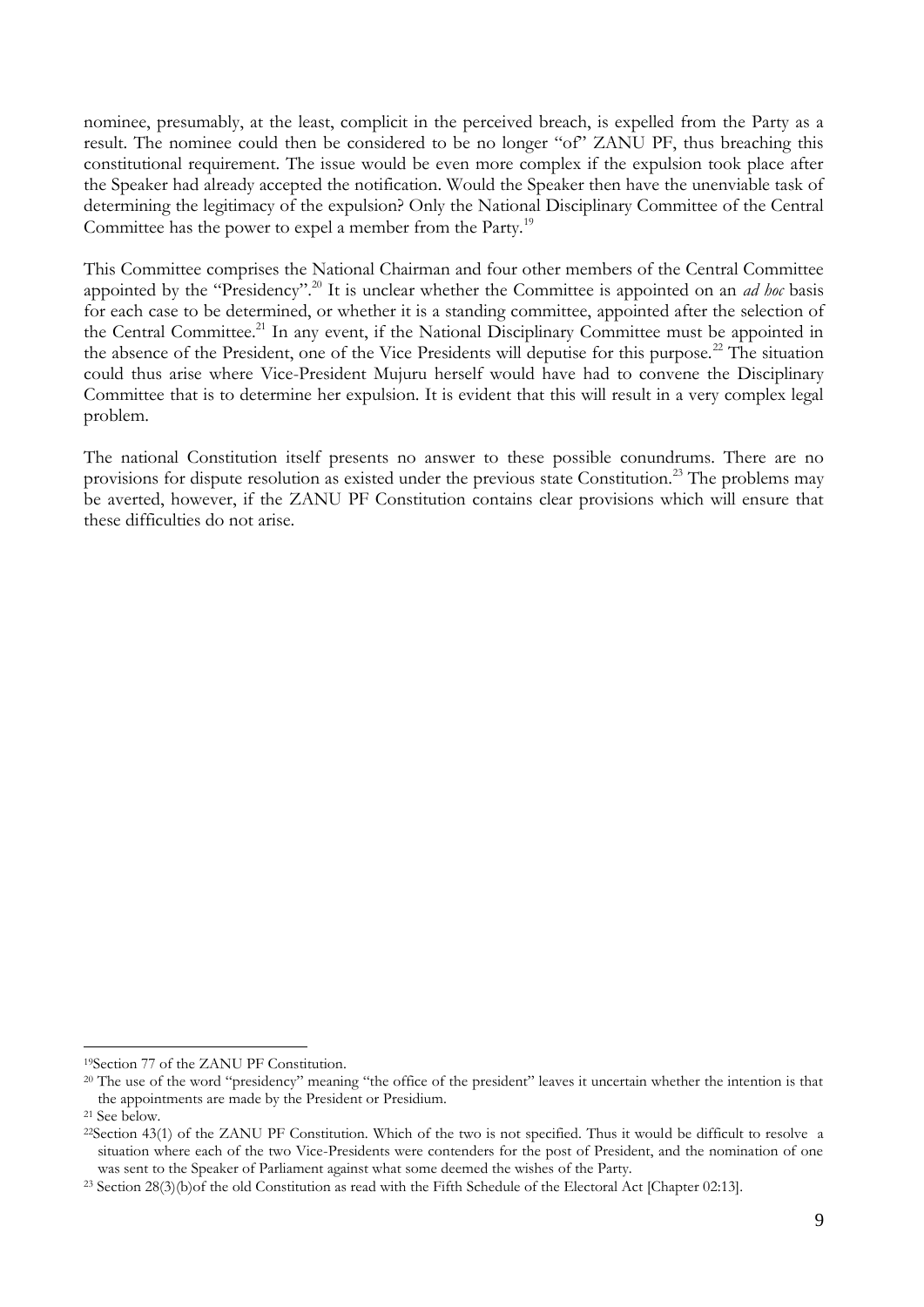# **The ZANU PF Party Constitution**

The ZANU PF Constitution is an inordinately complex document and, in places, poorly drafted. These two factors render the selection of the ZANU PF nominee far from straight forward, as will be apparent from what follows. The ZANU PF Constitution does not contain a direct statement that the Party President must be the Party candidate for the office of State President. Although usual, it is not always the case that the head of a political party is always the candidate in State presidential elections. Term limits for the office of State President may render this impossible.<sup>24</sup> The ZANU PF Constitution addresses the matter obliquely with a requirement that ZANU PF's yearly National Peoples' Conference<sup>25</sup> declare the President of the Party as the State Presidential candidate of the Party.<sup>26</sup> The use of the word "declare" suggests that this is merely the formal announcement or public revelation of a pre-existing condition which arises from some other provision of ZANU PF"s Constitution. There is, however, no such other provision. It is thus necessary to infer that the ZANU PF Party President is the Party candidate for State President. This crucial point is by no means certain, and the further question may arise as to whether this position pertains in the absence of the declaration by the National People"s Conference. The National People"s Conference could, however, convene in special session for this purpose.<sup>27</sup> However, the lack of clarity in this regard would come to the fore if the National People"s Conference were to refuse to make the declaration as required.

If the person appointed as President of ZANU PF is automatically the ZANU PF candidate for the office of State President, the ZANU PF nominee for purposes of summary appointment under the Sixth Schedule of the State Constitution would be determined by the procedures governing the election of the new Party President. In order to understand the process by which the ZANU PF Party President is elected, it is necessary to examine the somewhat byzantine party structure of ZANU PF. Few have attempted to do so, probably because the ZANU PF Constitution is not readily available. The ZANU PF Party website sets out a version of its Constitution, simplified to the point of inaccuracy, and, oddly, does not make the entire constitution available on the site.<sup>28</sup>

# **The Structure of ZANU PF**

There are three main components of ZANU PF – the "Main Wing", the Women"s League, and the Youth League. Each is structured in almost exactly the same way containing the elective building blocks of the Party, administrative and coordinating bodies, and consultative fora. The structure of the Main Wing is set out below.

# **a) Elected Bodies** 29

The basic unit of ZANU PF is "the Cell" (urban areas) or Village (rural areas).<sup>30</sup> Ten of the seven member cell or village committees constitute a "Branch",<sup>31</sup> thus constituting some 70 members. The Branches are grouped into "Districts" under a District Executive Committee. There are currently as many as 384 such Districts<sup>32</sup> in a single Province. These "Districts" should not be confused with the

<sup>&</sup>lt;sup>24</sup> Thabo Mbeki, for example, was mooted for a third term as President of the ANC Party, even though he would have been ineligible for a third term as South African State President.

<sup>25</sup> See below.

<sup>26</sup>Section 30(3) of the ZANU PF Constitution. The fact that this is merely a formality is sometimes overlooked by sections of the press see *Frail Mugabe Hangs on as Zanu PF Candidate* Daily News 30.11.11.

<sup>27</sup>Section 31(1) of the ZANU PF Constitution.

<sup>&</sup>lt;sup>28</sup> The activist group Sokwanele has however, set out the Party structure of ZANU PF.

<sup>&</sup>lt;sup>29</sup> At least one third of all the bodies mentioned under this head must comprise women.

<sup>30</sup> The size of each cell is determined by the Central Committee – section 137 of the ZANU PF Constitution.

<sup>31</sup>Section 136 of the ZANU PF Constitution.

<sup>32</sup> Masvingo Province. The smallest is Bulawayo with 108.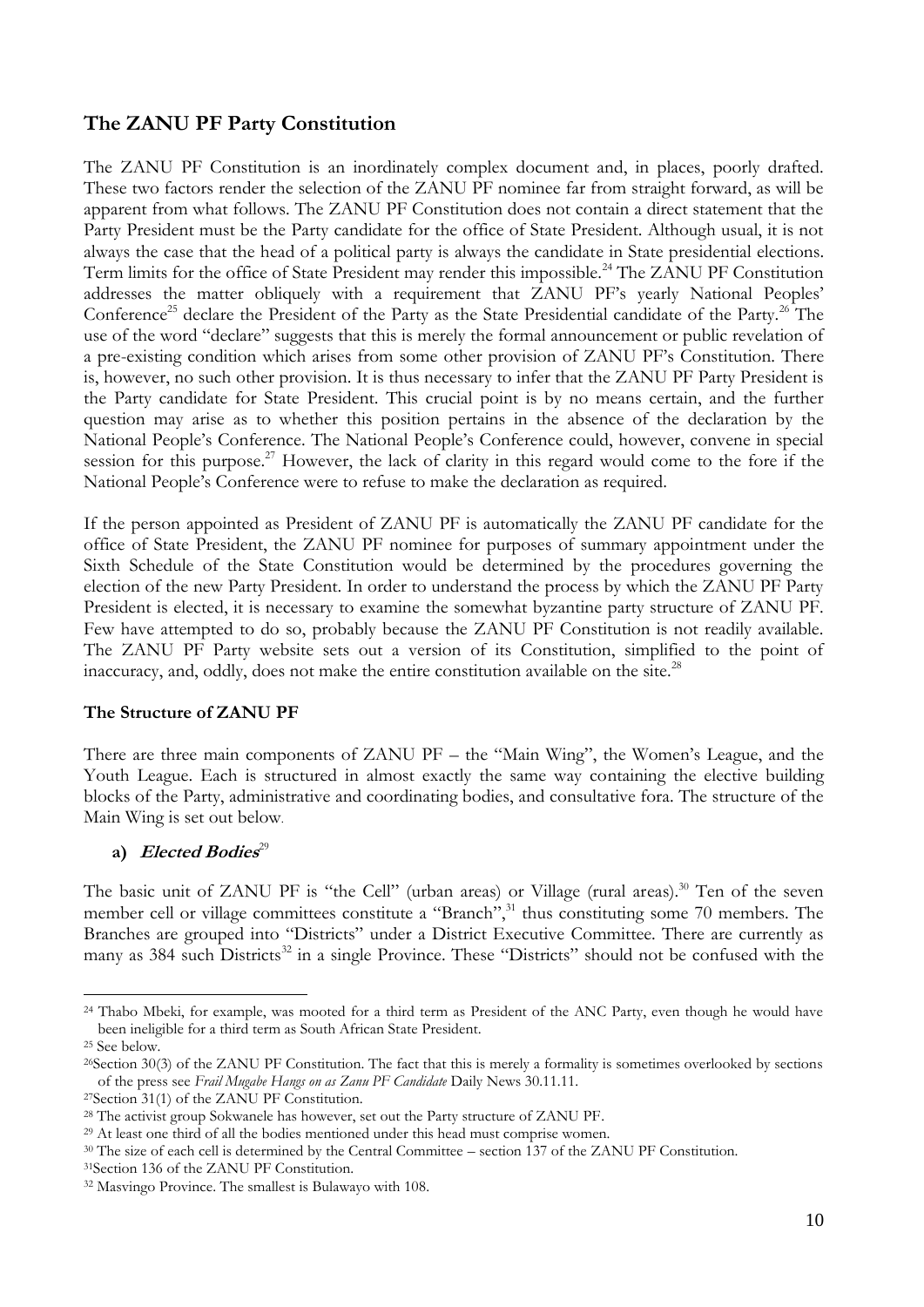60 Districts formed in terms of the Rural District Councils Act,<sup>33</sup> referred to in ZANU PF"s Constitution as "Administrative Districts."

The composition of the Cell or Village Committee is different from that of the other elected bodies. The Committee is elected by the Cell or Village<sup>34</sup> every year, and is composed of only a Chairperson, Secretary, Treasurer, Political Commissar, Secretary for Security, and two other Committee members. The number of times each Cell or Village convenes in each year is not stated.

The Branch, District, and Provincial Executive Committees<sup>35</sup> are elected and structured in a similar fashion to each other. The Central Committee determines the number of delegates from the next lowest tier to a Branch, District, or Provincial Conference convened for the purpose of electing the executive committee of each.<sup>36</sup> The ability of the Central Committee to determine the delegates who will elect the respective Executive Committees of the three tiers adulterates the democratic nature of the process and allows for the possibility of manipulation by the Central Committee. The outcome could be determined by carefully selecting delegates.

Suspicions of this kind of manipulation appear to have emerged in the fiercely contested election to fill a vacancy<sup>37</sup> for the Chairman of the Provincial Executive Committee of Mashonaland West in early 2012, when delegates from some districts were omitted.<sup>38</sup> Following strenuous objections from a faction within the Province, the Central Committee was compelled to allow delegates from all 271 Party Districts in the Province<sup>39</sup> to vote. The Central Committee also directed that the DCCs and District Executive Council members of both the Youth and Women"s League be permitted to vote, in total some  $4\,449$  people.<sup>40</sup>

In 2013, ZANU PF's Political Commissar<sup>41</sup> announced that the Provincial Executive Committees would be voted into office by all members of the next lowest tier, that is, the entire membership of each District Executive Council in the province. The process was obliged to assume that the party structures, and all District Executive Councils in particular, were properly and unequivocally in place.<sup>42</sup> This was not the case. It then became extremely difficult to determine who comprised the totality of District Executive Councils eligible to vote, and rendered the process susceptible to manipulation and

<sup>33</sup> Section 6 of the Act [Chapter 29:13].

<sup>&</sup>lt;sup>34</sup> The number of members is determined by the Central Committee – section 137.

<sup>35</sup> The nomenclature for the District Executive Committee is inconsistent. It is referred to as a "Committee" in Section 118 and a "Council" elsewhere in the same Article of the ZANU PF Constitution, for example in Section 120.

<sup>36</sup> Section 93 of the ZANU PF Constitution.

<sup>37</sup> Following the contested deposition of John Mafa. The issue was reported as follows: *―A provincial co-coordinating committee meeting attended by politburo members Ignatius Chombo, Webster Shamu and Nathan Shamuyarira passed a vote of no confidence on Mafa, his deputy Frank Ndambakuwa and provincial lands secretary Temba Mliswa. Shamuyarira addressed the meeting that elected Robert Sikanyika as the new provincial chairman, saying the three had lost their positions because they had reportedly misrepresented resolutions passed by the province.‖* See *Mash West Squabbles Continue* The Financial Gazette 22.01.10.

<sup>&</sup>lt;sup>38</sup> Contestations around the election of the Chairman and Provincial Executive Committee in Mashonaland West (and other provinces) have continued to the present – see below in the text.

<sup>&</sup>lt;sup>39</sup> The number of party districts is inconsistently reported. 271 Districts were reported in the Herald of 16.01.12 (see fn immediately below) while the Herald of 27.11.13 reported 311 - see fn 45. However, the number of districts in a province is likely to be fluid and new districts created or abolished, particularly pursuant to party "restructuring exercises".

<sup>40</sup> The contest pitted politburo and "old guard" ZANU PF member Reuben Marumahoko against "young Turk" and Mnangagwa acolyte John Mafa (recently deceased, d. 03.05.14). John Mafa gained enemies after crossing swords with the party hierarchy over the Tsholotsho Principles (see below). The election was won by Mafa. – see *New System For Mash West Elections* The Herald 16.01.12.

<sup>41</sup> Webster Shamu – see *DCC's To Form Electoral Colleges* The Herald 17.10.13. Note the incorrect reference in the heading to DCCs instead of correctly, DECs, the DCCs having been disbanded as described in the text below.

<sup>42</sup> Several reports referred to the disarray in ZANU PF party structures ahead of the 2013 elections – see *ZANU PF Structures Collapse* The Zimbabwe Independent 02.11.12.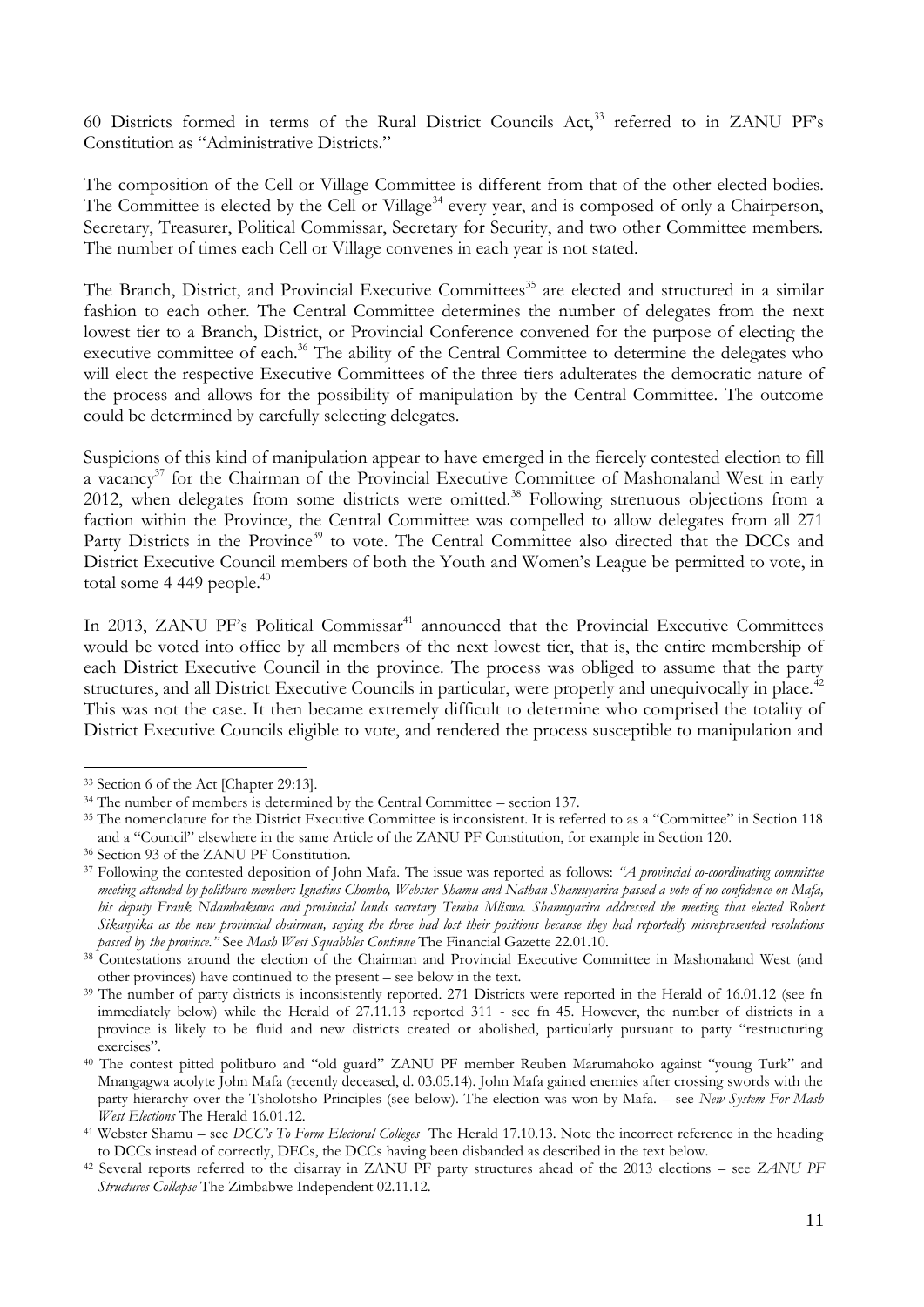allegation of fraud by competing factions. Recall that with each DEC comprising 44 members and there being up to 384 districts in a province, this would make for a voters roll of 16 896 members. How the membership of each on a DEC was ascertained and by whom, is not known, but the process is likely to have been controversial. This and other organisational disputes and chaos led to the repeated postponement of the polls. The practice is that the Provincial Co-ordinating Committees vet and determine the eligibility of those wishing to stand in the election, and generally act as an elections directorate.

The Executive Committees are elected every two years in the case of a Branch, every three years in the case of a District, and every four years in the case of the Province.<sup>43</sup> At these specially convened electoral conferences, the delegates will appoint 15 members of a 44 member executive<sup>44</sup> comprising:

- The Chairman  $(sic)$ ;<sup>45</sup>
- The Vice Chairman;
- The Secretary for Administration;
- The Secretary for Finance;
- The Secretary for Commissariat;
- The Secretary for Security;
- The Secretary for Transport and Social Welfare;
- The Secretary for Information and Publicity;
- The Secretary for Legal Affairs;
- The Secretary for Indigenisation and Economic Empowerment;
- The Secretary for Production and Labour;
- The Secretary for Health and Child Welfare;
- The Secretary for Economic Affairs;
- The Secretary for Education;
- The Secretary for Gender and Culture;
- The Secretary for Welfare of the Disabled and the Disadvantaged persons;
- The Secretary for Land Reform and Resettlement.

Vice-Secretaries are appointed for each of the secretarial positions. The remaining twelve nonportfolio positions are occupied by two other elected committee members, and, *ex officio*, the Chairperson, Vice-Chairperson, Secretary, Secretary for Finance and Secretary for Commissariat of the relevant area (Branch, District or Province) of both the Women"s and Youth Leagues. Each of these Executive Committees is required to meet monthly.

The function of the first three elected structures, (the Cell, Branch, and District) is not stated, but presumably each is intended to further the objectives of the Party.<sup>46</sup> The function of the Provincial Executive Council is specifically prescribed as being the implementation of the Party decisions,

<sup>43</sup> Several press reports have stated that Provincial Executive elections are held every three years – see *ZANU PF at War with Itself* The Financial Gazette 24.10.13 and *We're Ready To Roll – ZANU PF Election Candidates* The Herald 27.11.13.

<sup>44</sup> Section 120 of the ZANU PF Constitution states that the District Executive Committees comprise 44 members. The Herald has reported the Committees as comprising 102 members – see *We're Ready To Roll – ZANU PF Election Candidates.* (fn immediately above) in all likelihood confusing the number on the DECs with the composition of the Provincial Co-ordinating Committees – see below.

<sup>45</sup> The term Chairman is used throughout the Constitution when describing the executives of the Politburo, PCCs, PECs, DCCs and DECs. There is no Chairwoman and Vice-chairwoman of the Women"s League where the terms used are Secretary for Women"s Affairs and Deputy Secretary respectively. The term chairperson, however, appears elsewhere in the sections concerning the Women"s League and Youth League.

<sup>46</sup> Set out in Article 2 of the ZANU PF Constitution.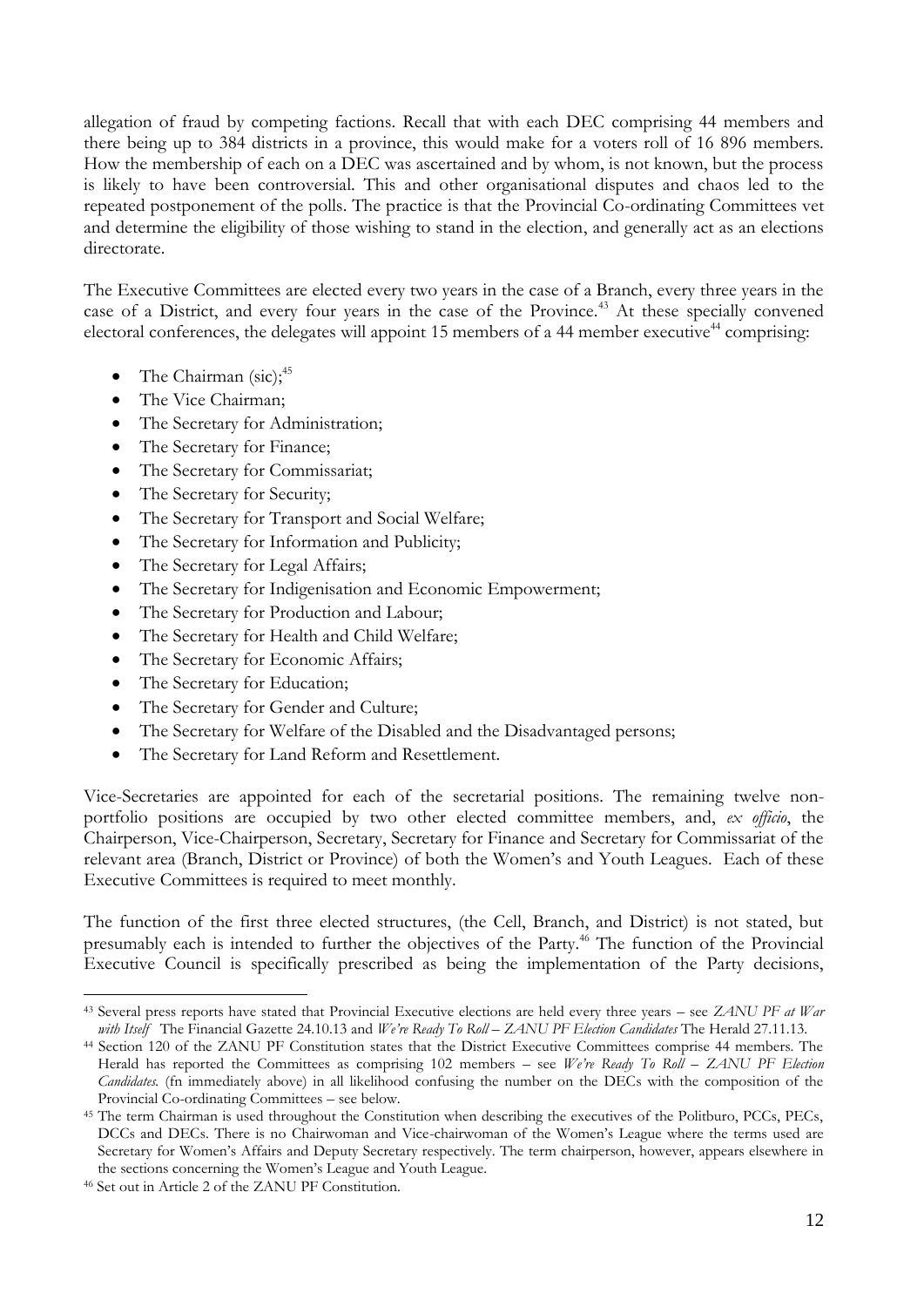directives, rules and regulations, and the organisation of public meetings and provincial rallies of the Party.<sup>47</sup>

# **b) Administrative and Coordinating Bodies**

In addition to the elected components, a hierarchy of three bodies exists with administrative and coordinating functions. These bodies comprise partly elected and partly *ex officio* members, who may themselves be drawn from elected bodies. The *ex officio* groupings often constitute a substantial portion of the membership of each.

# *The DCCs*

The Districts referred to above were clustered according to the Administrative District into which they fell and operated under the aegis of District Coordinating Committees (DCC), which was the lowest tier of the administrative and coordinating bodies.

In 2012, ZANU PF announced that the Central Committee had disbanded the DCCs.<sup>48</sup> However, as amendments to the ZANU PF Constitution by the Central Committee are "subject to ratification by Congress",<sup>49</sup> this body should have continued to exist *de jure* until such ratification.<sup>50</sup> The DCCs formed part of the Congress and should thus not have been excluded from the Congress prior to ratification of their disbandment. The DCCs remain included here so that the effect of their dissolution may be noted.

The DCCs were intended to co-ordinate the activities of all the Party Districts in the Administrative District under their purview. There are currently 60 rural Administrative Districts and 29 urban.<sup>51</sup> Thus, in terms of the ZANU PF Constitution, there should have been 89 DCCs. Each DCC was "*elected by such number of delegates, as may be determined by the Central Committee from time to time, from the Party Districts in each Administrative District at a Conference called for that purpose.*"<sup>52</sup> The election ought to have taken place every three years. However, a large component of the DCCs comprised members who held office *ex officio*. Only 13 members were elected. The remainder of each DCC comprised:

- All members of the Central Committee from that Administrative District;
- All members of the National Consultative Assembly from that Administrative District;
- $\bullet$  All members of the Province<sup>53</sup> from that Administrative District;
- All Party Members of Parliament from that Administrative District;
- The Chairperson of the War Veterans Association in that Administrative District;
- The Chairperson of the Zimbabwe Ex-Political Prisoners and Restrictees Association in that Administrative District;
- The Chairperson of the War Collaborators Association in that Administrative District.

<sup>&</sup>lt;u>.</u> <sup>47</sup> Section 95(1) of the ZANU PF Constitution.

<sup>48</sup> *ZANU PF DCCs Disbanded* The Herald 30.06.12.

<sup>49</sup> Section 34(8) of the ZANU PF Constitution.

<sup>50</sup> ZANU PF is most likely to disregard the implications of the requirement for ratification and to proceed as if the disbandment has already been effected – see below.

<sup>&</sup>lt;sup>51</sup>The number of districts appears in the Delimitation Report for the 2008 Elections.

<sup>52</sup> Section 116.

<sup>&</sup>lt;sup>53</sup> This presumably means those members of the Provincial Coordinating Committee (see below) not otherwise specifically mentioned (as, for example, are Central Committee members) and would thus mean Administrative District members of the Provincial Executive Council and the Provincial Executive Members of the Women"s and Youth Leagues.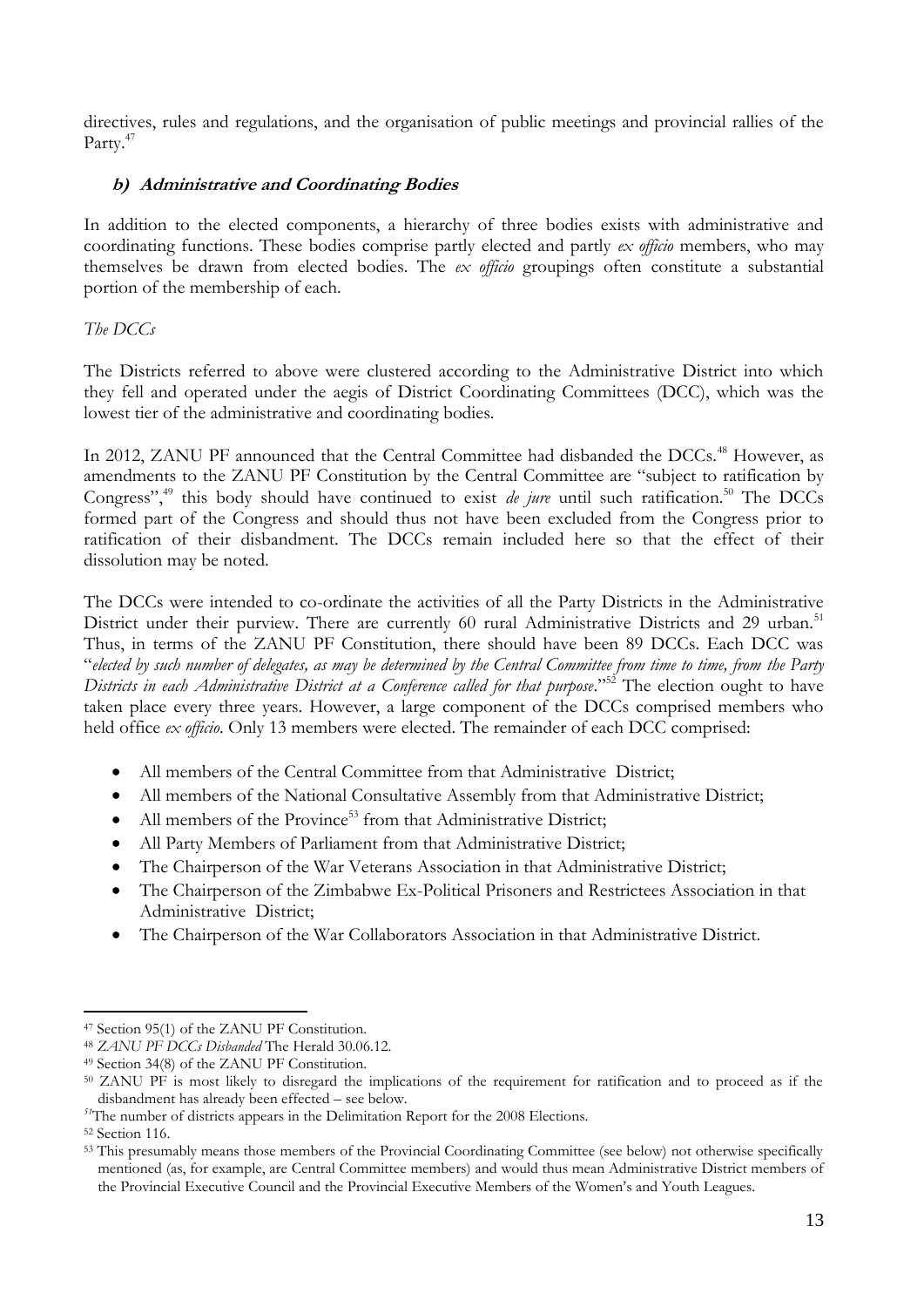# *The PCCs*

There is also a Provincial Coordinating Committee (PCC) for each Province. It is headed by the chairperson of the Provincial Executive Council, described as the Chairman of the Province, and meets at least once every three months.<sup>54</sup>

The PCC is an extremely important body, as will be seen, and comprises:

- The Provincial Executive Council;
- Members of the Central Committee in the Province:
- Members of the National Consultative Assembly in the Province;
- The Provincial Executive Committee of the Women's League;
- The Provincial Executive Committee of the Youth League:
- Party Members of Parliament from the Province; and
- (The Chairpersons of District Coordinating Committees from the Province)

The function of the PCC is to act as the Elections Directorate of the Province, to monitor and recommend any political or development programmes and initiatives in the Province, and to foster an integrated approach to provincial issues between Party, Government, and non-governmental organisations.<sup>55</sup> Most importantly, in terms of section 32 of the party constitution, the PCCs nominate candidates for election to the ZANU PF Presidium, which heads the Central Committee, and most non-ex officio members of the Central Committee itself who comprise the majority of this body.<sup>56</sup> This power of nomination has in practice allowed the PCCs to effectively elect members of the Presidium<sup>57</sup>

# *The Central Committee*

The Central Committee is the principal organ of the National People"s Congress, a body described in the ZANU PF Constitution as "*the supreme policy-making organ of the Party*".<sup>58</sup> Since the Congress only convenes once every five years in regular session, and the Central Committee performs its policy making powers when it is not in session, it is an extremely important component of the ZANU PF structure. The Party Constitution states that the Central Committee has 245 members, but the sum of the members of the Central Committee then listed, as set out in section 32 of the ZANU PF Constitution, amounts to only 240 members. These members are as follows:

- The President and First Secretary;
- Two Vice Presidents and Second Secretaries one of whom shall be a woman;
- The National Chairman of the Party;
- 130 members nominated by the PCCs on a *pro rata* basis according to the national census figures of each province and in such a manner that each Administrative District has at least one member appointed to the Central Committee;
- The Secretary for Women's Affairs;
- The Secretary for Youth Affairs;

<sup>1</sup> <sup>54</sup>Section 83(1) of the ZANU PF Constitution.

<sup>55</sup>Section 83(2) of the ZANU PF Constitution.

<sup>56</sup> Section 32(10) of the ZANU PF Constitution.

<sup>&</sup>lt;sup>57</sup> Though they have been "guided" in this regard – see below in the text.

<sup>58</sup>Section 21(1) of the ZANU PF Constitution.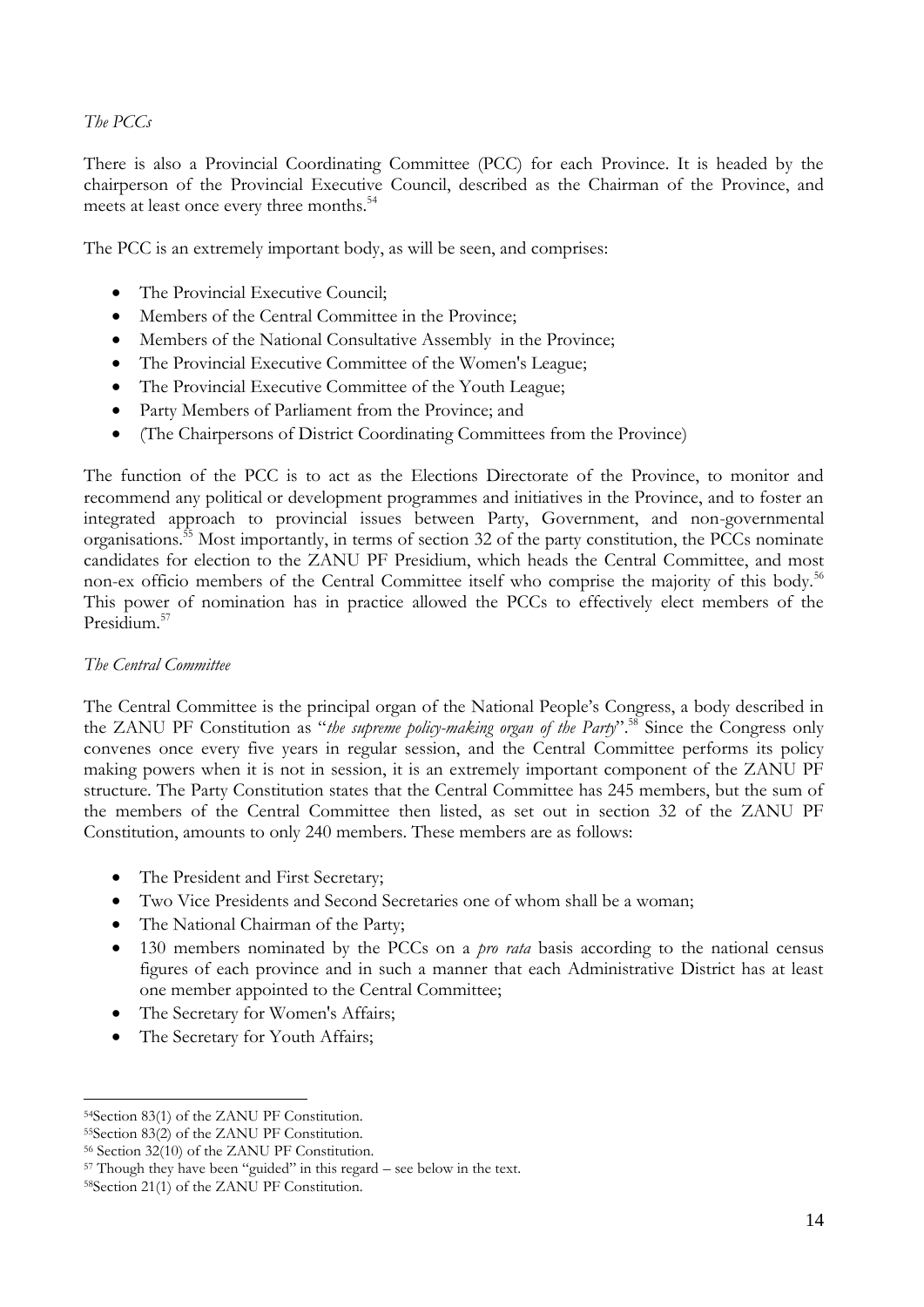- 34 members representing the Women's and Youth Leagues nominated by the Leagues at the National Women's and Youth Conferences (see below);
- 10 members nominated by the Presidency "on account of their outstanding contribution to either the armed liberation struggle of the country and/or its development after Independence";
- 10 Chairpersons of the Provinces who shall be ex-officio members;
- 50 members who shall be women allocated to the Provinces in such a way and manner that each Province shall have five members. (It is not stated by whom such allocation is made, but this is probably by the PCC.<sup>59</sup>)

The manner in which the 130 people "nominated by the PCCs" become Central Committee members is often dogged by controversy, with the PCC leadership viewed as imposing preferred candidates and the Politburo rejecting nominations it does not approve.<sup>60</sup>

The function of the Central Committee is described as being to:

- make rules, regulations and procedures to govern the conduct of the Party and its members;
- implement all policies, resolutions, directives, decisions and programmes enunciated by Congress including to give directions, supervise and superintend all the functions of the Central Government $^{61}$  in relation to these programmes;
- set up Party organs, committees, institutions, commissions and enterprises in the name and on behalf of the Party;
- convene Congress in ordinary and/or extraordinary session and formulate the agenda, procedures and regulations for business of Congress;
- amend the Constitution, if deemed necessary, subject to ratification by Congress.

# *The Politburo*

1

During the sitting of Congress, the President appoints 19 persons from the Central Committee to head each of the Departments of Congress<sup>62</sup> and 19 deputies to each. These executive posts roughly match the executive positions noted in respect of the elected and co-ordinating bodies, though several additional departments have been established. The intention seems to be to create positions which accord with governmental ministries and positions. They are as follows:

- the President and First Secretary;
- two Vice Presidents and Second Secretaries;
- the National Chairman;
- the Secretary for Administration;
- the Secretary for Finance;
- the Secretary for Commissariat;
- the Secretary for External Relations;
- the Secretary for National Security;

 $59$  At least one third of the Central Committee must be women – Section 19(3).

<sup>60</sup> See *Presidium Petitioned Over Bulawayo Factionalism* The Zimbabwe Independent 11.11.10. and *Zimbabwe's ZANU PF Refuses Co-option of Nkomo Allies* The Zimbabwe Independent 26.08.10.

<sup>&</sup>lt;sup>61</sup> The ZANU PF Constitution thus assumes that ZANU PF will be the ruling party. This clause cannot be implemented if executive power is partly held by another political party as was the case when the MDC was part of the Inclusive Government.

 $62$  Recall that 10 of these persons may have been appointed to the Central Committee by the party president himself.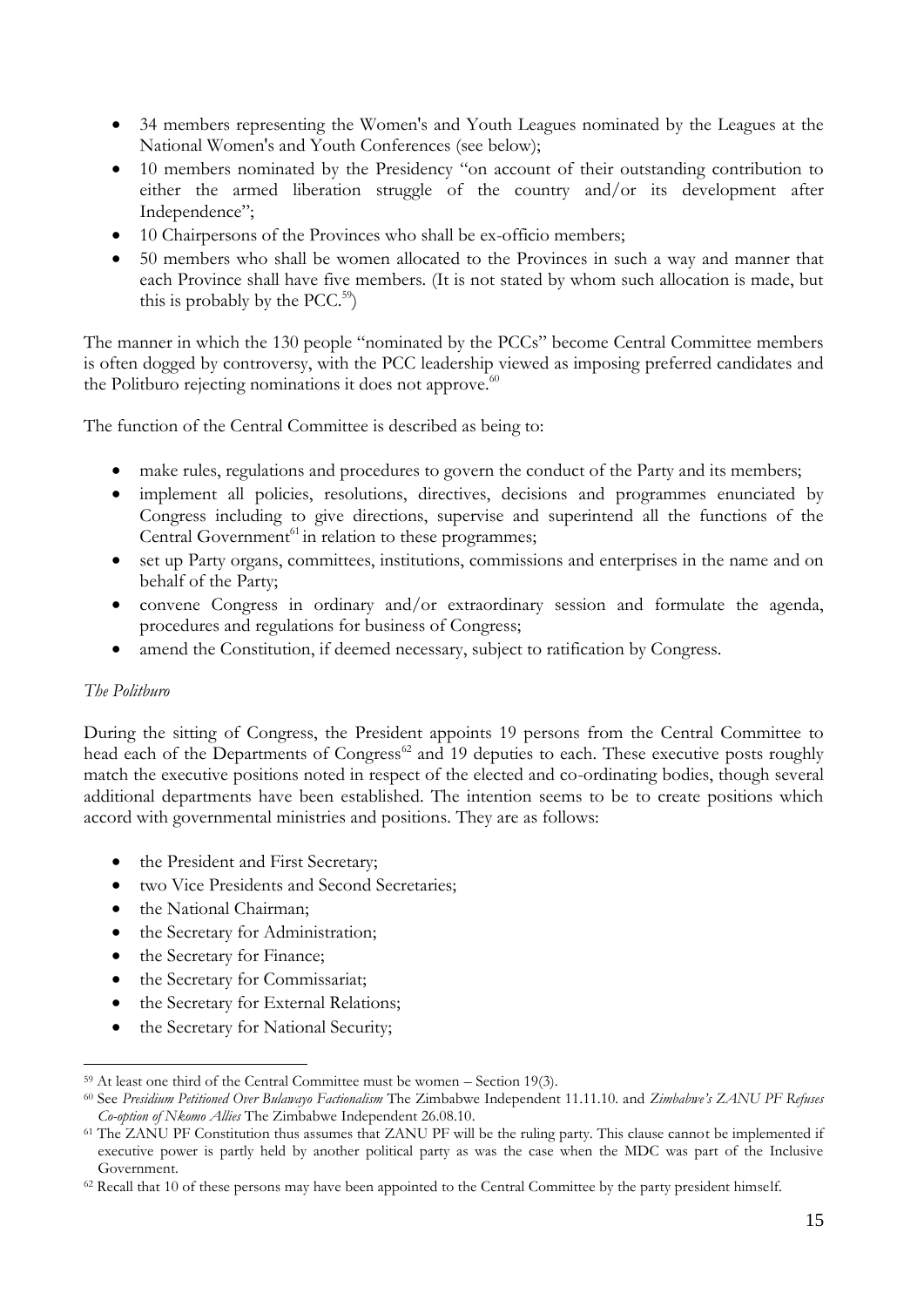- the Secretary for Transport and Social Welfare;
- the Secretary for Information and Publicity;
- the Secretary for Legal Affairs;
- the Secretary for Indigenisation and Economic Empowerment;
- the Secretary for Production and Labour;
- the Secretary for Health and Child Welfare;
- the Secretary for Economic Affairs;
- the Secretary for Women's Affairs;
- the Secretary for Youth Affairs;
- the Secretary for Education;
- the Secretary for Gender and Culture;
- the Secretary for Welfare of the Disabled and Disadvantaged Persons;
- the Secretary for Land Reform and Resettlement;
- the Secretary for Science and Technology;
- 10 Committee Members:
- 19 Deputies to the Heads of Departments of the Politburo.

The persons occupying these positions, and 10 other members appointed at the same time by the President from the Central Committee, form the body known as the Politburo. In terms of the Party Constitution, there should thus be 53 members. In fact, some 58 persons were appointed to the Politburo by Mugabe after the 2009 Congress. The list of Politburo members as set out in the Party Constitution, and reproduced above, is also stated to be the "rank" of members "in order of precedence".<sup>63</sup> The last in the order of precedence, the 19 Deputies, have no voting powers. The Politburo's function is to act as the secretariat to the Central Committee. It is the administrative organ of the Central Committee, and implements all decisions, directives, rules, and regulations of the Central Committee. It meets at least once a month, or more often as directed by the President. With the Central Committee holding all the plenary powers of Congress and with the Politburo comprising the persons charged with executing these powers, this is the most powerful body within ZANU PF.

# **c) Consultative Fora**

In theory, the principal body of ZANU PF is the National People"s Congress. It is composed of:

- all members of the Central Committee;
- all members of the National Consultative Assembly;
- all members of the Women's League;
- all members of the National Council of Youth League;
- all members of the Provincial Coordinating Committees;
- (all members of the District Coordinating Committees);
- the Chairman, Vice Chairman, Secretary, Political Commissar and Treasurer, and two members each from the Women's and Youth League from every District Executive Council of the Party.<sup>64</sup>

The powers of the Congress have already been described in relation to the Central Committee, which as stated, exercises most of the powers of the Congress when it is not in session. Although the

<sup>63</sup> Section 36 of the ZANU PF Constitution.

<sup>64</sup> This grouping is part of the Congress "unless otherwise directed by the Central Committee" – section 20(8).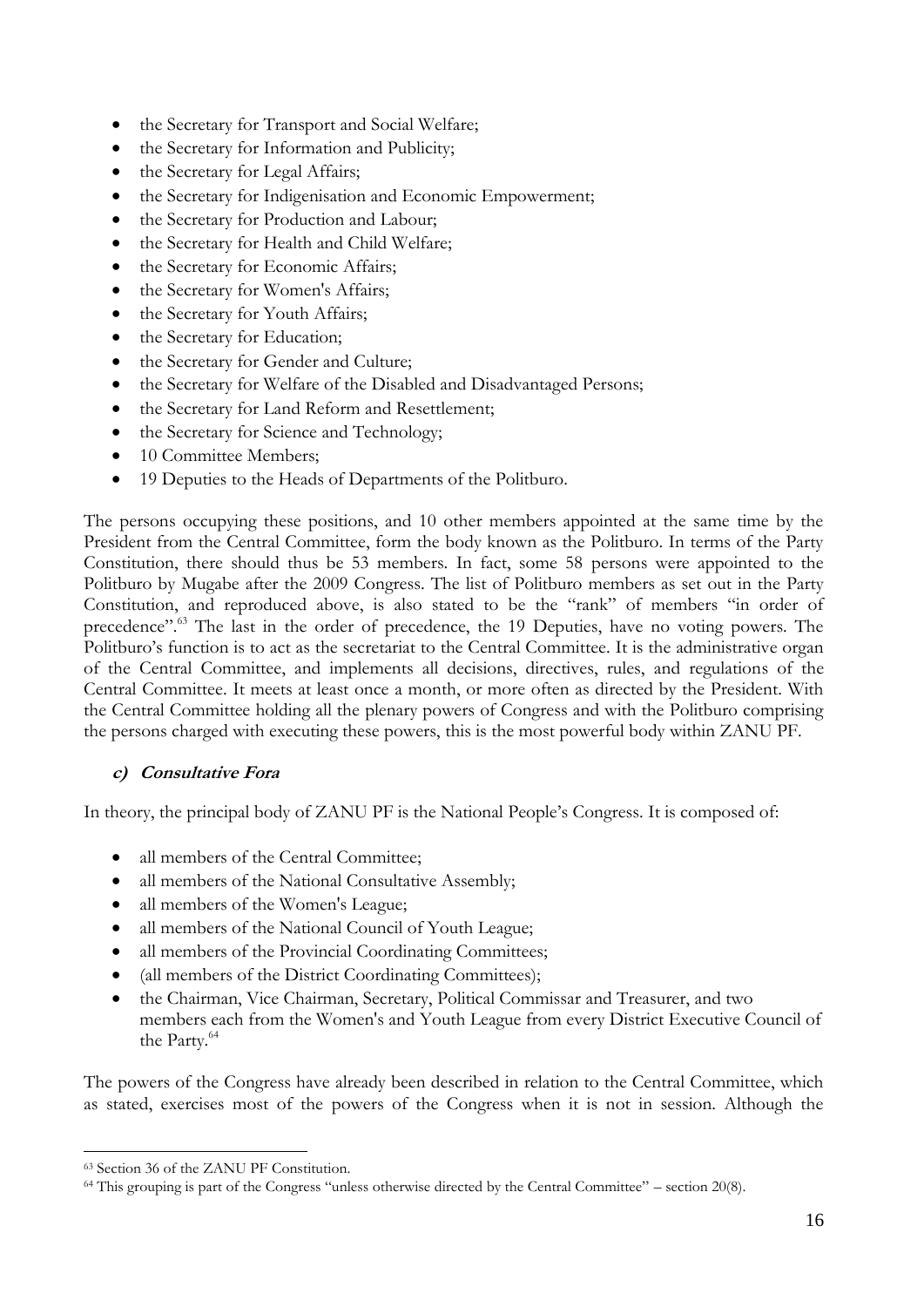Congress ordinarily convenes every five years,<sup>65</sup> extraordinary sessions of Congress may be called by of the majority of the members of the Central Committee; by the President at the instance of not less than one third of members of the Central Committee, or following the resolution to do so of five Provincial Executive Councils. However, six weeks' notice is required to convene such an extraordinary session of Congress. The procedure for the business of the Congress is determined by the Central Committee. Nominally, the Congress has elective powers, which will be considered further below.

In addition to the Congress, there are two other consultative bodies, the National People's Conference and National Consultative Assembly. The former is composed of:

- All members of the Central Committee;
- All members of the National Consultative Assembly;
- All members of the National Council of the Women's League
- All members of the National Council of the Youth League;
- All members of the Provincial Coordinating Committees;
- All members of the Provincial Councils;
- (All members of District Coordinating Committees); and
- All members of the District Executive Councils as may be determined by the Central Committee from time to time;

The "People's Conference" convenes yearly and the press often erroneously refers to its meeting as a ZANU PF "Congress", though it is obviously important to distinguish between a Conference and a Congress. The purpose of these yearly conventions is somewhat vaguely defined and loosely interpreted. It is essentially to receive feedback from and to monitor the Central Committee on the implementation of the decisions and programmes determined by the Congress. It also considers reports submitted to it by the Central Committee.<sup>66</sup> As stated, it is also *required* to "*declare the President of the Party elected at Congress as the State Presidential Candidate of the Party‖.*

The last body $67$  to be considered under this head is the National Consultative Assembly, comprising:

- All members of the Central Committee;
- All members of the National Assembly of the Women's League and their Deputies;
- All members of the National Assembly of the Youth League and the Deputies;
- All members of the ten Provincial Executive Councils:
- Such other members designated by the Central Committee on account of their contribution to the liberation struggle or development of the country after Independence; and
- All former members of the Central Committee.

This body convenes twice yearly and is intended as a sounding board for the Central Committee. It debates issues of policy referred to it by the President or Central Committee, with a view to making appropriate recommendations to the Central Committee.

<sup>1</sup> <sup>65</sup> Section 22 of the ZANU PF Constitution.

<sup>66</sup> Section 30 of the ZANU PF Constitution.

<sup>&</sup>lt;sup>67</sup> There is one further consultative body of lesser importance and not relevant for current purposes. Provincial Inter-District Conference which reviews Party projects in the province to discuss any other matters referred to it by the Central Committee. It comprises "the Joint Provincial Council" and such number of delegates from the Party Districts as determined by the Central Committee from time to time.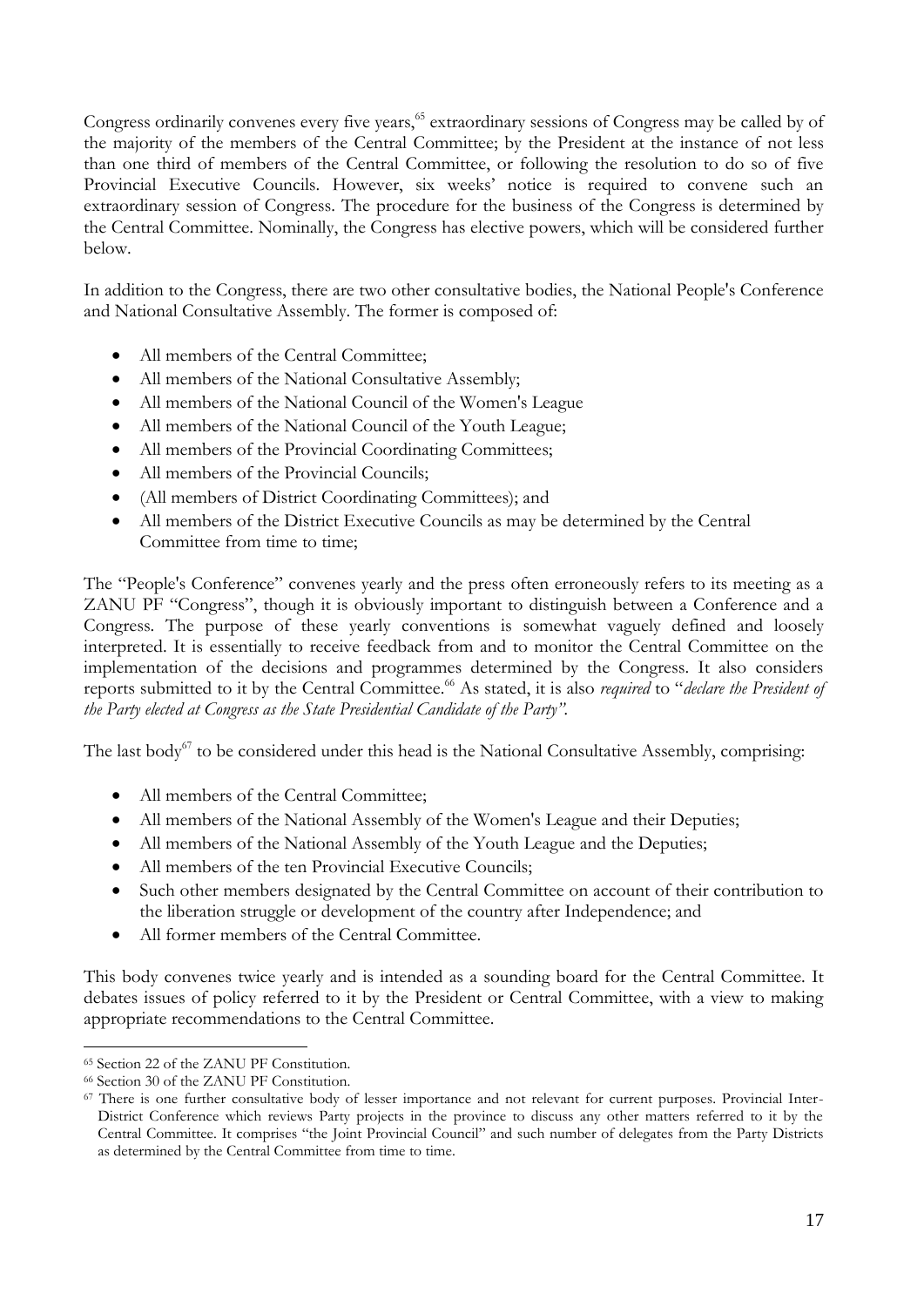## **Elections for the Presidium under the ZANU PF Constitution**

With the structure of ZANU PF set out, it is now possible to consider the electoral processes for the Presidium (President, two Vice Presidents, and National Chairman) under the ZANU PF Constitution. The relevant clauses of the ZANU PF Constitution in this regard are poorly drafted, and, in places, the wording has possibly been deliberately chosen to obscure the true effect of these clauses. The kernel of the process appears in section 32 which sets out process for the election of the Central Committee, of which the Presidium is part. Section 32(1) provides that the Presidium:

*shall be elected by Congress directly upon nomination by at least six (6) Provincial Co-ordinating Committees of the Party, meeting separately in Special Session called for that purpose;*

*Provided that if in respect of any position being contested no candidate succeeds in securing the nomination by at least six (6) Provincial Co-ordinating Committees, the candidates having the highest nomination votes, shall be referred to the Provincial Co-ordinating Committees for fresh nomination. This process shall be repeated until it yields a candidate who commands the nomination by at least six (6) Provincial Co-ordinating Committees. The candidate, who through this process attains the nomination by at least six (6) Provincial Co-ordinating Committees, shall stand nominated for election directly by Congress…*

*For the avoidance of doubt, each Provincial Co-ordinating Committee shall act as the electoral college for the purpose of arriving at the nominations…*

The yawning gap in these provisions is that the term of office of those "*elected directly by Congress*" is not explicitly stated. These provisions must be read with section 22 which establishes the Congress. Subsection 22(6) is as follows:

*there shall be a Presidium consisting of the President and First Secretary, two Vice Presidents and Second Secretaries and the National Chairman, who shall preside over proceedings of Congress as directed by the President and First Secretary of the Party; provided that following a dissolution of the Central Committee immediately preceding the election of a new Central Committee in terms of Section 32 of this Constitution, the Presidium established under this section shall continue in office until the conclusion of the business of Congress.<sup>68</sup>*

Considering the importance of the issue, one would expect a clause setting out when, and under what circumstances, the Central Committee is to be dissolved. It is only clear that the extant Central Committee is to be dissolved immediately prior to the election of a new Central Committee. There is nothing, however, to indicate that the election of a new Central Committee must take place every five years during each ordinary session of Congress.

Notwithstanding this lack of clarity relating to tenure, it is apparent that, in terms of the procedure set out in section 32, each PCC convenes for the particular purpose of nominating candidates to the Presidium. Candidates who receive the nomination of six of the PCCs are then "*directly elected*" by the Congress. Where no candidate is nominated by six PCCs, the candidates with "the highest nomination votes" are referred back to the PCCs for fresh nomination. There is no indication as to when the

<sup>68</sup> Presumably what is meant is *that those elected to* the Presidium established in terms of the clause continue in office until the conclusion of the business of Congress, rendering it implicit that they vacate office thereafter, to make way for a newly elected Presidium. The clause thus ought to be read as implying that there must be elections to the presidium each time the Central Committee is dissolved. One would have expected this is to be explicit rather than implicit, given the importance of the issue.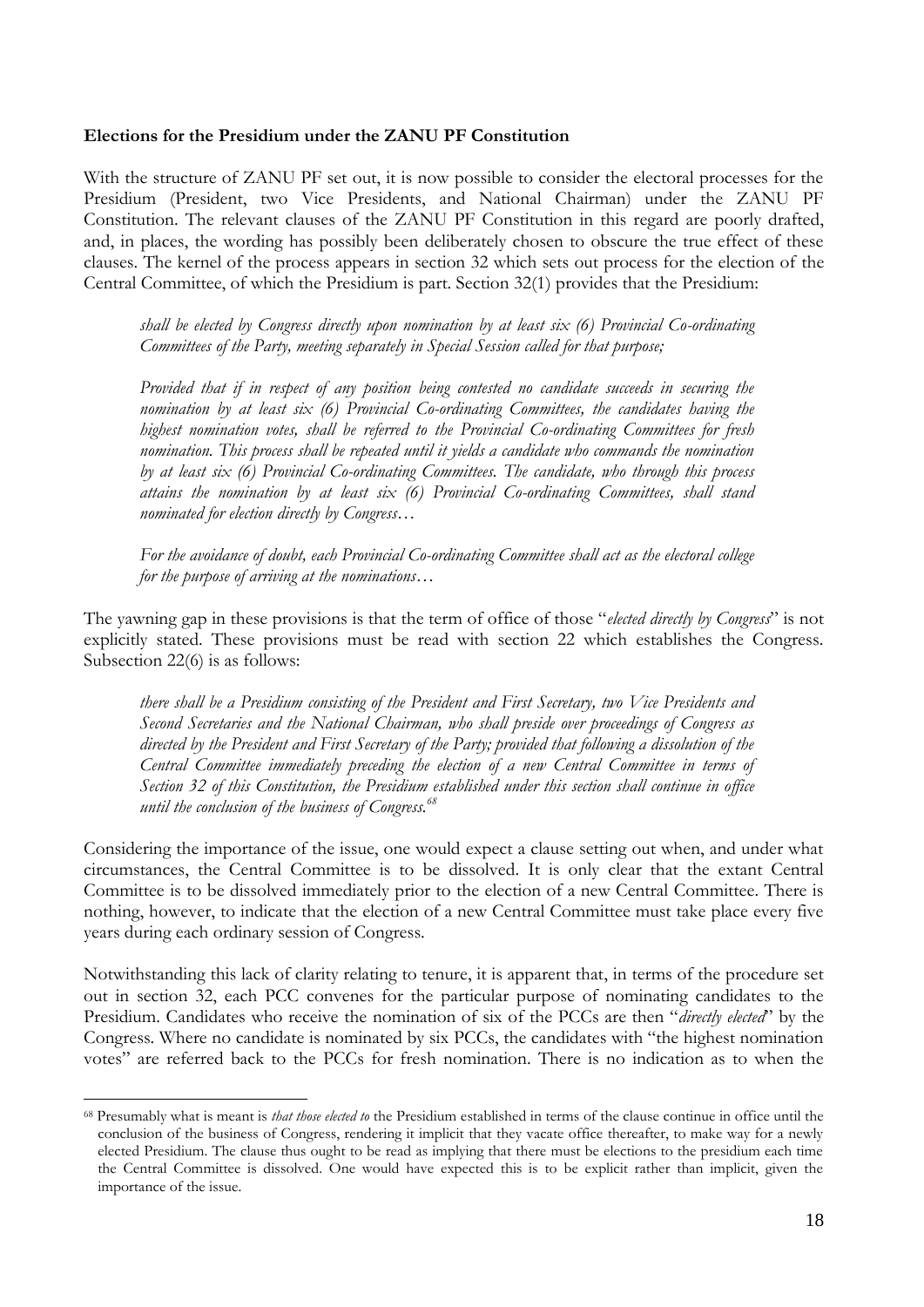PCCs must convene for the purpose of nominations. The practice is that the PCCs ensure that the Special Conferences for this purpose takes place prior to Congress.

This process raises several questions. Firstly, the process assumes a limited pool of candidates from which the nominations by the PCCs are to be made so as to ensure the possibility of nominees having the support of six provinces rather than there being ten different nominees, one from each province. But there is no procedure set out as to how a person comes to be considered for nomination by the PCCs in the first place. This has allowed the development of the process of "guided democracy" whereby candidates are "suggested" by the party hierarchy.

Secondly, with several nominees, the split may render the interpretation to be accorded to those with the "*highest nomination votes*" problematic.<sup>69</sup> Does the phrase refer to the votes of the Provinces as units or the votes of the delegates within the PCCs? In the former instance, if there are four nominees proposed with the support of 4, 3, 2 and 1 of the 10 provinces, is it the top three, or only the top two, that are referred back to the PCCs? What is the situation if the nominations split 4:2:2:2 - or 4:3:3 with three nominees? Which are the highest of these?

Thirdly, what is the meaning to be accorded to the notion that the candidate securing the nomination of six provinces is elected directly by the Congress? The term "*election*" suggests that Congress has a choice. If there is only one nominee for "*election*" put forward for each post, what is the choice given to Congress? It maybe that the intention was that at least six of the PCC"s forward the same and several nominees for each post.<sup>70</sup> This has not, however, been the practice, with a single nominee for a vacancy in the presidium determining the issue. Congress thus has essentially endorsed or ratified the nominee forwarded by the PCCs rather than electing the candidate. Yet the Constitution is silent as to what is to happen if Congress refuses to make the endorsement or ratify the candidate. The Congress is often referred to by ZANU PF officials "*as elective*".<sup>71</sup> Does the Congress thus have the power to suggest an entirely different candidate for election "from the floor" who has not, as the Constitution seems to require, been nominated by the PCCs?

The ZANU PF Constitution contains no special provisions to deal with the contingency of its President's sudden demise. The only clause of relevance is section 43(1) which stipulates that one of the Vice-Presidents will "*deputise and exercise any or all of the functions of the President and First Secretary in his<sup>72</sup> absence or at his request*." However, it is stretching these provisions to suggest that the deputising of the President's functions extends to being the Party candidate for the position of President of the country in terms of national electoral laws, as some senior ZANU PF officials have claimed, or to be the person forwarded to the Speaker of Parliament as the party nominee in terms of the Sixth Schedule of the State Constitution.<sup>73</sup> Even if this were the case, in the absence of a "request" by the President, how the choice is to be made between the two party Vice-Presidents is not indicated. The top three members of the ZANU PF Presidium have always occupied the same posts provided for in

<sup>69</sup> This is often suggested as a possibility in press reports although it is not specifically provided for by the Party Constitution.

 $70$  Though this is contradicted by the use of the singular when a second round of nominations is required.

<sup>71</sup> *Wait a While, Aspiring Leaders Told* The Herald 24.05.12.

<sup>72</sup> The ZANU PF Constitution thus seems to envisage the position being occupied by a male, but this is merely poor drafting and should not be read to exclude women from the post.

<sup>73</sup> See *Mutasa Endorses Mujuru for Presidency* Zimbabwe Guardian 22.04.14 where ZANU PF Secretary for Administration, Didymus Mutasa, is quoted as saying: *Those harbouring succession thoughts ahead of Mai Mujuru are daydreamers...May I remind them that our constitution says if the president decides to retire or otherwise, the second in command takes over. In this case it is Mai Mujuru.‖* Similar sentiments were expressed by ZANU PF Spokesperson Rugare Gumbo "*There is no succession crisis in the party. There is no doubt in Zanu* (PF) about the issue of succession. The party's hierarchy is clear. We have the President, the Vice President, *the National Chairman, the Secretary for Administration and that is the hierarchy that is followed by the party. Those below the hierarchy wishing to become President are just wasting their time‖* quoted in *Mujuru is Next: Gumbo* The Zimbabwean 11.09.13.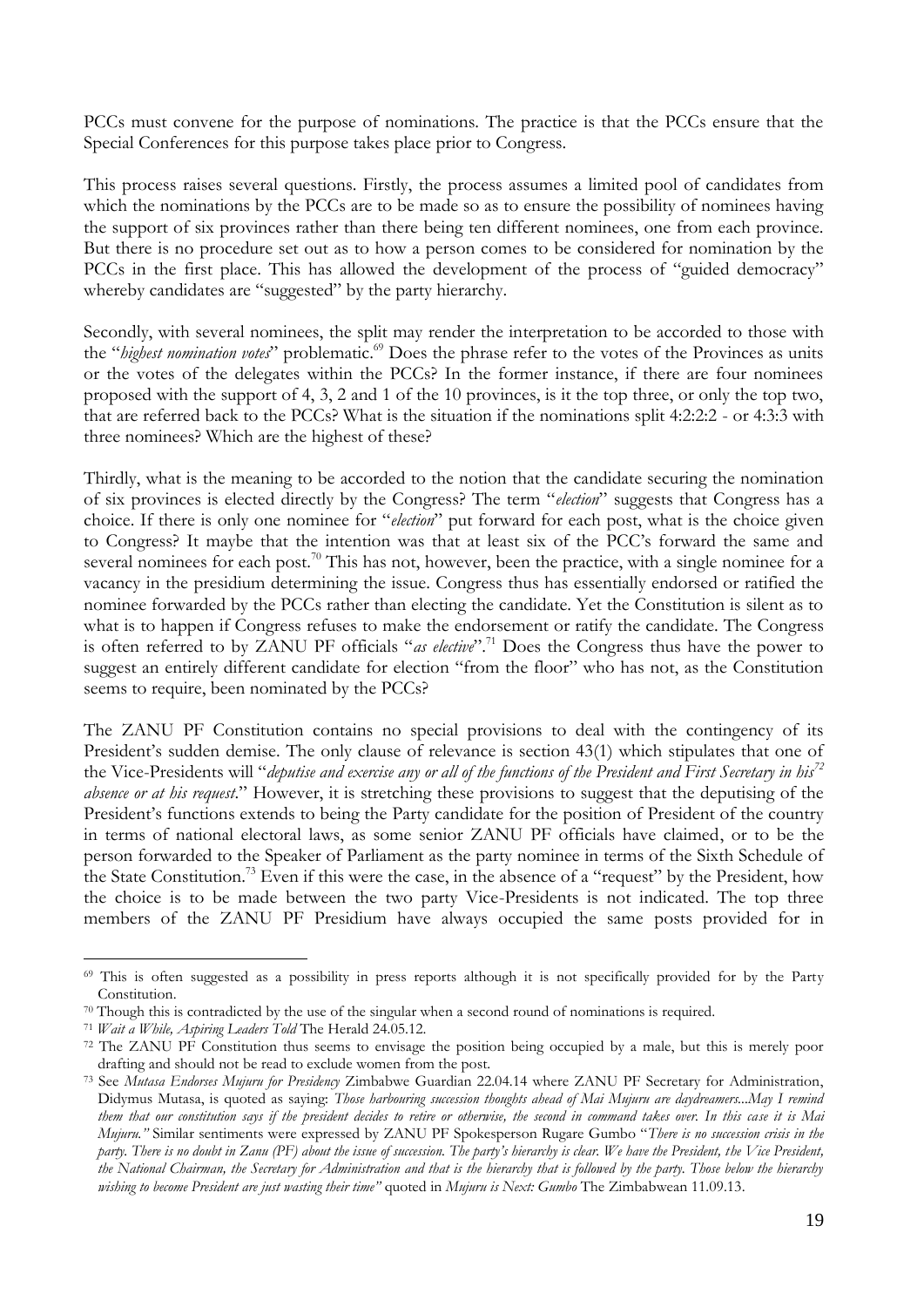Zimbabwe"s State Constitution. In the event of President Mugabe"s sudden demise, the State Constitution stipulates that the Vice-President who last acted as President, or whom has been specifically chosen by the President to do so, will assume power in the inter-regnum period.<sup>74</sup> It is possible that, if resident Mugabe indicates a preference under the State Constitution, this will be taken to constitute "the request" for purpose of the ZANU PF Constitution, but there is no legal requirement that this be so, and the issue may be a point of contention between the two ZANU PF Vice-Presidents.<sup>75</sup>

There have also been suggestions, from some of those considered to be pretenders to the throne, that the ranking of the members of the Politburo "*in order of precedence*" under the ZANU PF Constitution sets the order of precedence for succession to the presidency.<sup>76</sup> However, what is intended by the "ranking" of the members of the Politburo under the ZANU PF Constitution, and what privileges are intended to be conferred by holding a higher ranking, is not indicated by the ZANU PF Constitution. There is certainly nothing to indicate that the person holding the highest ranking must succeed the President in the event of his sudden demise.

If ZANU PF is to rely upon its electoral process for the replacement of Mugabe, as it seems it ought, certain practical difficulties present themselves.

The electoral process requires that all ten PCCs submit nominees for "election" to the Presidium by the Congress. The Provincial Co-ordinating Committees, as has been seen, are large and unwieldy bodies. They comprise the Provincial Executive Council and provincial members of the Central Committee, National Consultative Assembly, Executive Committee of Women's League, Executive Committee of the Youth League, Members of Parliament, and, until recently, the Chairpersons of District Coordinating Committees. Many of these bodies are themselves comprised of other components of the Party structure. **Annexure A** expands each of these so that the highly complex nature of the PCC is apparent. Each PCC thus usually comprises as many as 100 to 110 members. In theory, the composition of the PCCs make them extremely democratic bodies, and the large number of members drawn from disparate sectors of the ZANU PF structures ought to make it extremely difficult for any individual to exert political pressure upon a PCC in the selection of the nominee for "election" as president by Congress.

However, this is both the forte and foible of the PCC. It will require particularly astute, efficient, and active political commissars at all levels to ensure that delegates to the PCC are properly identified and attend the special electoral conferences of the PCCs. Furthermore, since the PCC comprises elements of other Party structures, it is necessary that these structures are in place and properly formed when it becomes necessary to convene each PCC as an electoral college. This is by no means certain given the current state of ZANU PF's internal politics.

The election of the last DCCs, for example, was particularly fraught. Several elections were annulled or postponed, and, on one occasion, police had to disperse rival supporters by firing shots into the air.<sup>77</sup> The Politburo specifically cited the "divisive" nature of the DCC elections as the reason for the dissolution of this component of the ZANU PF structure.<sup>78</sup> It has been suggested<sup>79</sup> that these

<sup>74</sup> Paragraphs 14(3)(b) and 14(4)(a) of Part 4 of the Sixth Schedule to the State Constitution.

<sup>&</sup>lt;sup>75</sup> There is also the interesting possibility that the person chosen to act as Party President may not be the same as the person chosen to act, or who last acted, as State President.

<sup>76</sup> See fn 75 above; the statement of Rugare Gumbo quoted in *Mujuru is Second in Command* The Standard 25.11.13 i.e. *―Don't lie to people or play Mickey Mouse games with the party hierarchy; Mujuru is the most senior person in the party only after President Robert Mugabe, she is the highest person in the party and presidency then the rest follow‖* and *‗Zanu PF Succession Won't be Hierarchical'*  The Zimbabwe Independent 07.07.12.

<sup>77</sup>*Mugabe Flies Into ZANU PF Storm* Daily News 08.07.12.

<sup>78</sup> See *ZANU PF DCCs Disbanded* above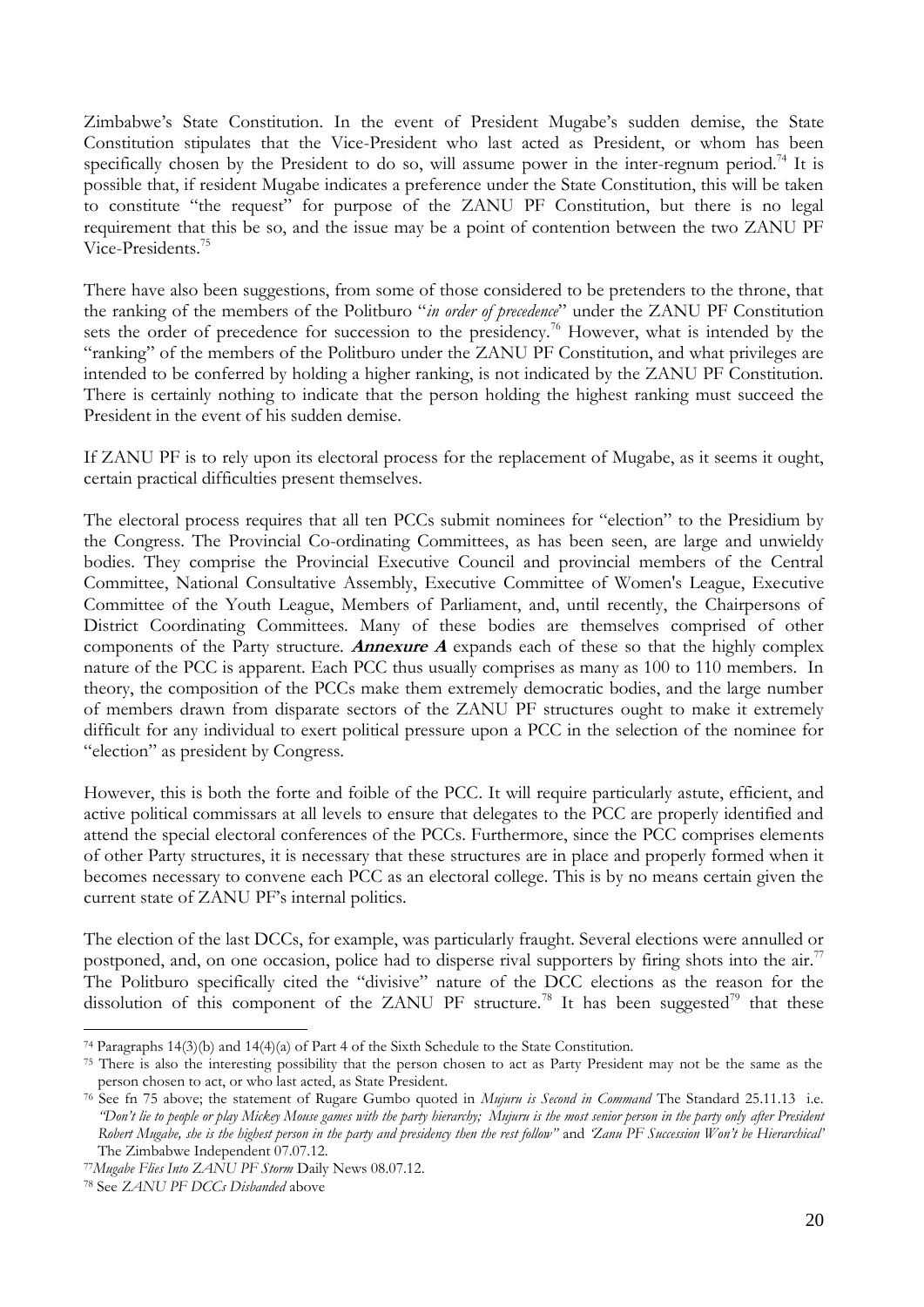elections were hotly contested and controversial because of the influence the DCCs have in the PCCs which, as the electoral college, are central to ZANU PF's succession politics. However, as is seen here, the chairpersons of the DCCs did not constitute a large component of each PCC. There was only an average of nine DCCs in each province. However, as the engine room of ZANU PF"s organisational structure, the DCCs wielded an influence far beyond mere voting numbers. The DCCs played a key role in subduing the rural electorate prior to the presidential run-off election of 2008, and the chairpersons of each DCC appear to have established fiefdoms in the areas under their control.<sup>80</sup> The requirement that the PCCs must ensure that each Administrative District has at least one member appointed to the Central Committee makes it probable that the appointee was the DCC chairman. Control of the DCCs was thus seen as the route to enormous political influence within ZANU PF.

After the disbanding of the DCC"s, the central role played by the PCC"s in the election of the Presidium, and thus ostensibly Mugabe's successor, has come even more sharply into focus. As a result, these Committees have become even more fractious in the last few years, with disputes spilling into the public domain. This is particularly so in the historically turbulent<sup>81</sup> Provinces of Manicaland, Midlands, Masvingo, and Bulawayo.

It is against this backdrop that the election of the Provincial Executive Committee (PEC) members took place towards the end of 2013. These elections caused as much dissention, if not more, than had been the case with the DCCs. The PEC elections were specifically seen as positioning by factions in the succession battle.<sup>82</sup> Elections for all ten provinces ought to have taken place simultaneously on the date set,  $26<sup>th</sup> October, 2013. However, disputes over the process and administrative disarray led to the$ entire process descending into chaos, with the polls only completed over one month later. Only two polls were initially held, those for Manicaland and Midlands. Both were decried as procedurally flawed with widespread allegations of rigging and manipulation. Supporters of both losing and winning candidates lodged petitions with the Politburo complaining about procedural irregularities.<sup>83</sup> The election in Mashonaland West, originally set to take place at the same time as those in Manicaland and Midlands, was called off due to procedural disputes.<sup>84</sup> The next election, that for the Mashonaland Central PEC, which took place on the  $11<sup>th</sup>$  and  $12<sup>th</sup>$  November,  $2013<sup>85</sup>$ , was equally chaotic and contentious.

As a result of the chaos and disputes around all three polls, the elections for the remaining seven provinces which had been set for 23rd November 2013 were postponed and an urgent and extraordinary politburo meeting convened to consider whether to accept or re-run the contentious polls in the three provinces, and to chart the way forward for polls in the remaining seven.<sup>86</sup> Despite cogent reports of electoral malpractice, the Politburo resolved at an emotionally charged meeting<sup>87</sup> to accept the results from the three provinces where the polls had been conducted, and set  $30<sup>th</sup>$ November, 2013 for polls in the remaining provinces. These elections did not proceed any more smoothly, with allegations of electoral manipulation raised in each, and the police summoned to quell

<sup>79</sup>*Mugabe Succession Turns Nasty* http://www.zimdiaspora.com/index.php?option=com\_content&view= article&id=8579: mugabe-succession-turns-nasty&catid=38:travel-tips&Itemid=18 01.06.12.

<sup>80</sup> See the anonymous report *The Anatomy of Terror* available at http://www.sokwanele.com/node/2333.

<sup>&</sup>lt;sup>81</sup> See below, particularly in relation to the "Tsholotsho Declaration".

<sup>82</sup> *Chaos Looms as ZANU PF Goes to the Polls* The Independent 29.11.13.

<sup>83</sup> Discussed in more detail below.

<sup>84</sup> *‗Let's Hold Elections After Conference'* The Sunday Mail 16.11.13.

<sup>&</sup>lt;sup>85</sup> They were set to have taken place on one day only, but administrative chaos resulted in the extension of the poll for a further day. Even, so the six districts apparently failed to vote- see fn immediately below.

<sup>86</sup> *Politburo to Decide on Mash Central* The Herald 14.11.13.

<sup>87</sup> See *Bhasikiti Weeps in Politburo Meeting* The Independent 29.11.13.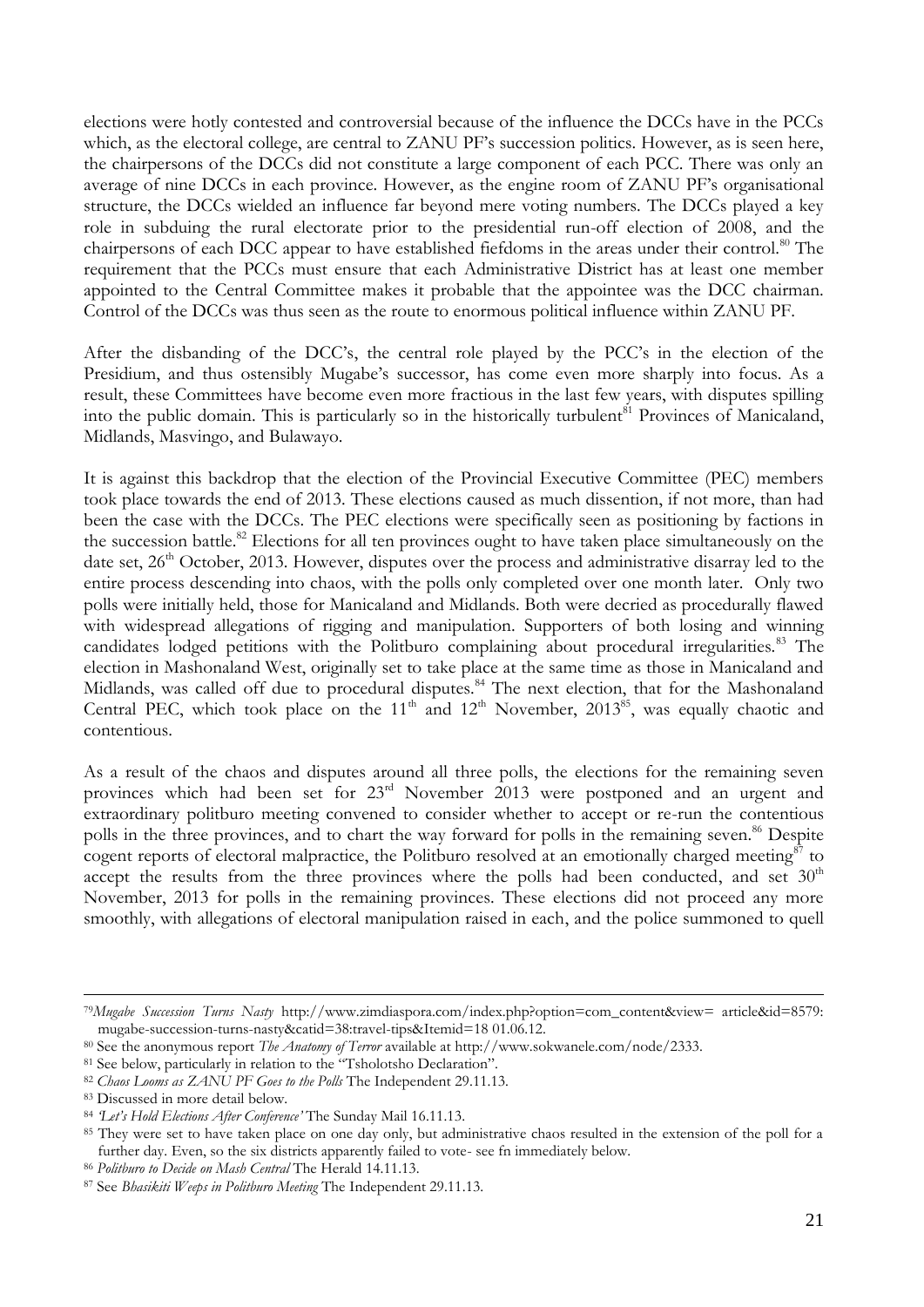disgruntled party members in Masvingo and Mashonaland West, where tear gas was fired.<sup>88</sup> It was only in Harare and Mashonaland East where the losing candidates reportedly were prepared to accept the outcome.<sup>89</sup> Significantly, complaints concerning manipulated and fraudulent voters rolls formed a central part of the allegations of electoral malpractice in all the provinces – reflecting the difficulty of determining the composition of the electing party structures, and leaving the process open to manipulation and bias.<sup>50</sup> The factional dimensions of these polls are discussed below.<sup>7</sup>

The Achilles" heel of any electoral process which relies upon an internal electoral college is that it is susceptible to challenge on the grounds that the college making the selection was not properly constituted. An allegation that merely one of the PCCs was not properly convened or constituted as an electoral college, and its nomination to the Presidium thus invalid, is likely to effect the determination of who are the nominees with the highest votes for purposes of being reconsidered by the ten PCCs. Arguments as to whether the PEC elections were validly conducted, and thus as to the validity of the composition of the PCCs have continued long after the conclusion of the fraught polls.

Practical difficulties do not end there if the intention is that the selection of the nominee for ZANU PF President is to be put forward as the nominee "of" ZANU PF as State President by the PCCs. The nominee that wins the vote of six provinces must be elected by Congress. But extraordinary sessions of Congress may only be convened on 42 days (six weeks) notice. Furthermore, as noted earlier, it is unclear<sup>91</sup> whether an extraordinary session of the National People's Conference must be convened to "*declare*" the Party President as the Party candidate for State President as required by section 31(3) of the Party Constitution.<sup>92</sup> Accordingly, within a 90 day period the following must take place:

- *the PCCs must convene, submit their nominations, and resolve and resubmit nominations in the event of a contested process;*
- the Congress must convene and "elect" the person so nominated a process which might be *protracted given the ambiguities as to the elective power of Congress in this regard;*
- and the National People's Conference may need to convene to declare the Party President "elected by *Congress‖ as the candidate for national President.*

It will be a tight timeframe if this process is followed. The Constitution does not deal with a situation where no nominee has been put forward within the requisite timeframe.

<sup>88</sup> See *ZANU PF Provincial Polls Turn Riotous* Newsday 02.12.13 and *ZANU PF Elections: The Good the Bad and the Ugly* The Herald 03.12.13.

<sup>89</sup> *ZANU PF Won't Entertain Election Complaints* The Herald 04.12.13.

<sup>90</sup> *ZANU PF Elections: The Good the Bad and the Ugly* fn 90.

<sup>91</sup> See above.

<sup>&</sup>lt;sup>92</sup> It is not specifically stated at whose instance such extraordinary sessions are convened. However since such sessions are "conducted" by the Central Committee it is likely to be held to have this responsibility – see section 31(2) of the ZANU PF Constitution.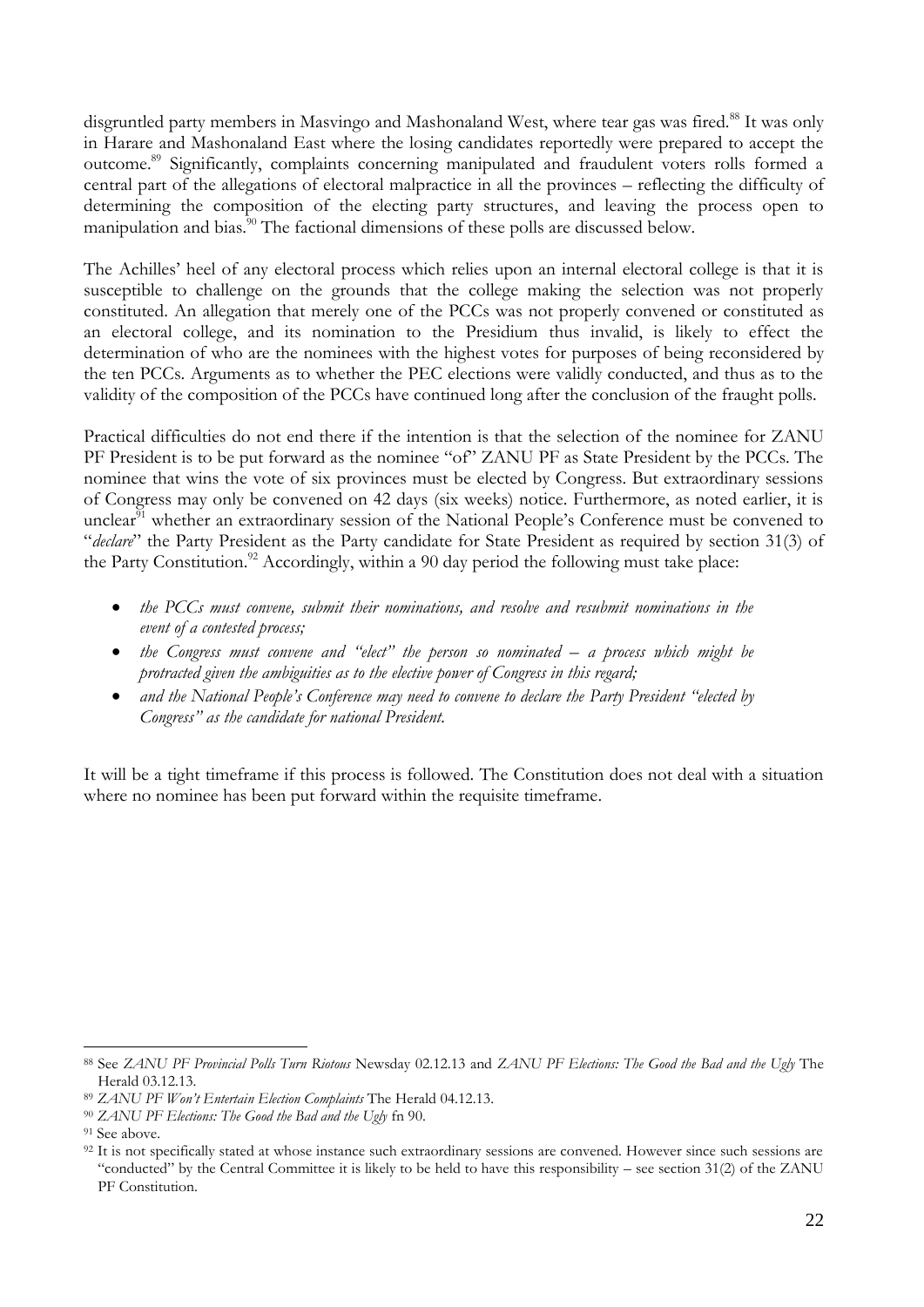# **ZANU PF Succession Process in Practice**

In order to consider how the succession to the presidency within ZANU PF might unfold, it is instructive to look at past successions to positions within the Presidium and factional battles.

#### *The Fault Lines*

Reports concerning those vying for the presidency are usually based upon conjecture and political gossip. The conventional wisdom in Zimbabwe is that there are two main factions within ZANU PF contending for the presidency on Mugabe's departure, those who grouped around the late Solomon Mujuru and are now grouped around his wife Joice, and those grouped around Emmerson Mnangagwa. However, it has also been suggested recently that those formerly aligned to Solomon Mujuru now rally around Sydney Sekeramayi as successor.<sup>93</sup> Simultaneously, it has been claimed that the military secretly "symbolically swore in Emmerson Mnangagwa as shadow president" with the consent of President Mugabe.<sup>94</sup>

Both the "Mujuru" and "Mnangagwa" factions have advanced differing and expedient perspectives on the manner in which the Presidium of ZANU PF is to be constituted to advance the cause of favoured candidates to the posts.

The blurring of the lines between ZANU PF as a party and the State has been a hallmark of Zimbabwe's polity since 1980, and is reflected in the ZANU PF Party Constitution itself.<sup>95</sup> One manifestation of this is the confluence of the Party Presidium and State Presidium. The State and ZANU PF Constitution both establish the posts of a president and two vice-presidents. Those holding the posts under the State Constitution have always been the same individuals who hold the posts under the Party Constitution. With Mugabe having the unfettered discretion<sup>96</sup> to appoint both Vice-Presidents under the State Constitution, this power affects the processes under the Party Constitution.<sup>97</sup> Combined with the fact that there is no unequivocal statement of term limits for the Presidium under the ZANU PF Constitution, a sector within ZANU PF, and particularly the Presidium itself, which of course includes Joice Mujuru, have advanced the notion that unless there is a "vacancy" in the Presidium, the nominations from the Provinces prior to Congress for the top three positions are a mere formality, in the same way as the People"s Conference is required yearly to declare the President of the Party as the ZANU PF candidate for State President. Mugabe and his supporters

<sup>&</sup>lt;u>.</u> <sup>93</sup> See *Generals Ditch Mujuru in Succession Struggle* The Standard 24.06.12 a notion which emerged again in 2014 – see *Sekeremayi Emerges as Likely Mugabe Successor* Newsday 17.04.14 and *Mujuru dislodged......as Military Chefs Secretly Swear-in Mnangagwa* The Telescope News 31.01.14.

<sup>94</sup> See *Mugabe to Cancel Succession Congress* The Telescope News 29.05.14. The same publication reported in January 2014 that Mnangagwa had been secretly sworn in as "shadow president" with Mugabe wanting the transition to take place before December 2015 at the latest, and possibly by May 2015.

<sup>&</sup>lt;sup>95</sup> It has already been noted that the powers accorded to the Central Committee are predicated upon the assumption that ZANU PF will always be the ruling party. This supposition arises from an even deeper presumption embedded in the Party Constitution – that ZANU PF is the sole legitimate voice of the people of Zimbabwe. The preamble to the Party Constitution reads like that of a State Constitution rather than that of a political party, commencing with the statement "we the people of Zimbabwe" not "we the members of ZANU PF". Furthermore, following the Unity Accord<sup>95</sup> between the two main rival political groupings of the 1980s in terms of which ZAPU<sup>95</sup> was absorbed into ZANU PF, the ZANU PF Constitution excludes the possibility of multiparty democracy, purporting "to unite all the people of Zimbabwe under a single political party". The objectives of the Party likewise read like those of a government, the first of these being "to preserve and defend the National Sovereignty and Independence of Zimbabwe".

 $96$  Paragraph  $14(2)$  of the Sixth schedule to the Constitution.

<sup>&</sup>lt;sup>97</sup> A similar and extremely important conjunction exists with the appointment by Mugabe of members of the Central Committee to the Politburo and the appointment of most of the same individuals by Mugabe as Ministers in Government in terms of section 104(1) the State constitution.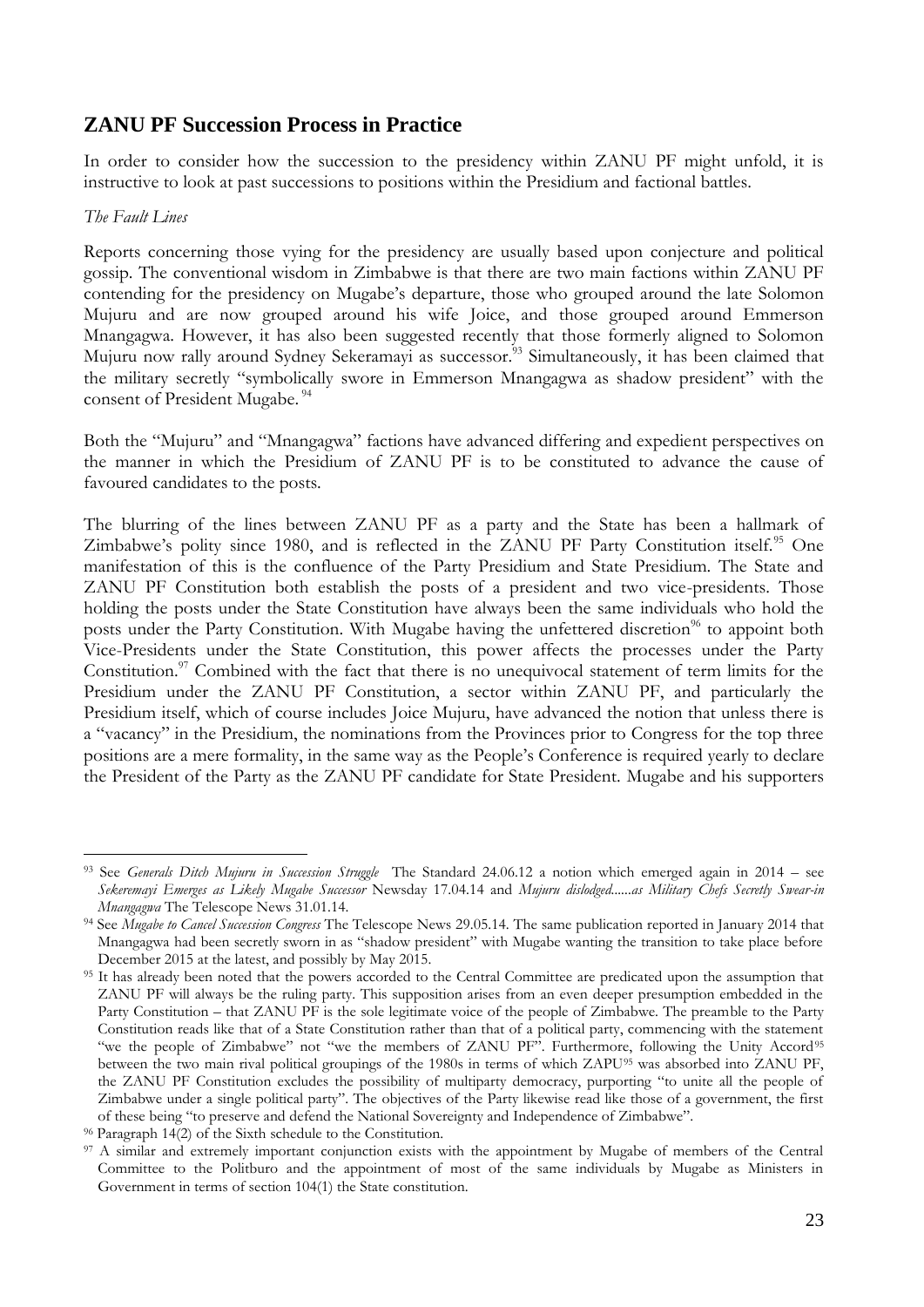have thus adopted the refrain that "*there is no vacancy in the Presidium*."<sup>98</sup> The notion that there need not be five yearly elections for the Presidency appears to have continued.<sup>99</sup>

This assumption of the right to office by the incumbents has been disputed and contested by those seen as aligned to Emmerson Mnangagwa, who have contended that fresh elections to all posts within the Presidium must take place every five years by way of nominations from the Provinces. Their view is that these nominations are not merely a formal and automatic endorsement of the incumbents.

A second fault line dividing the Mujuru and Mnangagwa camps is a result of the Unity Accord which absorbed Joshua Nkomo's PF ZAPU Party into ZANU PF in December 1987.<sup>100</sup> One section of ZANU PF claims an unwritten term of the Unity Accord is that the four posts in the Presidium will be divided between ZANU PF and PF ZAPU, with ZANU PF holding the presidency and a vicepresidential post, and PF ZAPU holding the other vice-presidential position and the post of National Chairman. Since the power base of PF ZAPU is in Matabeleland, the further inference by some is that the PF ZAPU posts will be held by members of the majority ethnic group in Matabeleland, the Ndebele. However, many of those aligned to the Mnangagwa camp have taken the understanding concerning the distribution of posts within the Presidium along ethnic lines further, and maintained that it ought to be party policy that the *all* major ethnic groups in Zimbabwe, the Zezuru, Manyika, Karanga, and Ndebele, will be represented in the Presidium.

## *The Military Factor*

<u>.</u>

The ethnic analysis of ZANU PF's succession battle views the contest as between the Zezuru (represented by the Mujuru faction) and the Karanga (represented by the Mnangagwa faction).<sup>101</sup> Both are seen as periodically endeavouring to forge alliances with the Manyika and Ndebele groupings. It certainly seems to be outside any coincidence that the Head of State, President Mugabe, a Vicepresident (Mujuru), the head of the judiciary, Godfrey Chidyausiku, the head of the Defence Forces, Constantine Chiwenga, the Head of the Air Force, Perence Shiri, the head of the Police, Augustine Chihuri, and the Registrar-General of Elections are all Zezuru.<sup>102</sup> None of the four Cabinet Ministers of the last government<sup>103</sup>, excluded from the Politburo, were Zezuru. Masvingo and Midlands Provinces, home to the Karanga, have consistently opposed nominations to the Presidium comprising people of Zezuru and Ndebele backgrounds only. The most contentious of the DCC elections took

<sup>98</sup> *No Vacancies in Presidium, Says President* Africa News Service 15.12.2006, *No Vacancy for President, Mujuru Told* The Zimbabwe Independent 06.06.14 and *‗No Vacancies in the Presidium'* The Herald 09.06.14 – the latter statement made notwithstanding the obvious need to fill the post of one Vice-President.

<sup>99</sup> At the Politburo meeting convened to discuss the contentious PEC polls Jonathan Moyo bemoaned his difficulties in trying to deflect media speculation that the poll chaos was due to factionalism centred around the succession issue, claiming there was no vacancy in the presidency after Mugabe won a new five-year term in the July 31 general elections with 61% of the vote – see *Bhasikati Weeps In Politburo Meeting* fn 89 above. More recently Mujuru herself and her supporters have sought to advance the view that she is number two in the party and by implication her succession to Mugabe merely requires formal endorsement. Those challenging this view are labelled as the factionalists, opportunists and sellouts causing dissention within the Party – see *Mujuru is Next: Gumbo* The Zimbabwean 11.09.13; *VP Mujuru Blasts Opportunists* The Sunday Mail 13.04.14 and *Intense Intrigues in ZANU PF Succession* The Financial Gazette 17.04.14.

<sup>100</sup> The accord ended the Gukurahundi period in which an estimated 20 000 people in Matabeleland and Midlands provinces where killed by the 5<sup>th</sup> Brigade deployed to the region ostensibly to crush ZAPU aligned "dissidents."

<sup>101</sup> See for example *Tribal Tensions At Zanu PF Congress in Zimbabwe* Zimbabwe Independent 11.12.09 and *The Zimbabwe Electoral Struggle* http://saharareporters.com/interview/zimbabwe-electoral-struggle.

<sup>102</sup> Philip Sibanda, the head of the Army, is Karanga. While Joyce Mujuru is generally characterised as Zezuru (as certainly was her late husband) she was born in Mt Darwin, a north eastern region of the Korekore.

<sup>103</sup> They were Kembo Mohadi, Home Affairs (Venda); Simbarashe Mumbengegwi, Foreign Affairs (Karanga); Joseph Made, Agriculture, Mechanisation and Irrigation Development (Manyika); Walter Mzembi, Tourism and Hospitality Industry (Karanga). Since no updated list of Politburo members could be obtained, the analysis for the current government could not be made.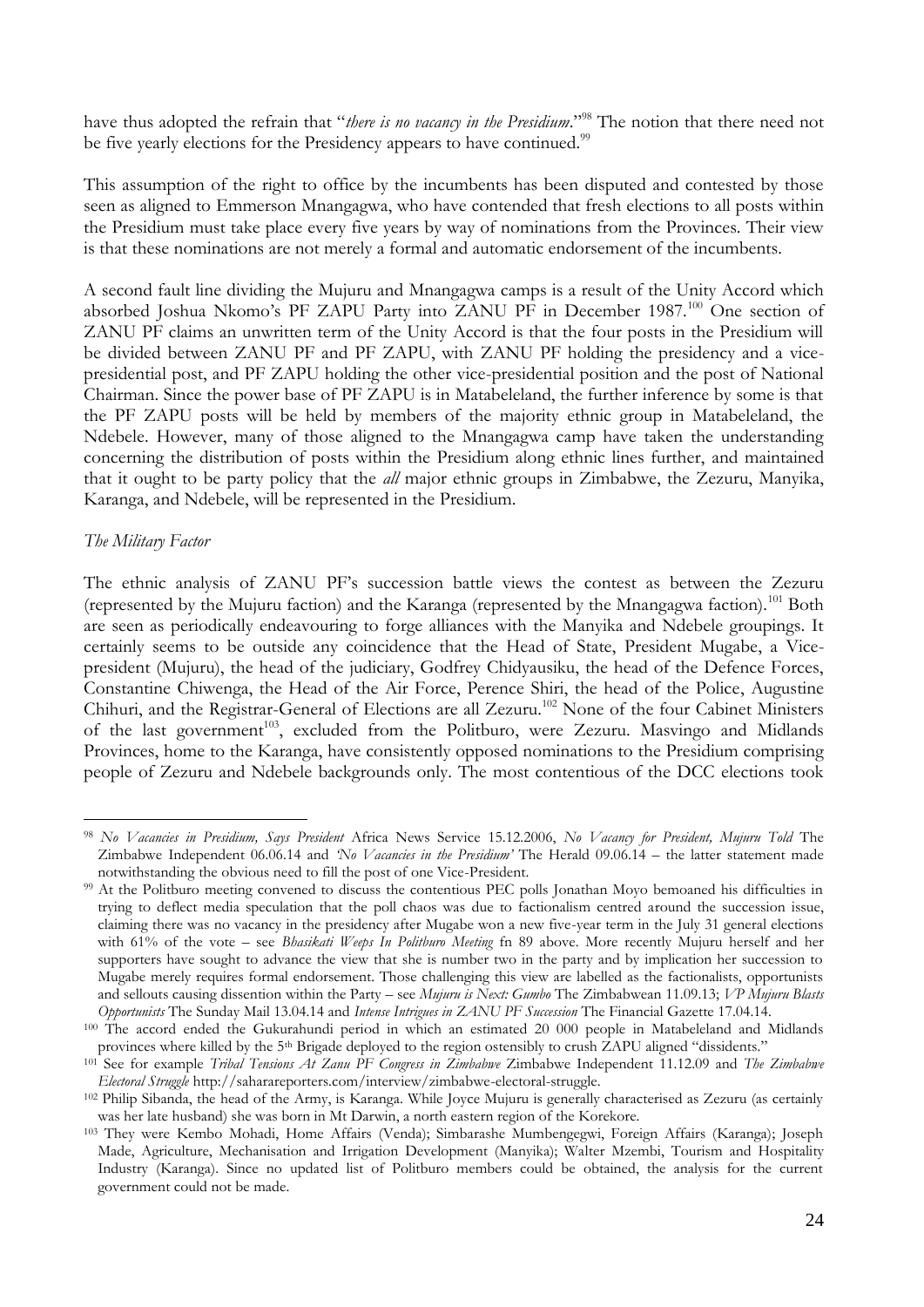place in Masvingo and Manicaland, and those of the PEC in Masvingo, Midlands, Bulawayo and Manicaland.

However, while some factions within ZANU PF might wish to exploit ethnic considerations, several political observers have cautioned against using ethnicity as an analytical lens through which the internal dynamics of ZANU PF may be viewed.<sup>104</sup> For several years, and most obviously in the aftermath of Mugabe's electoral defeat in March 2008 (when those heading the security sectors stepped in to ensure Mugabe's "victory" in the presidential run-off election in June), it has been evident that the President and any aspirant to the presidency are heavily dependent upon support from the security sector. ZANU PF succession politics may be conceptualised in terms of the extent to which the wooing of securocrats has been accepted or rebuffed, and the extent to which the securocrats believe who is best able to safeguard their positions and the status quo. This in turn infers the extent to which each of these are prepared to protect the positions of the ZANU PF old guard, most of whom, having played prominent roles in the "*liberation war*", believe in "*rule by entitlement*" by virtue of their contributions made during the war $105$ .

## *Early Manoeuvring and Precedent*

After the Congress of 1964, ZANU PF, due to internal repression and then the war, was unable to hold any Congresses for the next 20 years. Leadership issues were determined by the party's council or "Dare" in exile with significant influence exerted by the military, manifested famously in the Mgagao Declaration which led to the ousting of the then leader of the party, Ndabaningi Sithole.<sup>106</sup>

The Congress of 1984 revealed a party struggling to adjust to constitutionalism as a *modus operandi.* With the Politburo at this time being elected rather than appointed from the Central Committee by the party President, as is now the case, it was apparent as the delegates converged at Borrowdale race course that at least six seasoned party stalwarts were set to be deposed from their positions in the Politburo. Amongst these were Simon Muzenda and Kumbirai Kangai, who had not been nominated by the provinces. They were rescued by the intervention of Mugabe who went so far as to persuade Maurice Nyagumbo, the nominee of all provinces, to stand aside and allow Muzenda to fill the vacant Vice-presidency post. Although Mugabe"s preferences held sway, the revised list of candidates was met with booing by the plenary of delegates.<sup>107</sup> Congress had just experienced its first taste of guided democracy, which was to emerge each time a vacancy arose in the Presidium.

From the time the executive presidency was created, and the Unity Accord signed in 1987, there was little challenge to the triumvirate of Robert Mugabe as President, and Joshua Nkomo and Simon Muzenda as Vice-Presidents. The only position which admitted any fluidity was that of National Chairman, a possible future stepping stone to the vice-presidency on the demise of any one of the two vice-presidents. The history of the Presidium since 1987 is set out in Annexure B.

<sup>1</sup> <sup>104</sup> See Ibbotson Mandaza *Zanu PF Congress' Historical and Political Significance* The Zimbabwe Independent 18.12.09. Mandaza elsewhere contends that there have been expectations that Mugabe might retire in the early 1990s and that many senior ZANU PF officials have never been comfortable with the concept of Mugabe as President-for-life – see *Will ZANU PF Survive After Mugabe* p3 *http://www.africaresearch institute.org/files/book-downloads/docs/ Will-ZANU-PFsurvive-after-Mugabe-Q5UF7JVG4U.pdf.* And see also, by implication, the important analyses of ZANU PF historiographies in Luise White, *The Assassination of Herbert Chitepo: Texts and Politics in Zimbabwe* (Indiana, 2003).

<sup>105</sup> The role of the military has been widely discussed, but most recently covered in great detail. See Bratton, M *Power Politics in Zimbabwe.* London: Lynne Rienner (2014),. See also Bratton. M., & Masunungure, E (2011), *The Anatomy of Political Predation: Leaders, Elites and Coalitions in Zimbabwe, 1980-2010*. Research Paper 09. Development Leadership Program January 2011..

<sup>106</sup> An account of this is given in *Dzino – Memories of as Freedom Fighter* Wilfred Mhanda Weaver Press 2011.

<sup>107</sup> This account given by Ibbotson Mandaza,, who was present at the Congress.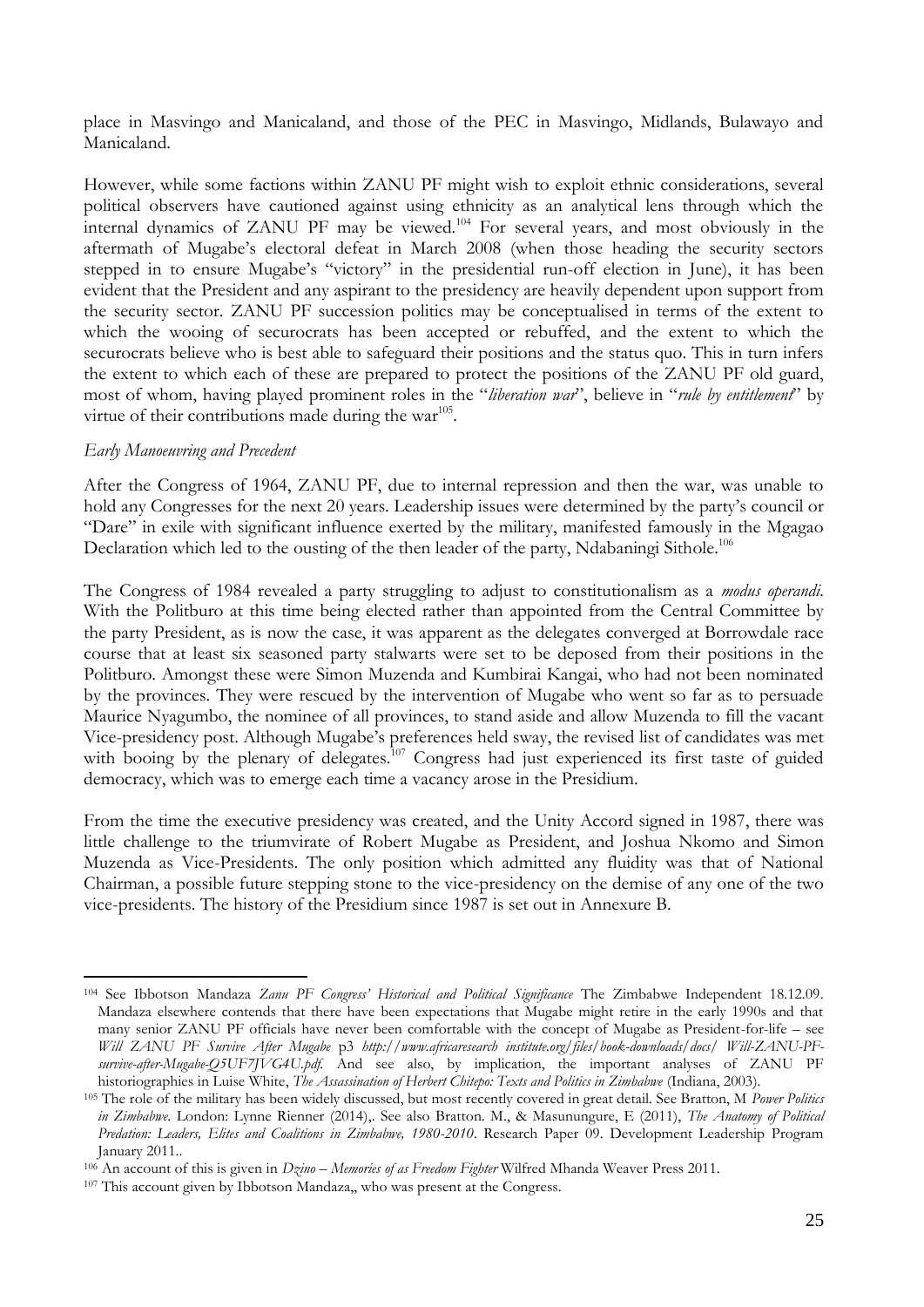Positioning and manoeuvring around the issue of succession to President Mugabe began as early as 1999, when sectors within ZANU PF were, correctly as it transpired, beginning to view President Mugabe as an electoral liability.<sup>108</sup> The Mujuru and Mnangagwa factions first locked horns following the death, on the 1<sup>st</sup> July of that year, of Joshua Nkomo, then the PF ZAPU nominated Vice President.<sup>109</sup> Pursuant to what one PF ZAPU member has described as a series of "secret meetings",<sup>110</sup> the National Party Chairman, Joseph Msika was "elected" as the new Vice-President by the Congress that convened in December 1999. Although a member of PF ZAPU, and raised in Matabeleland, Joseph Msika was Zezuru, the same ethnic group as President Mugabe. This caused disgruntlement within PF ZAPU who felt that Msika had been imposed from above, and, not being Ndebele, was not an appropriate representative of the Matabeleland Provinces. However, being fourth in the Presidium hierarchy, and previously second in command to Joshua Nkomo within ZAPU, his elevation to the Vice-Presidency was not overtly contentious. Significantly, however, Mugabe was unable to secure the elevation of his preferred candidate, Thenjiwe Lesabe, the then head of the Women"s League.

The promotion of Joseph Msika to the Vice-Presidency left the position of National Chairperson open, and Mnangagwa threw his hat into the ring for this position. Had he succeeded in this quest, he would have been in pole position to succeed Vice-President Simon Muzenda, also a Karanga, and within reach of the Presidency after Mugabe's departure. It was apparently astute political manoeuvring by Solomon Mujuru, however, that secured the nomination of John Nkomo, an Ndebele, from eight of the ten provinces.<sup>111</sup> As an Ndebele, Nkomo was an unlikely rival to Solomon Mujuru's choice for the vice-presidency when the opportunity arose – as it did with the death of Simon Muzenda in September 2003.<sup>112</sup>

#### *The Tsholotsho Saga*

With the vacancy now occurring in the ZANU PF wing of the Vice-Presidency, the appointment of the replacement was never going to be smooth. Mugabe and ZANU PF were, however, seemingly content to await the ZANU PF Congress of December 2004 before filling the vacancy. A bruising battle took place between the Mujuru and Mnangagwa camps in the intervening period, from which the Mujuru camp emerged the stronger.

Before then, the grouping around Mnangagwa appears to have been in the ascendency in the Provinces for several years prior to Simon Muzenda"s death, and seemed likely to be able to muster the support for nomination from the required six Provinces for the Vice-Presidency. To further Mnangagwa"s chances, his supporters sought to advance the principles expounded in what became known as the "*Tsholotsho Declaration*". Jonathan Moyo, a prominent turncoat politician,<sup>113</sup> was a key player in the drama which unfolded. He has written in detail about the events.<sup>114</sup>

<sup>108</sup> In the Presidential election of 1990 the Edgar Tekere (former close confidant of Mugabe and ZANU PF stalwart who had fallen out with Mugabe in 1981) of the Zimbabwe Unity Movement polled a remarkable 16% of the vote despite Mugabe"s exclusive control over all media in the country and extensive abuse of state resources and the security sector to promote his candidacy. Mugabe's narrow "victory" in the presidential election of 2002 is widely believed to have been achieved through violence and the manipulation of the electoral process.

<sup>109</sup> On 01.07.99.

<sup>110</sup> Dumiso Dabengwa, head of the regrouped ZAPU, quoted in *Zanu PF ‗Tried to Impose' Nkomo Successor* Newsday 21.12.11.

<sup>111</sup> See Ibbotson Mandaza *Solomon Mujuru: A Leader Who Made (and unmade) History in His Own Way* http://www.sapes.org. zw/mujuru1.html.

<sup>112</sup> On 20.09.03.

<sup>113</sup> Moyo, once an academic deeply critical of ZANU PF was co-opted into its ranks in 2000, expelled in 2005 when he once again became stridently critical of the party and Mugabe, before being readmitted to the Politburo in 2011.

<sup>114</sup> *Tsholotsho Saga: The Untold Story* published in three parts in the Zimbabwe Independent in April, 2006.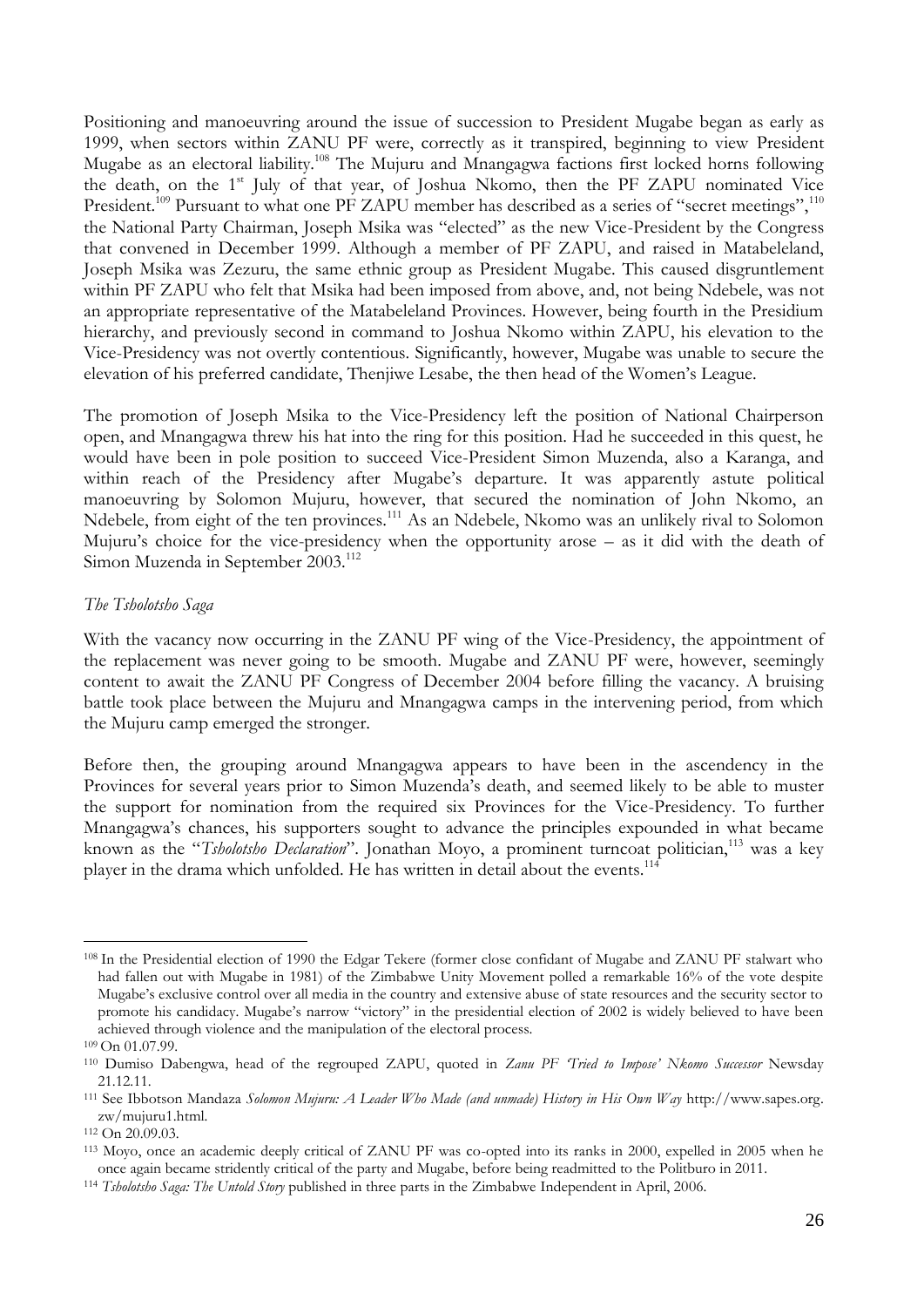In his account, Moyo maintains that the Tsholotsho Declaration is made up of four principles:

- that all the country"s four major ethnic groups, Karanga, Manyika, Zezuru and Ndebele should be represented in the Presidium;
- that the position of president should not be monopolised by one ethnic group but rotate among the four major ethnic groupings;
- that the filling of positions in the Presidium should not be by imposition by the Party hierarchy but through democratic elections done by secret balloting; and
- such positions must be filled in accordance with the Party Constitution.

Since the Mujuru aspirant to the position, Joice Mujuru is Zezuru, $115$  already represented in the Presidium by President Mugabe, support for the Declaration was seen as support for Mnangagwa as Vice-President. Those supporting these principles envisaged a Presidium with Mugabe, a Zezuru, as President, Mnangagwa, a Karanga, as one Vice-President with an Ndebele co-Vice President, and "young Turk"<sup>116</sup> and legal advisor to ZANU PF, Patrick Chinamasa (Manyika), as National Chairman.<sup>117</sup> The Declaration threw down the gauntlet to those who believed that the top three positions in the Presidency were inviolable until a vacancy occurred (other than through an expiry of a term of office), and that two of the top four positions should be occupied by former PF ZAPU members. Among them was Mugabe who did not intend to be hampered by the inconvenience that there was nothing in the ZANU PF Constitution which supported his views.

After a series of meetings in August, 2003, headed by provincial chairmen and provincial governors, presided over by the national political commissar,<sup>118</sup> it was clear that Mnangagwa had the support for the vice-presidency from all except three Provinces - Mashonaland Central,<sup>119</sup> Harare, and Mashonaland East.

The Mujuru alignment, which included elements from the three disaffected Provinces, came together<sup>120</sup>shortly after these meetings began. A strategy was devised whereby a sudden sensitivity to gender issues was to be used to undermine the Mnangagwa group. The Mujuru camp thus latched upon a resolution, first put forward by the Women"s League at its August 1999 meeting in Victoria Falls, that one of the four members of the Presidium must be a woman.<sup>121</sup> Ironically, given subsequent events and that she is now regarded as being very firmly on the Mnangagwa side of the fence, Oppah Muchinguri as Deputy Secretary of the Women"s League, reportedly played a key role in driving the proposal. The Women's League was prevailed upon to repeat its demand at its plenary meeting of 2<sup>nd</sup> September 2004.<sup>122</sup> Accompanied by his wife Grace, Mugabe attended the meeting and announced that he supported this demand.

<sup>115</sup> See however, fn 104 above qualifying this statement.

<sup>116</sup> Although born on the 27.01.47, Chinamasa (65) is younger than many of the ZANU PF "old guard" who are in their 70s and 80s.

<sup>117</sup> Although a prominent figure in ZANU PF politics Patrick Chinamasa is a "mafikizolo" or "newcomer" in terms of the ZANU PF hierarchy. Despite the prominent role he played in ZANU PF as Minister of Justice and now Minister of Finance and negotiator with the opposition MDC in the formation of the Inclusive Government, he is currently a nonvoting member of the Politburo, holding the post of Deputy Secretary of Legal Affairs under Mnangagwa.

<sup>118</sup> Elliot Manyika. The ZANU PF Constitution does not establish any body composed of these delegates.

<sup>&</sup>lt;sup>119</sup> Mujuru's home province.

<sup>120</sup> This is according to Jonathan Moyo.

<sup>121</sup> The League had threatened to boycott the forthcoming December Congress if its demands were not met - see *Old Guards Tighten Grip On Power* IPS 15.12.99 http://www.ipsnews.net/ 1999/12/politics-zimbabwe-old-guards-tightengrip-on-power/. It does not seem that the threat was carried out, but the requirement that one third of the total membership of the principal organs of the Party be women, may have been introduced into the ZANU PF Constitution at the Congress (section 19(13)). Section 36 also repeats this requirement in relation to the Politburo.

<sup>122</sup> Then headed by the72 year old Thenjiwe Lesabe.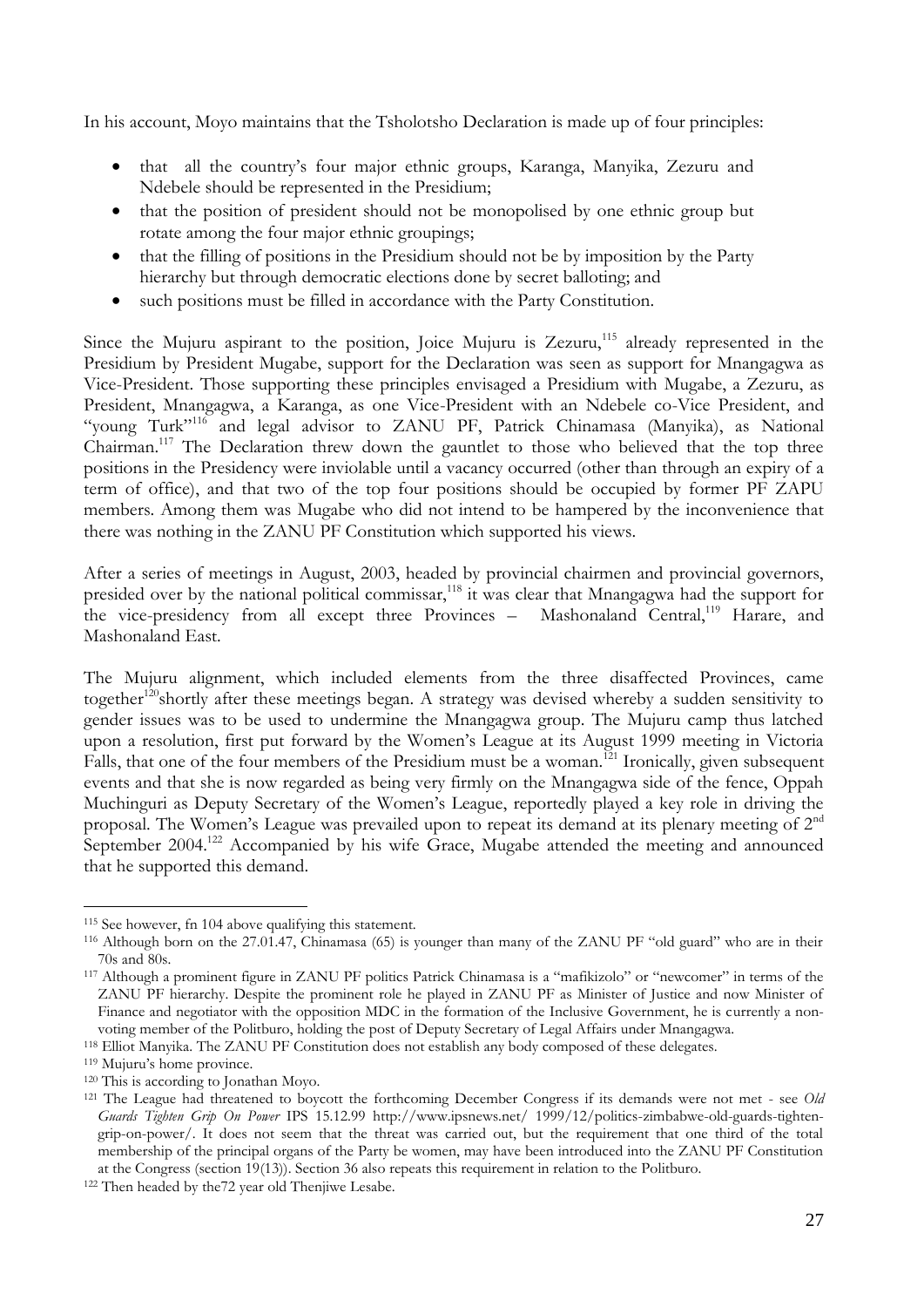The Mnangagwa faction was unimpressed. The date for nominations to the posts in the Presidium from the Provinces was set for the 21<sup>st</sup> November, 2004. Under the cover of an invitation as guest of honour at Dinyane High School for a prize giving ceremony, Mnangagwa prepared to go to Tsholotsho on the 18<sup>th</sup> November, 2004, where, not coincidently, Chairmen of the Provinces would be present to hear his speech.<sup>123</sup> The Tsholotsho meeting could not be seen as anything other than a direct challenge to Mugabe's authority. It was clear that President Mugabe's intention was that the vacancy left by Simon Muzenda"s death was to be filled by Joice Mujuru. The Tsholotsho gathering appeared to be intended to counter this by advancing the Tsholotsho principles.

Mugabe called an emergency Politburo meeting for the same day, the  $18<sup>th</sup>$  November, 2004. The result of the meeting was that the Politburo declared that it had "*amended*" the Party Constitution to include the demand of the Women's League that one of the Vice Presidents be a woman.<sup>124</sup> Less widely publicised, but of even more significance, was the amendment providing that the Provincial Electoral Colleges would no longer be the 44-member Provincial Executive Councils, but the much larger Provincial Co-ordinating Committees.<sup>125</sup> The election would thus be conducted under the watchful eye of the Central Committee members from the Province, some of whom would undoubtedly be Politburo members who had agreed to the amendment.<sup>126</sup> The latter amendment was clearly designed to neutralise the Mnangagwa faction"s control over the Provincial Executive Councils in seven Provinces.

Perversely, Emmerson Mnangagwa, as Secretary for Legal Affairs, was given the task of drafting the necessary amendments to the ZANU PF Constitution. This required the alteration of only a few words, but, perhaps deciding that discretion was the better part of valour, Mnangagwa pleaded this commitment to stay well away from the meeting in Tsholotsho.<sup>127</sup> As ZANU PF Secretary for Administration in the Politburo, and, in what was to be one of his last few acts as such, he was also given the task of writing to the Provinces to explain the new nomination procedure. Aware that the knives were being sharpened in Harare, and with Mnangagwa literally, and metaphorically, distancing himself from events, most of those meeting in Tsholotsho made a belated and feeble attempt to be seen as compliant with Mugabe's wishes. Purporting to obey the directive that resulted from the Politburo meeting earlier in the day, and hoping for some success in repeating Mugabe's preference at the 1999 Congress, they changed their original line up for the Presidium to the extent only that Thenjiwe Lesabe, an Ndebele woman, be a second vice-president. This proposal was still unprecedented. It would require the removal of an incumbent, Joseph Msika, from the vicepresidency. The directive from the Politburo – and thus from Mugabe – had made it clear that nominations from the Provinces were expected only with regard to the single vacant post of vicepresident.

<sup>123</sup> Austin Zvoma, the Clerk of Parliament, is reported to have facilitated the crafting of the speech for Mnangagwa by George Charamba. Charamba is presently press secretary in the President"s Office, Permanent Secretary in the Ministry of Information and one of ZANU PF"s most erudite and prolific apologists. On occasion Zvoma has involved himself in issues not strictly within his purview – such as advancing an interpretation of the Constitution relating to the controversial date for the 2013 election. It is not beyond the realms of possibility that he may be prevailed upon to vet the legitimacy of nominations made to the Speaker.

 $124$  The amendment was to section 32(1)(b) by adding to the requirement that there be two vice-presidents the phrase "one of whom shall be a woman".

<sup>125</sup> As outlined above, the PCCs also contain a greater quota of Women"s League members.

<sup>126</sup> Jonathan Moyo suggests in his account of events that the election would also no longer be by secret ballot. This may possibly have been the directive from the Politburo. The Party Constitution was not amended to reflect this.

 $127$  This is notwithstanding the fact that a light aircraft had been arranged to convey Mnangagwa to Dinyane so that he could attend both the prize-giving ceremony at the school and the Politburo meeting. The extraordinary effort which was put into Mnangagwa"s attendance belies the suggestion that the meeting was an innocent school prize-giving ceremony.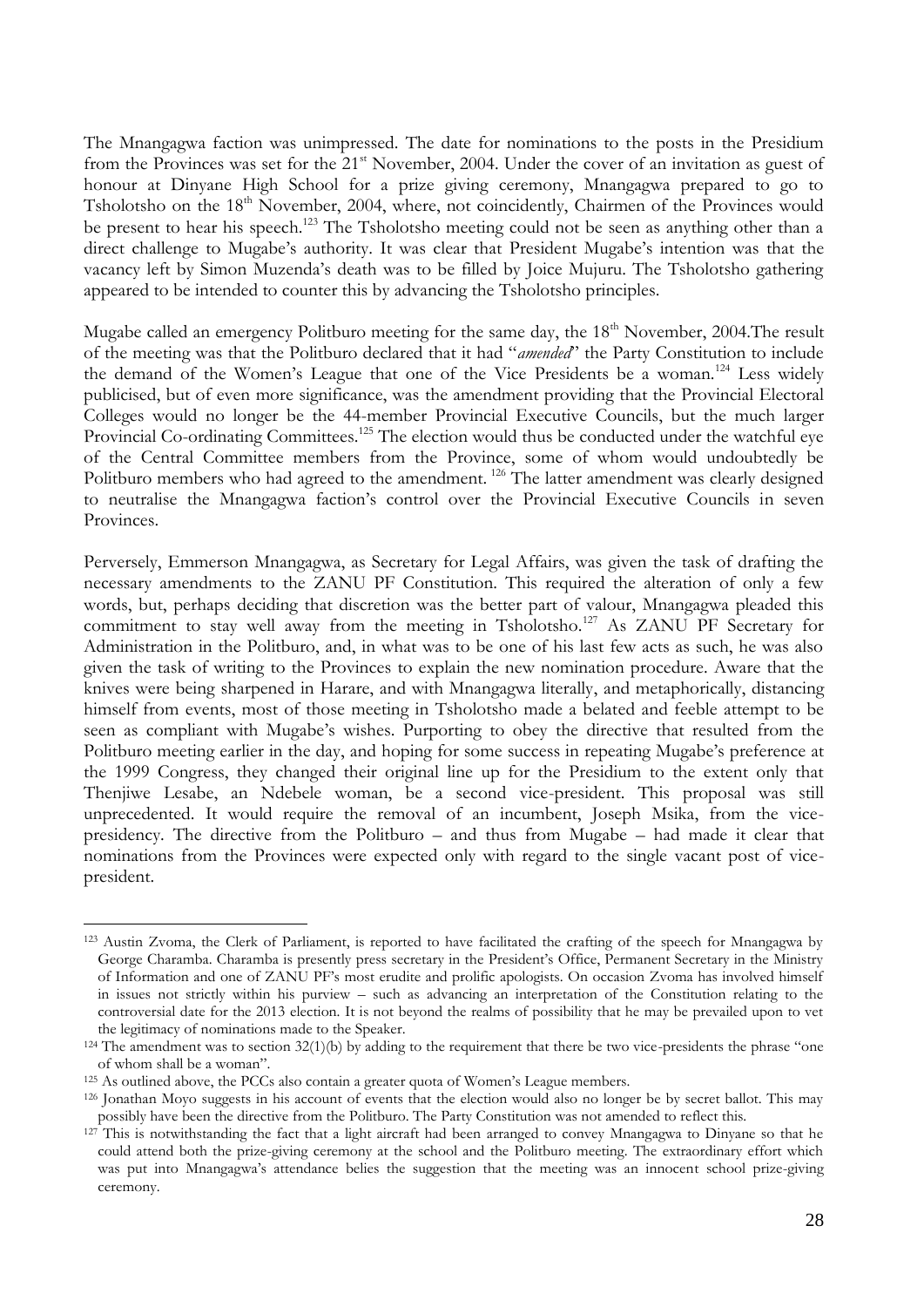The Women's League duly met on the 22<sup>nd</sup> November, 2004, and formally declared Joice Mujuru to be their choice as the woman to succeed Simon Muzenda, in accordance with the instruction from the Politburo. The direction of the wind was clear. Six out of the ten provinces thereafter duly nominated Mujuru as their candidate. And on the 6<sup>th</sup> December, Congress "elected" Mujuru as Vice President. President Mugabe, apparently euphoric at his successful exercise of political muscle, imprudently<sup>128</sup> stated to the gathering: "*When you choose her as a Vice President, you don't want her to remain in that chair do you?*" Given what had transpired, the suggestion that Mujuru had been "chosen" by Congress was hardly accurate.

Mugabe moved swiftly against those who had sought to defy his choice of anointed appointee. The Tuesday before the weekend Congress, the Politburo "suspended" the six Provincial Chairmen<sup>129</sup> and Jabulani Sibanda, head of the Zimbabwe War Veterans Association, who had been present in Tsholotsho. It was the first of several axings. On the  $17<sup>th</sup>$  December, 2004, Mugabe announced a new and expanded Politburo of 51 members. Jonathan Moyo was removed from the Politburo (and subsequently the Party, and also as Minister of Information<sup>130</sup>). Mnangagwa was deposed as Secretary for Administration – effectively the Party"s Secretary General and fifth in the Party hierarchy - and replaced by Didymus Mutasa. He was given the post of secretary for legal affairs (12th in the Politburo hierarchy) displacing Patrick Chinamasa who was to deputise him thereby becoming a junior member without voting rights.

The President explained the measures as follows:

*Those who were suspended will remain suspended and will be disciplined by the national chairman, while their vacancies will be filled in the future…There is everything wrong when chairpersons of the Party go and meet secretly without the knowledge of the leadership of the Party, and worse still, what would they be discussing there? There is no party run like that….When the war was fought, we fought as one on all fronts.<sup>131</sup> We didn't ask guerrillas where they came from, asivana Mafikizolo ndovaakuti uyu anobva kwakati? Uyu anobva kwakati? (but the newcomers would ask ―you come from where? you come from where?) and so on. They should know we are non-tribalists and non-regionalists*. 132

The earlier caveat that this narrative of events is drawn largely from the account of Jonathan Moyo is worth repeating. The Mujuru camp certainly had a different view of events. Far from seeing the proposal, that one a vice-president be a woman, as being a "sudden" sensitivity to gender issues, they pointed to the fact that the proposal had been made ahead of the Congress in 1999 and that they had gone to the extent of threatening to boycott that Congress if their demand was not met. Having seemingly belatedly achieved their objective ahead of the 2004 Congress, intensive lobbying then took place to ensure that Joice Mujuru assumed this reserved post, which would be confirmed as such at the 2004 Congress. The elevation of Mujuru thus merely required formal endorsement at Congress and was not a late and hastily conceived ploy to undermine the Tsholotsho plotters. Indeed the contrary is advanced as the case – the Tsholotsho Declaration was a ploy to undermine Mujuru's almost certain ascendency and compelled the precipitate change to the party constitution.<sup>133</sup>

<sup>&</sup>lt;sup>128</sup> This is the only time Mugabe has hinted at his preference for a successor, and is a comment he later came to regret (see below).

<sup>129</sup> July Moyo (Midlands; also Minister of Energy), Mark Madiro (Manicaland), Daniel Shumba (Masvingo), Jacob Mudenda (Matabeleland North), Lloyd Siyoka (Matabeleland South), and Thomas Ncube (Bulawayo).

<sup>130</sup> In February, 2005.

<sup>131</sup> A singularly ahistorical statement given the extended and vain efforts of the Frontline States to get the Mugabe's ZANLA forces to co-ordinate with Joshua Nkomo's ZIPRA cadres.

<sup>132</sup> Quoted in the Zimbabwe Mirror *Mugabe Fires Moyo* 18.12.04. ZANU PF prevented Moyo from standing again as MP in Tsholotsho by claiming that the seat was reserved for a woman. When Moyo defied the directive he was dismissed from the Party winning the seat as an independent.

<sup>133</sup> The Mujuru camp also disputes that Mnangagwa had the support of most of the provinces at this juncture.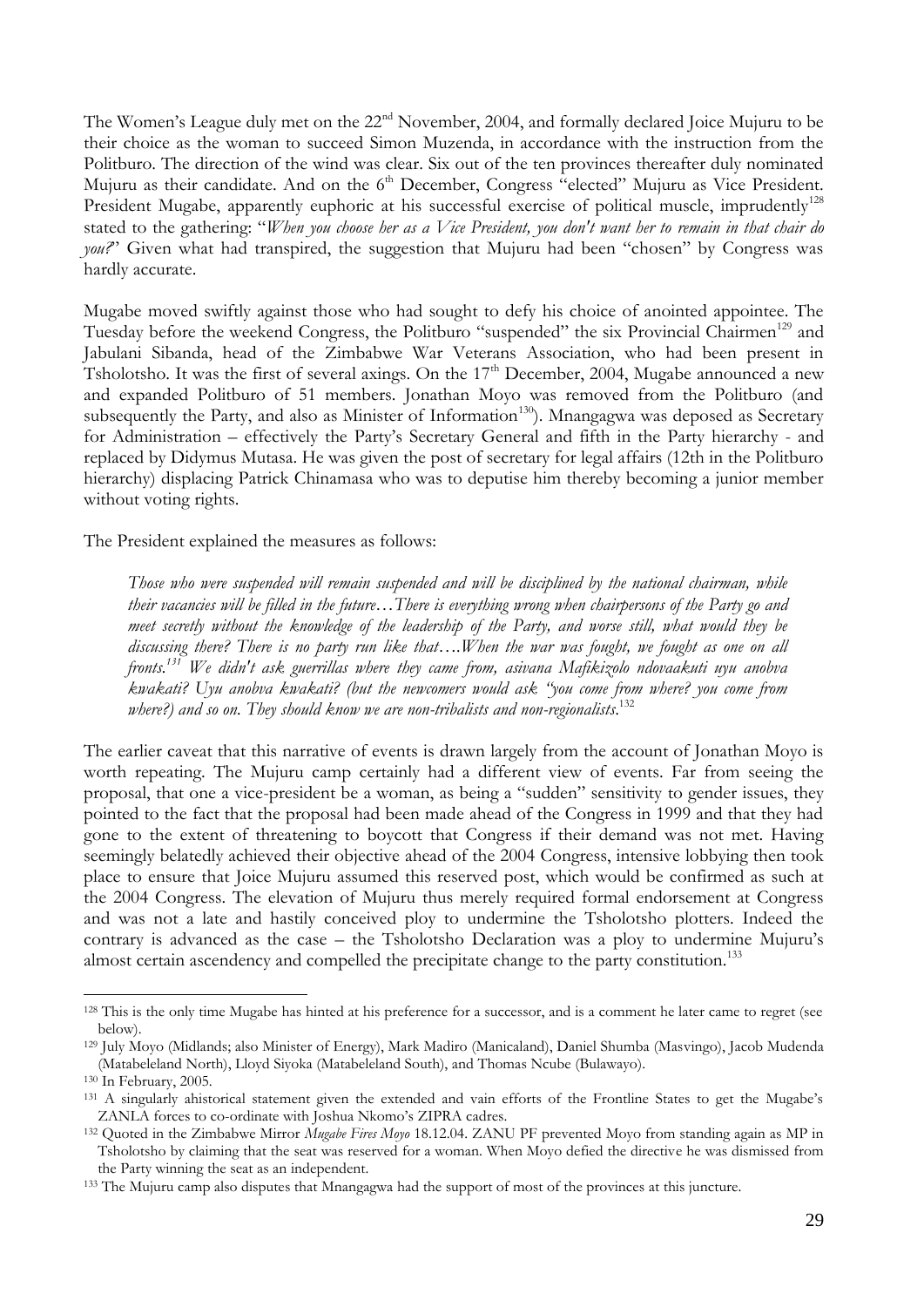The Tsholotsho saga continues to reverberate through ZANU PF's succession and internal politics. Several issues arising from the saga require comment for present purposes.

#### *The Dissolution of the DCCs*

The disbanding of the DCCs may also be viewed as part of the Tsholotsho leitmotif. Several analysts have suggested that the dissolution was at the instigation of the Mujuru faction, who once again used the ruse of a constitutional amendment to undermine the Mnangagwa faction, whose supporters had won the majority of places on these committees.<sup>134</sup>

## *The Power of the Politburo*

Although ZANU PF has been structured in a manner which allows the choice of successors to the Presidium to be extremely democratic, the actual process is best described as "*guided democracy*",<sup>135</sup> with President Mugabe at the tiller and the Politburo as the crew. The Politburo had no power to amend the ZANU PF Constitution to mandate a female vice-president or to change the composition of the Provincial Electoral Colleges. That power lies with the Central Committee (subject to ratification by Congress) and the Congress itself. The Congress nonetheless ratified the changes which had been unlawfully made by the Politburo to accord with Mugabe's intentions and strategy.<sup>136</sup> The Politburo also had no power to suspend the Provincial Chairpersons, and the National Chairman no power to discipline them.

In the role of implementer of the President's policies, using procedures often outside the confines of the Party Constitution, the Politburo has become enormously powerful since Tsholotsho. Rather than the Congress controlling the Central Committee, the Central Committee controlling the Politburo and the Politburo directing the Presidium, the flow of power is in precisely the opposite direction. ZANU PF spokesman, Rugare Gumbo, has candidly stated that *'The politburo is the policy-making body outside* congress.<sup>1437</sup> The Politburo thus has arrogated a number of powers to itself:

- to remove and replace provincial chairmen; dismiss members of PCC;
- to reject nominees to the Central Committee by the  $PCCs$ ;<sup>138</sup>
- $\bullet$  bar individuals from contesting for the post of Provincial Chairperson;<sup>139</sup>
- cancel polls of Party structures;<sup>140</sup>
- and, even gone so far (as will be seen) as to claim the power to control and veto nominations for the Presidium from the Provinces.<sup>141</sup>

<sup>&</sup>lt;u>.</u> <sup>134</sup> *DCCs Disbanded Over Succession: ZANU PF* The Daily News 08.07.12 and *Mugabe Flies Into Zanu PF Storm* above.

<sup>135</sup> The phrase "guided democracy" or "managed democracy" was first used in relation to the Indonesian style of governance which prevented the electorate from having a significant impact on governmental policies. It has been adopted by commentators on ZANU PF"s succession polices – see for example Brain Mangwende *Nominations Expose Deep Divisions in ZANU-PF* Financial Gazette 20.11.09 and by Mujuru herself – see below.

<sup>136</sup> In this regard comments made by the US Ambassador, Christopher Dell, to Zimbabwe revealed in Wikileaks cable O4HARARE14 seem ill-informed and naïve: "*The Party showed itself capable of following its processes in an orderly (and yes, even somewhat democratic) manner in conducting what was a fractious contest for an important position. Different factions and figures all participated in a remarkably inclusive process. We are unaware of evidence that President Mugabe stepped in to exert decisive influence; quite the contrary, several insider reports indicated that Msika resisted Mugabe's (and others') efforts to get him to relinquish his VP seat and that Mugabe otherwise kept above the fray.‖*

<sup>137</sup> See *Mugabe Succession Game Plan Exposed* The Standard 29.04.12. As outlined above, the Politburo is the Secretariat of the Central Committee. It is this 240 member body, not the 29 voting members of the Politburo which is to exercise the powers of Congress when Congress is not in session.

<sup>138</sup> See *Faction-riddled Byo Elects Central Committee Members* The Zimbabwe Independent 28.10.10.

<sup>139</sup> See, for example, *Mugabe Blocks Chiyangwa's Election* Bid http://www.radiovop.com 04.11.11.

<sup>140</sup> See, for example, *Probe, Nullify Disputed DCC Polls: Politburo* The Herald 17.05.12 and *Politburo Orders Re-run of Disputed DCC Elections* http://www.thezimbabwemail.com 16.05.12.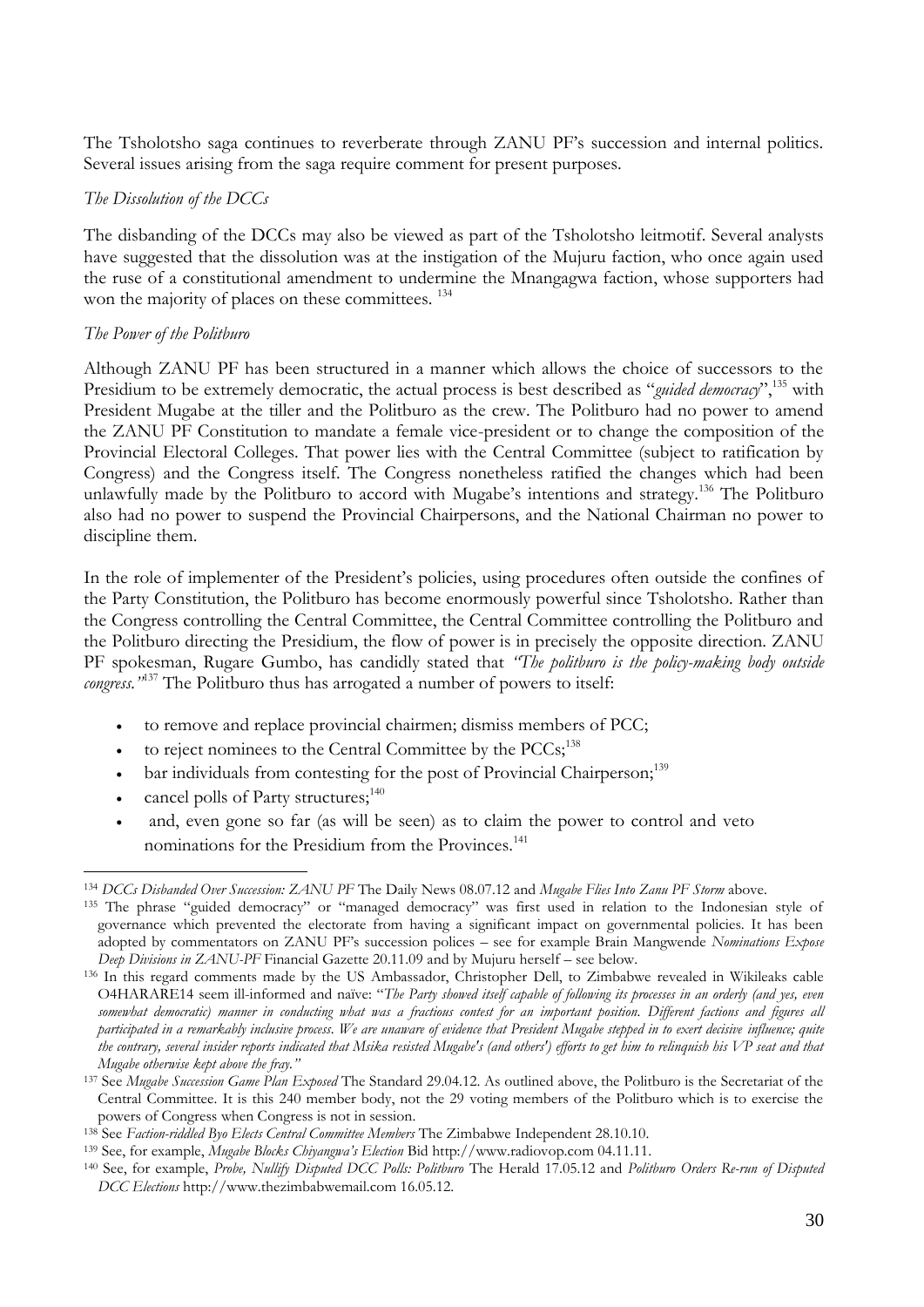None of these powers is vested in the Politburo by the Party"s Constitution.

## *The Powers of the President*

The ZANU PF-controlled State media presents Robert Mugabe"s retention of the Presidency as being the result of an unchallenged consensus within ZANU PF. Similarly, the overview of the Tsholotsho saga, outlined above, might tend to give the impression that after these events he was entirely secure within the Party. This is not the case, and, at times, his hold on power has been tenuous.

The confluence between the State and Party Presidium has already been noted. A similar and extremely important conjunction exists with the appointment, by the President, of members of the Central Committee to the Politburo, and the appointment of the same individuals as Ministers in Government.<sup>142</sup> When Mugabe's power as state premier was increased through constitutional changes which saw him assume the post of President, rather than Prime Minister, in 1987, similar changes appear to have been echoed in the party Constitution. Possibly, to avoid the side-lining of favoured cadres as had been threatened in 1984, Mugabe was given the power to appoint the Politburo from Central Committee members, and the post of Secretary-General was abolished and the power of that position transferred to the President as "First Secretary". That these powers allow the President to control the Politburo was plainly evident during the Tsholotsho saga, if they had not been before.<sup>143</sup> The President further strengthened his ability to exercise control over the Party through the Politburo, by (apparently unilaterally and unconstitutionally) increasing the size of this body to 51 members.<sup>144</sup>

These unconstitutional actions and the centralisation of power at the top echelons of the Party hierarchy caused considerable disgruntlement in the Mnangagwa camp at lower levels of the Party structure.<sup>145</sup> It is significant that, despite the pressure brought to bear, only six Provinces eventually endorsed Joice Mujuru as the nominee to be elected by the December Congress of 2004. Four Provinces (Bulawayo, Matabeleland South, the Midlands and Masvingo) remained obdurate, also refusing to nominate John Nkomo (who would complete the Ndebele/PF ZAPU balance) as National Chairman, and persisting, in line with the Tsholotsho principles, to nominate Chinamasa (a Manyika) for this post.<sup>146</sup> The defiance from the Bulawayo PCC was complete, with this Province refusing even to nominate a woman as vice-president as the other rebellious Provinces had done in accordance with the directive from the Politburo.<sup>147</sup> They also refused to nominate several of President Mugabe's preferred candidates to the Central Committee.<sup>148</sup> An angry Mugabe and members of the Politburo exerted extreme pressure in a vain attempt to try to bring the Bulawayo PCC into line.<sup>149</sup>

<sup>141</sup> *ZANU-PF Politburo Endorses Presidium for Zimbabwe* The Herald 07.12.09.

<sup>142</sup> Previously appointed in terms of section 31D of the State Constitution, and now in terms of section 104(1) of the new constitution.

<sup>&</sup>lt;sup>143</sup> Late ZANU PF legal guru Edison Zvobgo is quoted in a 2001 Wikileaks cable 01HARARE114 as stating *The Party no longer acts as a check on the President's powers. Instead the Party is simply an instrument of the President. During the 1980s, the politburo was known to overrule Mugabe on policy matters, but now Mugabe is a 'majority of one' in the Party. Anyone who wants to survive must please the president by saying what he thinks Mugabe wants to hear.‖* See also the quote from Jabulani Sibanda at the end of this paper.

 $144 \text{ If the } 2004 \text{ Congress introduced a constitutional amendment increasing the size of the Polituburo it was not reported.}$ upon. The exact composition of the current Politburo could not be ascertained. Before the formation of the current government and the death of several members it was believed to comprise 58 members.

<sup>145</sup> An overt expression of this appeared on 16.09.06 in an article written by former CIO Operative, Central Committee Member and ZANU PF legislator Pearson Mbalekwa – *The Truth Behind Tsholotsho Declaration* The Zimbabwe Independent. Mbalekwa resigned from ZANU PF on 01.07.05 and formed the United Peoples Movement, which he claimed was a front for Mnangagwa –see Wikileaks cable 05Harare1591.

<sup>146</sup> Midlands and Masvingo.

<sup>147</sup> Thus proposing Mnangagwa and Msika for the posts.

<sup>&</sup>lt;sup>148</sup> They included former ZAPU stalwart Dumiso Dabengwa and deputy political commissar Sikhanyiso Ndlovu.

<sup>149</sup> See *Mugabe Explodes* The Daily Mirror 23.11.04. In keeping with the political rhetoric of the time Mugabe accused the members of the Bulawayo PCC as being "*mischievous individuals misleading people by using money from white capitalists… Their*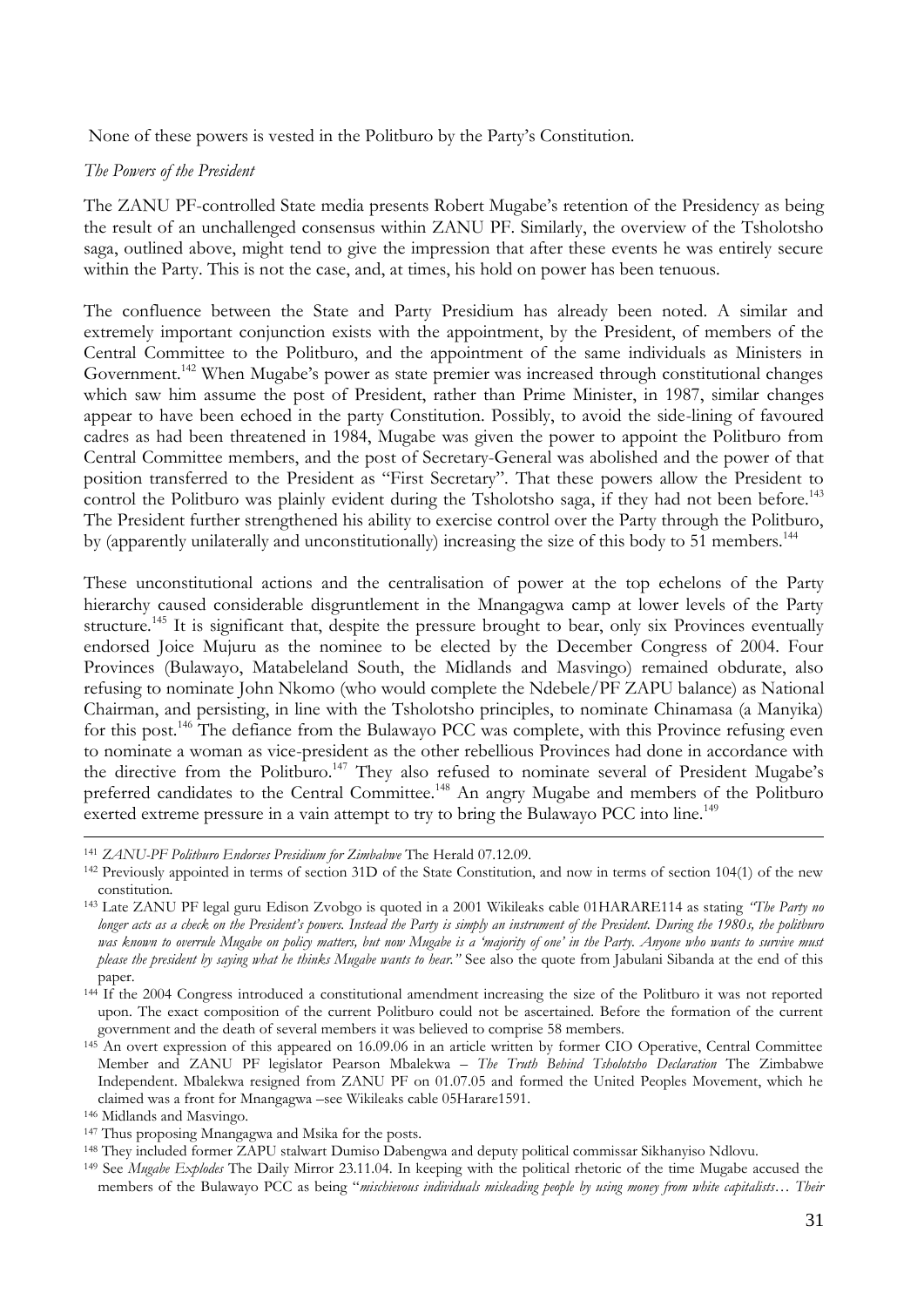Further indications of insecurity within the Party emerged in graphic fashion two years after the Tsholotsho saga. The saga, and Mugabe"s apparent anointment of Joice Mujuru as the chosen successor at the Congress, led Mujuru to believe that her time was at hand and that Mugabe would not stand for election in 2008. Indeed the President had signalled that he did not wish to stand for election in 2008, but not in the manner that those seeking to occupy the presidency wished. Nonetheless, he proposed the "harmonisation" of Parliamentary and Presidential elections. While there was general consensus within the country that elections be harmonised, $150$  the understanding was that the Parliamentary election, due in 2010, would be brought forward to coincide with the Presidential election, due in 2008, rather than the converse. The President, however, perhaps aware of his diminishing support within the Party as a candidate in 2008, sought, with the support of the securocrats, to postpone the Presidential election until Parliamentary elections were due.

Although Mugabe's plan to extend his term of office had been rebuffed by both the Politburo and Central Committee, he presented the scheme to the ZANU PF National People"s Conference held at Goromonzi in December 2006. Following intensive lobbying by both the Mujuru and Mnangagwa factions, he found no takers for his proposal. To avoid embarrassing Mugabe, the Conference took the unprecedented step of not passing any resolutions and indicated that the suggestion had been referred to the PCCs. In the wake of this humiliation, Mugabe sent emissaries to the Provinces to gauge his support as Party candidate for the earlier election which he would now have to contest in 2008. Seven<sup>151</sup> of the ten Provinces were opposed to his candidacy, with three uncommitted or fencesitting.<sup>152</sup>

Mugabe"s view that his defeat in Goromonzi was part of Joice Mujuru"s bid for the presidency appears to have been consolidated following the publication of Edgar Tekere"s autobiography, *A Life Time of Struggle.* Mugabe claimed that Joice Mujuru had plotted with Ibbotson Mandaza, the publisher of the book, to denigrate his role during the "liberation war" to further her presidential ambitions. He launched a scathing attack on her during a February 2007 interview on the occasion of his 83rd birthday and stated:

*The Tekere/Mandaza issue, ah they are trying to campaign for Mujuru using the book…you can't become a president by using a biography. Manjevairasa (they have lost the plot). They don't realise they have done her more harm than good.*

To this, he added:

1

*The way to any post in the Party is through the people. It is not through n'angas (witch doctors). Others are using biographies. We do not take notice of that but we move along the path, the people's way.*<sup>153</sup>

*actions are meant to sideline the old leadership of the Party through clandestine ways….*" The report suggests that Mugabe and members of the Politburo travelled to Bulawayo a week after the nominations to meet with the Provincial Chairman.

<sup>150</sup> Not only would the costs involved in two elections be avoided but since endemic violence had in the past accompanied each electoral period two electoral periods were generally seen as undesirable.

<sup>&</sup>lt;sup>151</sup> In the absence of any other explanation, the subsequent unprocedural instruction from the Politburo that the Bulawayo PCC be dissolved and fresh elections held, seemed to be a result of particular obduracy from this province to Mugabe's plans – see *ZANU PF Purges Anti-Mugabe Provinces* The Standard 04.03.07.

<sup>152</sup> Mashonaland East, Harare, Matabeleland North, Matabeleland South, Bulawayo, Masvingo and the Midlands were against. The prevaricating provinces were thus Mashonaland Central, Manicaland and Mashonaland West. This view of events is given by Jonathan Moyo – see *Unravelling Zanu PF's Extraordinary Congress* The Zimbabwe Independent 28.09.07.

<sup>153</sup>*Mujuru Snubs Mugabe Bash* The Standard 26.02.07.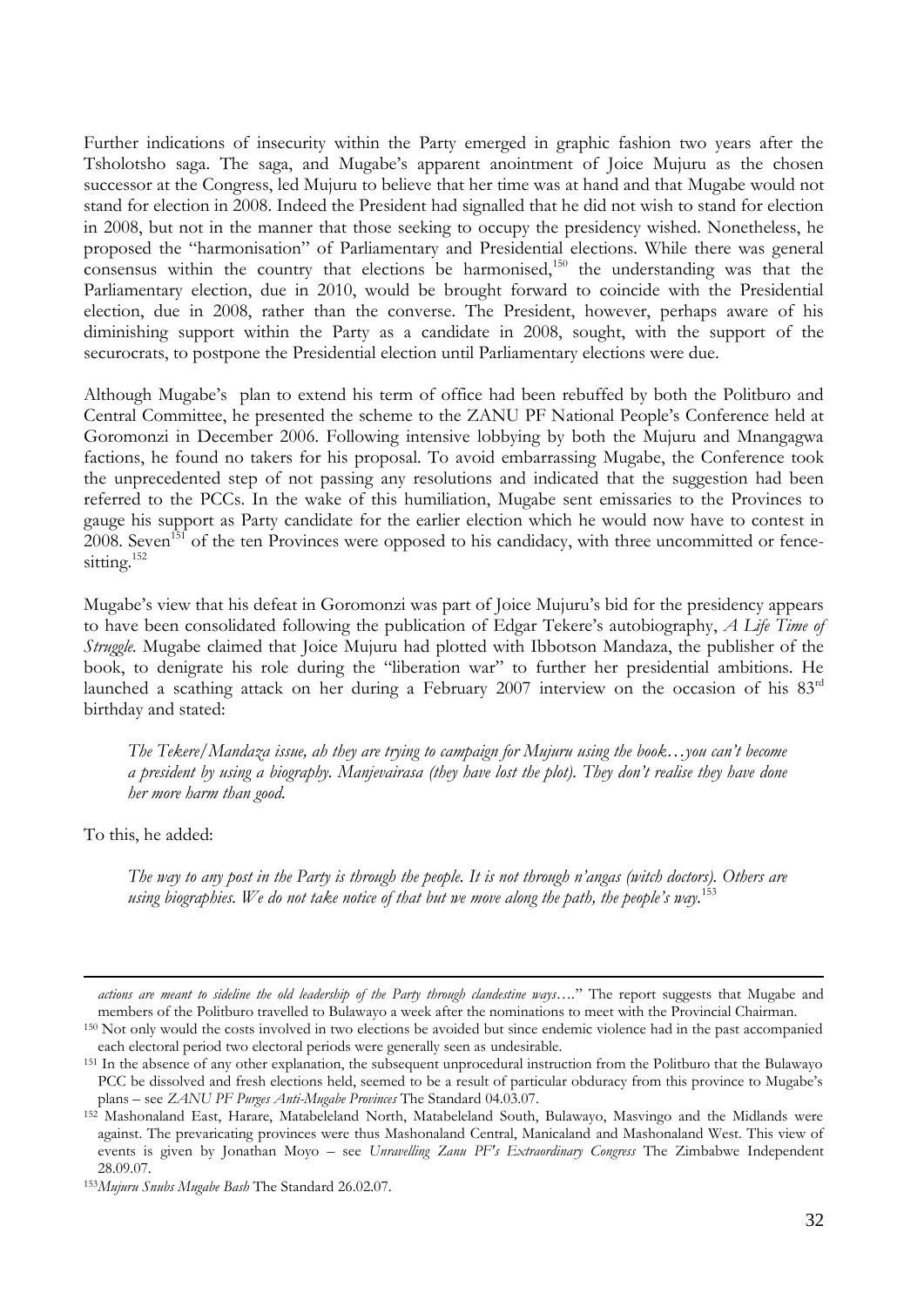Further evidence of Mugabe"s insecurity over this period is manifest in his decision to convene an extraordinary Congress at the end of 2007. The main purpose of the extraordinary Congress was to affirm Robert Mugabe as the Party Presidential candidate for 2008, which, given that this is a routine duty of the National People"s Conference, could hardly be said to justify the need to bring together the reported 10 000 delegates to the Congress.<sup>154</sup> To the extent that Mugabe had been "elected" to the Presidium by Congress in 2004, and declared the Party candidate for national elections by successive National People"s Conferences, this move, if not outside the provisions of the ZANU PF Constitution (and procedurally flawed), ought certainly to have been viewed as superfluous. It seemingly had no purpose other than for Mugabe to counter those positioning themselves for his job. The ZANU PFcontrolled Herald newspaper sought to justify the Congress by claiming, wrongly, that ZANU PF"s Constitution required an extraordinary Congress to be held whenever the election for State President falls within a serving (ZANU PF) president's term.<sup>155</sup> Since the Central Committee sets the agenda for any Congress, and the approval of at least one third would have been required to convene the Congress, it is clear that Mugabe had the support of Central Committee members for this strategy. Delegates appeared at the Congress in T-Shirts bearing slogans such as "*We support President President Mugabe 100 percent*", "*The People's Choice*" and "*Cde President Mugabe for 2008*".

To complement the objectives of the extraordinary Congress, the previously disgraced (and still apparently suspended) Jabulani Sibanda organised "a Million Man March" in support of Mugabe ahead of the Congress.<sup>156</sup> Although ostensibly a demonstration to show support for Mugabe, despite "western powers' opposition to his rule",<sup>157</sup> the real audience was obviously intended to be those within ZANU PF opposed to President Mugabe's candidacy.

Many of those opposed to Robert Mugabe"s candidacy expressed their views through the ballot box in March 2008. In what was called Operation *Bhora Musango* (ball in the bush, or putting the ball out of play),<sup>158</sup> many ZANU PF MPs were said to have encouraged their constituents to vote for ZANU PF in the Parliamentary elections, but to withhold their vote from Mugabe in the presidential race.<sup>159</sup> Mugabe is said to have blamed these "divisions" in the Party for his defeat.

Ahead of the 2013 elections, however, ironically precisely because of Mugabe"s age when considered against constitutional configurations, as noted at the outset of this article, his position and candidacy was supported by all factions, thus lending him a veneer of security and widespread support.

# *The Congress of 2009*

1

These fissures and dynamics were all apparent in the ZANU PF Congress of December 2009, preceded once again by the death of a vice-president, this time Joseph Msika, in August of that year. Mugabe and the Politburo initially sought to control the succession process by directing that only the three Matabeleland provinces should submit nominations for the vacant position of "ZAPU" Vice-President.<sup>160</sup> While this may have satisfied that Ndebele sector within ZANU PF still smarting at the imposition of the ZAPU (but Zezuru), Msika, the division around the contentious issue of reserving

<sup>154</sup> The figure given by the Herald is probably exaggerated by several thousand – see *Congress Endorses President* The Herald 14.12.07.

<sup>155</sup> There was no such Congress ahead of the 2013 poll.

<sup>156</sup> On 30.11.07. An embarrassing clash subsequently occurred at the Congress, broadcast on State television, when John Nkomo, Vice President and head of the National Disciplinary Committee which had suspended Sibanda, tried to stop Sibanda"s uninvited unscheduled attempt to make a speech from the podium – see *Mugabe Seethes as Sibanda and Nkomo Clash at Congress* http://www.newzimbabwe.com/pages/zanupf8. 17297.html.

<sup>157</sup> *Zim Vets in ‗Million Man' Mugabe March* Mail & Guardian 30.11.07.

<sup>158</sup> I.e. kick the ball (Mugabe) off the playing field.

<sup>159</sup> *Let Us Draw Lessons From Our Mistakes: Mutasa* The Manica Post 21.01.12.

<sup>160</sup> See *Western Zim to Replace Msika* The Post (Zambia) 15.10.09.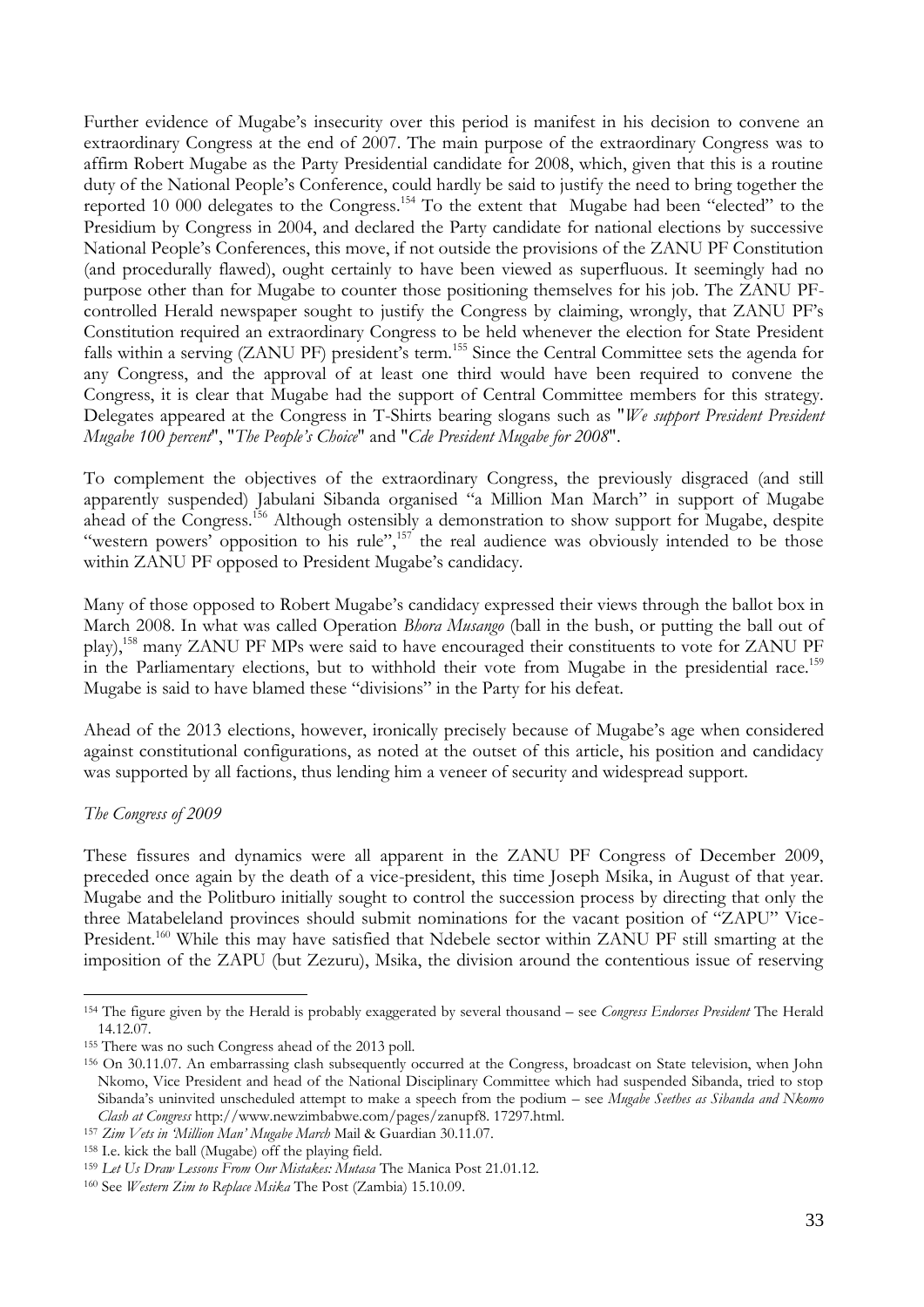two posts in the Presidium for ZAPU members emerged once more. Violence broke out during the nomination process at some PCCs.<sup>161</sup> Of the three, only the recently "purged" Bulawayo Province agreed to nominate Mugabe's preferred candidate, John Nkomo, for the post. The Politburo was compelled to open up the process to all ten Provinces.<sup>162</sup> This allowed the divisions that had characterised the Tsholotsho saga to re-emerge. It was also a graphic illustration of further attempts at guided democracy which had characterised the elections to the Presidium at the 2004 Congress.

Midlands and Masvingo declined to immediately endorse the Presidium preferred by the Politburo, with Mugabe and Mujuru retaining their posts, and John Nkomo and Simon Khaya Moyo (an Ndebele) as Vice-President and National Chairman (to replace the elevated Nkomo) respectively. Masvingo once again showed further recalcitrance by proposing that Oppah Muchinguri (a Manyika) replace Joice Mujuru as Vice-President, but accepting the nominations of John Nkomo and Kembo Mohadi (from Matabeleland South, and Venda rather than Ndebele) as National Chairman. The Manicaland and Mashonaland Central PCCs also defied the Politburo by advancing Didymus Mutasa (a Manyika) as National Chairman.<sup>163</sup> On account of these disputes, and nervous of possible attempts to nominate alternate candidates from the floor, the President summonsed all PCC chairmen to Harare<sup>164</sup> in an attempt to "whip them into line" before the Congress.<sup>165</sup> Masvingo and Mashonaland Central bowed to the political pressure and altered their nominations to reflect those of the other provinces. Manicaland stood its ground,<sup>166</sup> refusing to rescind the nomination of Mutasa for the post of National Chairman.<sup>167</sup>

The positions of the Provinces were informed by intense lobbying and horse-trading behind the scenes. The Mujuru-faction initially wanted to have Robert Mugabe, Joice Mujuru, Naison Ndlovu, and Obert Mpofu for president, co-vice-presidents, and party chair respectively. Emmerson Mnangagwa had reportedly agreed to support John Nkomo for the vice-presidency on the understanding he would support Mnangagwa as party chairman, abandoning the precedent that this should be a ZAPU post. John Nkomo also indicated to Didymus Mutasa that he would not protest a non-ZAPU incumbent in the position, one that Mutasa coveted. The Mujuru line up faced strong resistance from the Provinces possibly on account of the fact that the ZAPU caucus had officially proposed John Nkomo and Simon Khaya Moyo. Accordingly, the Mujuru-faction shifted allegiance to John Nkomo before settling on Khaya Moyo as vice-president. Emmerson Mnangagwa decided that he had insufficient support to secure the post of party chairman, and deferred to Kembo Mohadi, leaving the Mnangagwa line up with Oppah Muchinguri and John Nkomo for the remainder of the Presidium. As this quicksilver pool of allegiances was mutating, some of the Provinces withheld their votes waiting to see which way the wind was blowing in order to avoid being isolated.<sup>168</sup>Thus, an interplay of political horse-trading, political pressure from the Politburo and party factions, and actual support within the Provinces resulted in single nominations for each post forwarded to Congress to be "elected". The manner in which John Nkomo and Simon Khaya Moyo attained their positions within

<sup>161</sup> See *Stalemate at ZANU PF Leadership Nominations* The Standard 14.11.09.

<sup>162</sup>*Zimbabwe's Matabeleland Declines to Nominate for Vice Presidential Slot* VOA News 14.10.09.

<sup>163</sup> See *Nominations Expose ZANU PF's True Colours* 04.12.09 and *Nominations Expose Deep Divisions in ZANU PF* 20.11.09 The Financial Gazette.

<sup>164</sup> In view of this, Mugabe"s subsequent statement bemoaning interference by the Politburo with Provincial leaders can only be seen as cynical – see *ZANU PF Provincial Chairs Laud President* The Herald 25.02.14.

<sup>165</sup>*Mugabe Tries to "Whip" Provincial Leaders into Line and Accept Nominations Zimbabwe Metro 10.12.09.* 

<sup>166</sup> The Manicaland Provincial Chairman, Basil Nyabadza resigned over the issue, and threats of resignation also came from Provincial Chairs Lovemore Matuke (Masvingo) and the now late John Mafa (Mashonaland West). Significantly Mnangagwa aligned John Mafa"s election as Provincial Chairman in Mashonaland West was strongly opposed by "old guard" ZANU PF politicians Ignatius Chombo and Webster Shamu and "young Turk" Philip Chiyangwa was barred from taking up the post of vice-Chairperson by the Politburo – see *Chombo, Shamu on the Ropes* The Financial Gazette 08.06.12.

<sup>167</sup>Mutasa was subsequently appointed ZANU PF Administrative Secretary, 5th in the Politburo hierarchy.

<sup>168</sup> *Mnangagwa faction Crushed* The Zimbabwe Independent 20.11.09.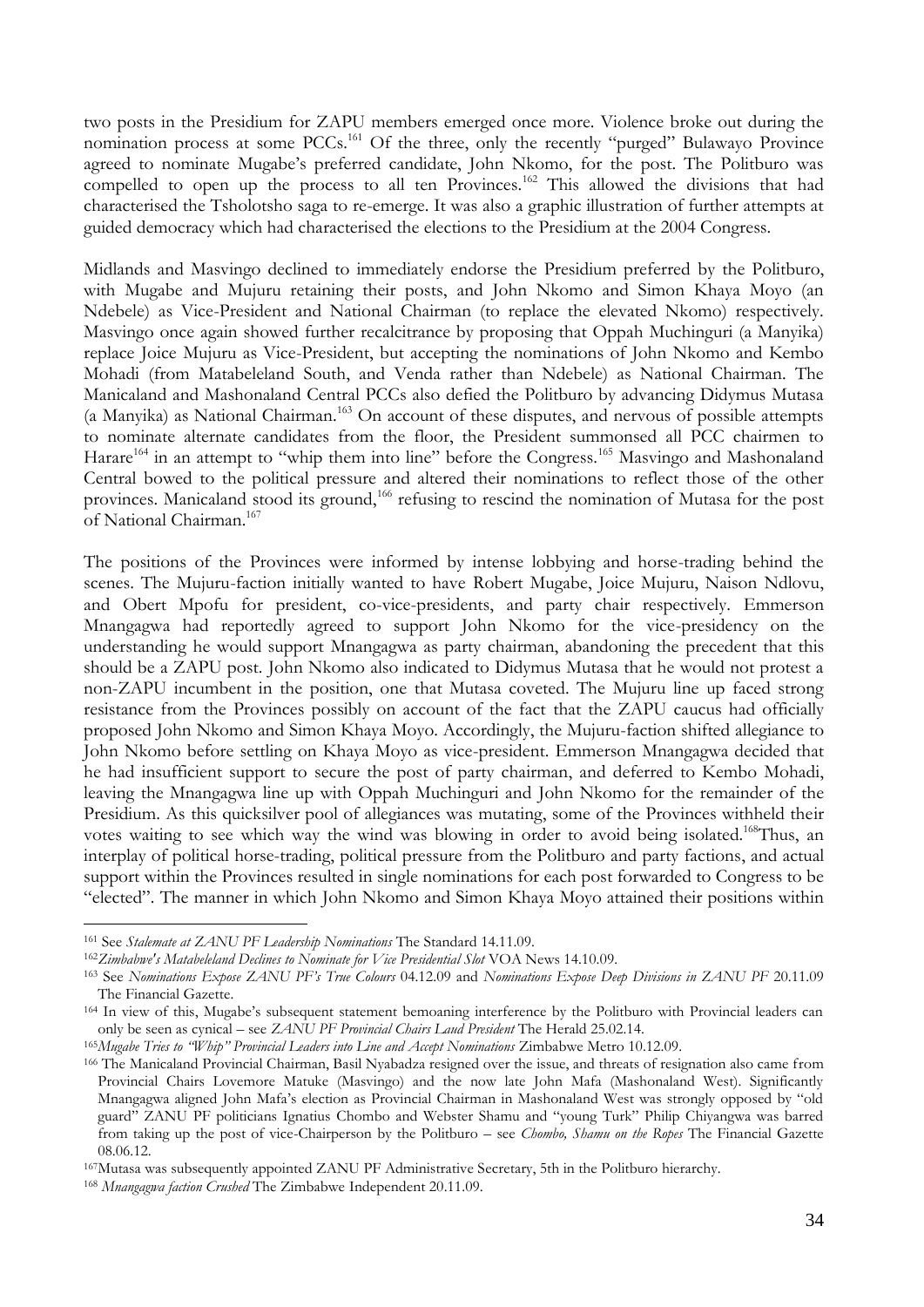the Presidium was so far removed from the processes established by the party constitution that it led to considerable cynicism, with some describing the process as a mere "charade".<sup>169</sup>

Following the death of John Nkomo in January 2013, Mugabe has once again been content to wait until Congress before filling the post, even though the party constitution requires that there be two vice-presidents.<sup>170</sup> Similar dynamics are thus expected to play out at the Congress at the end of 2014. If precedent is followed, as is likely, Simon Khaya Moyo will be elevated to the vice-presidency and the real battle will be for party chairman.<sup>171</sup>

## *The Provincial Executive Committee Elections of 2013*

With Mugabe having turned 90 in February 2013 and thus possibly considering not standing in the next presidential elections in 2018, and ZANU PF's "elective"<sup>172</sup> Congress (held every five years) due at the end of 2014, the PEC elections at the end of 2013 could be seen as an overture for an impending succession battle. ZANU PF repeatedly denied that the chaos around the polls had anything to do with factionalism or the succession issue, stating that this perception was a media creation.<sup>173</sup> Although the disavowal was contradicted by Mugabe"s denunciation of factionalism after the polls, the fissures which were evident during the process did not always fit the allegiances preconceived by the press and could not always be slotted neatly into a Mnangagwa/Mujuru analysis.

An examination of the factionalism in the Provinces and the manner in which conflict between the groups has been approached is instructive for present purposes. Given the chronic nature of the factionalism in some Provinces, and the convoluted nature of the intrigues, plots, and counter plots, it is only possible to provide an outline of each here.

## **a)** *Bulawayo & the Matabeleland Provinces*

In Bulawayo Metropolitan Province, as the central and most important Matabeleland Province, the PEC and PCC have played an important role in the choice of the "ZAPU" vice-president for ZANU PF, and with that post currently vacant, the chairpersonship of the PEC in the province has assumed even greater importance. Battles over the position became acute after December 2008 when Isaac Dakamela assumed the position of provincial chairperson.<sup>174</sup> The circumstances around Dakamela's turbulent incumbency are edifying.

Within a matter of months of assuming office, Dakamela faced a vote of no-confidence from the DCCs, with allegations of corruption and mismanagement levelled against his executive.<sup>175</sup> Dakamela survived the attempted ouster with the help of Sikhanyiso Ndlovu, the Politburo member "in charge" of Bulawayo Province.<sup>176</sup> This was a pattern which was to repeat itself several times in the years ahead. In July 2010, Dakamela was suspended, by Politburo members from the Province, citing the theft of meat and groceries meant for ZANU PF"s 2009 Congress. When Ndlovu reversed the suspension, following an apology from Dakamela, PCC members began boycotting meetings headed by

<sup>169</sup> See *Nominations Expose ZANU PF's True Colors* fn 165 above.

<sup>170</sup> As noted the State Constitution presently makes this optional.

<sup>171</sup> *ZANU PF Bigwigs Jostle for Positions* The Financial Gazette 05.06.14.

<sup>&</sup>lt;sup>172</sup> As noted above the term "elective" is tautologous as all Congresses are, technically, elective. The media has deployed the term on account of incorrectly referring to National People Conferences (which are not elective) as Congresses.

<sup>173</sup> *ZANU PF Slams Violence* The Herald 31.05.13.

<sup>&</sup>lt;sup>174</sup> Dakamela replaced McLoud Tshawe who did not seek re-election, leaving ZANU PF to join Dumiso Dabengwa's revived ZAPU as did many other members of the regional executive.

<sup>175</sup> July 2009 – see *Factionalism Rocks ZANU PF in Bulawayo* The Standard 25.07.09.

<sup>176</sup> *See ZANU PF Bulawayo Infighting Intensifies* The Zimbabwe Independent 21.10.10.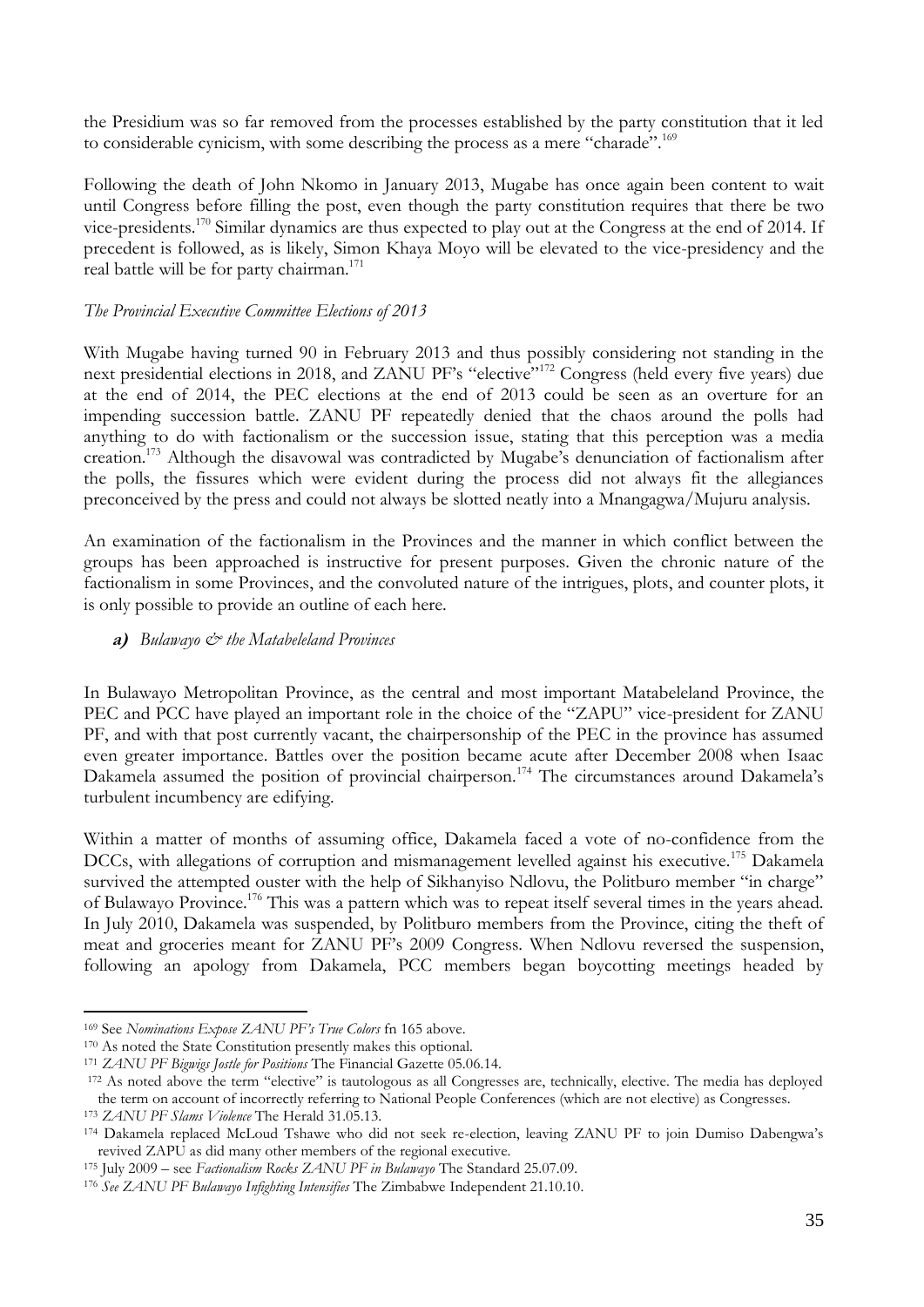Dakamela.<sup>177</sup> Dakamela in turn barred District Chairpersons from attending meetings when he learned that they intended to raise the issue of his leadership. Then, in November 2010, Bulawayo Politburo members petitioned Vice-President John Nkomo, and party chairman Simon Khaya Moyo, to intervene to resolve the question of Dakamela's chairmanship.<sup>178</sup>

These events took place against disputed appointments to fill seven vacancies in the Central Committee.<sup>179</sup> An initial list submitted by the Province, apparently comprising supporters of provincial heavyweight Obert Mpofu (then reported as being a Mujuru ally<sup>180</sup>) was rejected by the Politburo at the instigation of John Nkomo. When Dakamela and Sikhanyiso Ndlovu submitted a fresh list of Nkomo aligned nominees, the list was again rejected, this time by Simon Khaya Moyo.

Despite the ouster attempts, Dakamela remained in office. However, by 2012, Dakamela had fallen out of favour with the party youth, who repeatedly accused him of blocking their attempts, under the guise of ZANU PF's "indigenisation" policies, to take over properties in the province.<sup>181</sup> Aware that calling a PCC meeting would result in his removal, Dakamela simply refused to convene the body. The meeting finally took place without him and resolved that he be suspended, a decision Dakamela refused to recognise.<sup>182</sup> Sikhanyiso Ndolvu again sought to rescue Dakamela and reverse his suspension, claiming that only the Politburo had the authority to suspend a chairman.<sup>183</sup> Party Commissar, Webster Shamu, also visited the province likewise asserting that the PCC had no power to suspend Dakamela, and seeking to lift the suspension. He failed to do so in the face of stiff resistance from senior party officials in the Province. Killian Sibanda was installed by the PCC as acting Chairperson, and Shamu agreed that Sibanda would remain as such until the Dakamela issue was finalised.<sup>184</sup>

Killian Sibanda continued in this position, becoming substantive chairperson after elections in December 2012,<sup>185</sup> until the party youth also became disaffected with his leadership. Resultant divisions within the party resulted in physical clashes between rival groups in March 2013.<sup>186</sup> The Politburo thus decided to dispatch a "probe team" to Bulawayo to investigate "personality challenges" there.<sup>187</sup> The team, comprising Simon Khaya Moyo, Webster Shamu, and Didymus Mutasa, deposed Killian Sibanda as Chairperson, and appointed him as deputy to Callistus Ndlovu, a reported Khaya Moyo supporter.<sup>188</sup> Callistus Ndlovu proceeded to "co-opt" 50 members into the PCC including Dakamela<sup>189</sup>, and went on to win the controversial PEC elections at the end of 2013. As noted above, intense conflict between opposing groups resulted in the abandonment of the first attempt to hold the polls.<sup>190</sup>

Two aspects of these events are worthy of comment: one relating to the supposed factional loyalties of the protagonists, the other to the manner in which the disputes were resolved.

<sup>177</sup> In August 2010 only 50 of an expected 150 members attended and in October 2010 only 30 of an expected 110 attended – see fn immediately above.

<sup>178</sup> *Presidium Petitioned Over Bulawayo Factionalism* fn 62 above.

<sup>&</sup>lt;sup>179</sup> It has not been possible to determine why these vacancies were not filled at the 2009 Congress.

<sup>180</sup> *See Nkomo Clears Way for Mpofu's Impeachment* Newzimbabwe.com 11.12.09.

<sup>181</sup> See for example *Zanu PF Youths, Dakamela Clash Over Invasion* Newsday 01.07.11.

<sup>182</sup> On 24.03.12 – see *ZANU PF Bulawayo Provincial Chairman Suspended* The Herald 25.03.12. The meeting was reportedly attended by 100 PCC members including 14 Central Committee members.

<sup>183</sup> *ZANU PF Factionalism Reaches Boiling Point in Bulawayo* SWRadio 19.04.12.

<sup>184</sup> *Sibanda Remains Acting Chairman Says Shamu* The Herald 15.04.12.

<sup>185</sup> *Mpofu Consolidates Gains in Province* Newsday 19.12.12.

<sup>186</sup> *Melee at ZANU PF Byo Meeting* The Standard 10.03.13.

<sup>187</sup> *ZANU PF Dispatches Probe Team* The Herald 13.04.13.

<sup>188</sup> See *SK Moyo Consolidates Power Base* The Financial Gazette 25.04.13.

<sup>189</sup> *ZANU PF Factional Battles Intensify in Byo* The Zimbabwe Independent 07.06.13.

<sup>190</sup> *Zanu PF Faces Extinction in Bulawayo* The Zimbabwe Independent 30.11.12.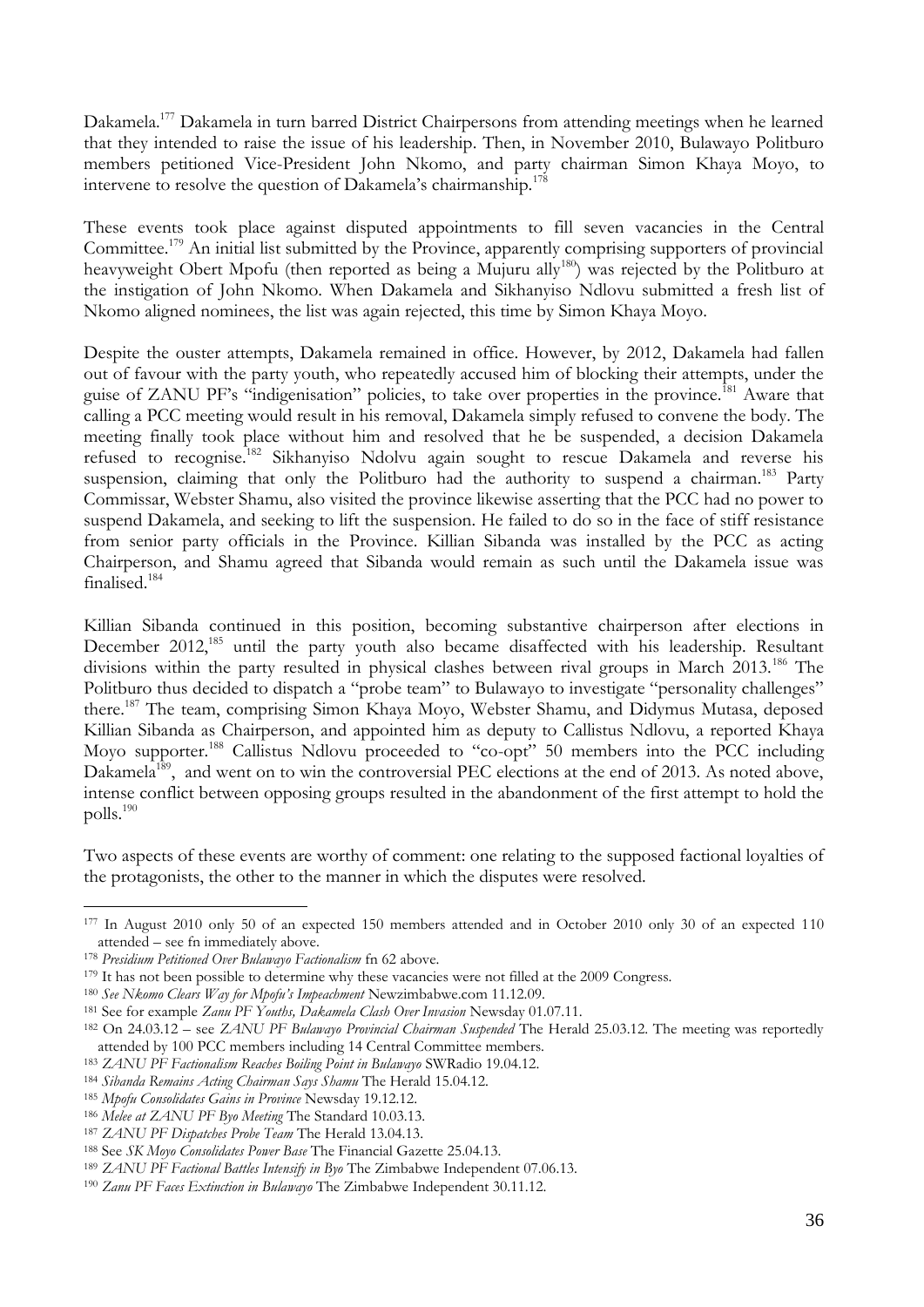The turmoil in Bulawayo immediately after the 2009 Congress appears to have been a three-way struggle for influence between the late Vice-President John Nkomo, Obert Mpofu, and Simon Khaya Moyo, rather than part of a simple Mujuru/Mnangagwa dyad.

Hence, the dispute over the seven Central Committee vacancies referred to above resulted in the initial list being rejected by John Nkomo as comprising Mpofu-affiliates, and the subsequent list rejected by Khaya Moyo as comprising Nkomo-affiliates. The list of Nkomo candidates had been drawn up by Dakamela and Sikhanyiso Ndlovu, thus seemingly placing the two in Nkomo's camp,<sup>191</sup> but not clearly establishing any loyalty with regard to the Mujuru/Mnangagwa rivalry, as the affiliation of the late John Nkomo in regard to Joice Mujuru or Emmerson Mnangagwa was not easily ascertained. Recall that it was reportedly Solomon Mujuru who manoeuvred John Nkomo into the post of party chairman in 2004, thus placing him in pole position for ascendancy to the Vice-Presidency.<sup>192</sup> Yet when that position became vacant in 2009, ahead of the Congress, his appointment as such supposedly was supported by the Mnangagwa group and opposed by that of Mujuru.<sup>193</sup> This might suggest that John Nkomo, and thus Isaac Dakamela, were Mnangagwa-aligned – an impression strengthened by the support given to Dakamela by the controversial<sup>194</sup> Jabulani Sibanda.<sup>195</sup> Jabulani Sibanda, since his removal after Tsholotsho has consistently been reported as supporting Emmerson Mnangagwa. Yet there was seemingly marked tension between Dakamela supporter, Sikhanyiso Ndlovu, and Jabulani Sibanda.<sup>196</sup>

However, the probe team which descended on Bulawayo in 2013 comprised solely of Mujuru acolytes. Since they deposed the Mnangagwa-aligned Killian Sibanda<sup>197</sup> and his replacement Callistus Ndlovu almost immediately brought Dakamela back into the fold of the provincial executive, both Dakamela and Sikhanyiso Ndlovu<sup>198</sup> could be regarded as Mujuru-aligned, notwithstanding Dakamela's support from Jabulani Sibanda, and the latter's antipathy for Sikhanyiso Ndlovu. This characterisation of alignments is however contradicted by other reports in the very same newspaper which suggests this configuration. When reporting upon Nkomo/Mpofu rivalry in a different Province, Matabeleland North, Dakamela is referred to as a "close Mpofu-ally" who by then was seen as having switched allegiance to Mnangagwa.<sup>199</sup>

The alignment of Obert Mpofu is similarly confused. While allegedly at daggers drawn with John Nkomo,<sup>200</sup> Obert Mpofu reportedly worked in alliance (for influence in Matabeleland North) with Jonathan Moyo and Jacob Mudenda,<sup>201</sup> both casualties of Tsholotsho and assumed to be in the Mnangagwa-camp. But, very shortly before this, Obert Mpofu, initially supported by Mujuru in 2009

<sup>191</sup> *Zimbabwe's Zanu PF Politburo Refuses Co-option of Nkomo Allies* fn 62.

<sup>192</sup> See above in the section on the Tsholotsho saga.

<sup>&</sup>lt;sup>193</sup> The Mujuru configuration, however, subsequently supported Nkomo's elevation with their initial candidate for the post, Khaya Moyo, taking the post of Party Chairman - See *Mnangagwa Faction Crushed* The Zimbabwe Independent 20.11.09.

<sup>194</sup> Jabulani Sibandi"s Million Man March had caused deep divisions within the party. Sikhanyiso Moyo had been reprimanded by Mugabe for snubbing the March – see fn 200 below.

<sup>195</sup> Dakamela had allowed Sibanda to address a meeting at the Bulawayo party headquarters – see *War Vets Chairman Condemns Dakamela Suspension* The Chronicle 09.07.10.

<sup>196</sup> See *Fury at Charamba-ordered Media Blackout on Mujuru, Gono and Ndlovu* newzimbabwe.com 11.12.09 and *ZANU PF Bulawayo Infighting Intensifies* fn 178 above.

<sup>197</sup> Killian Sibanda has in fact been described as aligned to Mpofu. However, by then Mpofu was regarded as having changed allegiance from the Mujuru to Mnangagwa camp – see immediately below in the text.

<sup>198</sup> Sikyhanyiso Ndlovu also snubbed Sibanda"s Million Man March, which seems to have been held to undermine Mujuru and *How Mugabe Secured His Candidacy* The Zimbabwe Independent 14.12.07.

<sup>199</sup> *Nkomo, Mpofu Battle for Power* The Zimbabwe Independent 08.07.10 and *Moyo, Mpofu in Stormy Succession Row* The Zimbabwe Independent 05.04.12.

<sup>200</sup> See *Nkomo, Mpofu Battle for Power* fn immediately above.

<sup>201</sup> See *Nkomo, Mpofu Battle for Power* fn 201 above.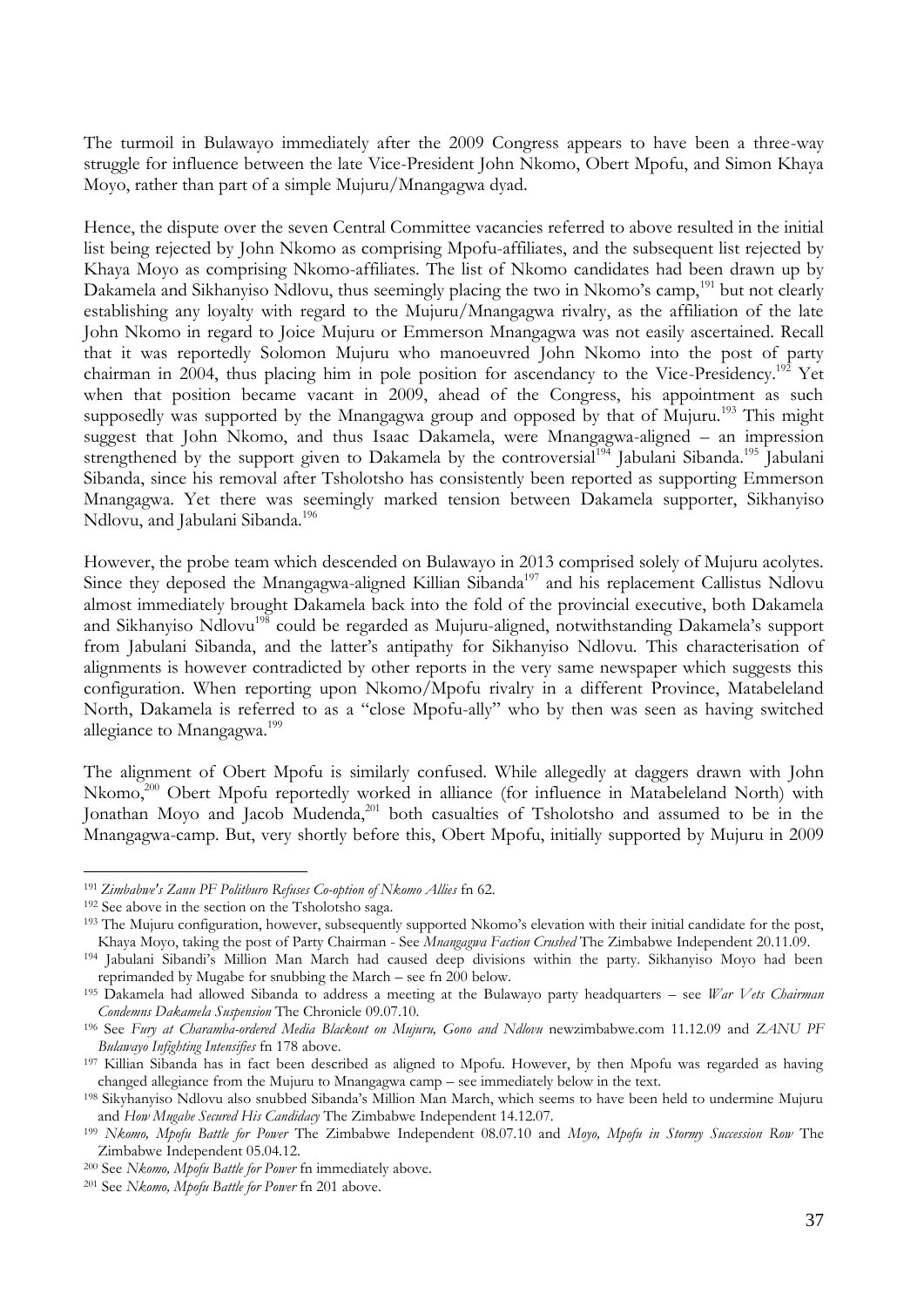for the post of Party Chairman, was reported to be part of the Mujuru-configuration.<sup>202</sup> However, in 2012, Emmerson Mnangagwa made an appearance at a large<sup>203</sup> "graduation and birthday party" for Obert Mpofu in Bulawayo, standing in for the "conspicuously absent" Party Chairman, Simon Khaya Moyo. Supposed arch-enemy, John Nkomo, gave a eulogistic address praising Mpofu. Khaya Moyo had now apparently replaced John Nkomo as Mpofu"s rival in the struggle for influence in the Matabeleland Provinces.<sup>204</sup> The press explained this by postulating that Obert Mpofu had played a key role to Joice Mujuru"s advantage in thwarting the Tsholotsho plotters, and felt that insufficient appreciation for his efforts had been shown by Joice Mujuru, causing him to switch allegiance.<sup>205</sup> By 2013, Obert Mpofu was being reported as aligned to Mnangagwa.<sup>206</sup>

The election for the post of provincial chair saw Callistus Ndlovu seeking to retain the post against challenges from his deputy, Killian Sibanda, and Douglas Ndlovu. Once again the poll was disputed with Sibanda claiming that 70% of voters were unable to cast a ballot due to their names not appearing on the voters roll. $207$ 

The picture which emerges from factionalism in Bulawayo is thus more one of shifting and cross allegiances in response to ephemeral political expediencies than one of fierce loyalty to either supposed Mnangagwa or Mujuru factions. Nonetheless, a leitmotif emerges of chairpersons being propped up or imposed by the Mujuru-dominated Politburo in the face of resistance from party structures and Politburo members in the province. Desultory attempts to use the party constitution as a starting point to resolve tensions by either opposing side falter in the face of sheer political muscle brought to bear, despite a 2012 party resolution not to impose leaders on party structures.<sup>208</sup> It is also worth noting that the advantages of incumbency are such that the sitting chairpersons, initially appointed rather than democratically elected, on two occasions went on to win provincial polls, despite the two being from opposing camps, and the elections taking place only a year apart from each other. The Mujuru-aligned Politburo ultimately succeeded in (unconstitutionally) imposing its will upon the Bulawayo PCC on all occasions.

Obert Mpofu"s influence in the region was reflected in the easy victory of his protégé Richard Moyo as Chair of Matabeleland North, Mpofu"s home province. In Matabeleland South, ahead of the poll, the "probe team" had seconded two former chairpersons to prop up Andrew Langa. Langa, seen as a Mujuru supporter retained the position of chairperson following the provincial elections.<sup>209</sup>

# **b)** *Manicaland*

1

The main protagonist in Manicaland dynamics is Didymus Mutasa, who was proposed as party vicepresident in 2004 by those seeking Manica representation within the Presidium.<sup>210</sup> This, being in accordance, with the Tsholotsho Principles would seem to be discordant with Mutasa"s overt support for Joice Mujuru"s ascendancy to the presidency. However, Mujuru"s elevation from the "ZANU PF"

<sup>202</sup> *Nkomo Clears Way for Mpofu Impeachment* 11.12.09 newzimbabwe.com.

<sup>203</sup> Reportedly attended by 10 000 people – see *Thousands Attend Mpofu Bash* Newsday 30.01.12,

<sup>204</sup>*Zanu PF Fights Over Key Posts* The Zimbabwe Independent 12.10.12.

<sup>205</sup> *Mpofu Popularity Lures ZANU PF Factions* The Zimbabwe Independent 15.06.12,

<sup>206</sup> *ZANU PF in Renewed Succession Battle* The Zimbabwe Independent 06.09.13.

<sup>207</sup> *ZANU PF Elections: The Good the Bad and the Ugly* fn 90.

<sup>208</sup> See *SK Moyo Consolidates Power Base* fn 190.

<sup>&</sup>lt;sup>209</sup> One report suggests that the team sought to dislodge the Langa executive and this was resisted by the Mnangagwa faction, leading the report to place Langa in the Mnangagwa camp, contrary to most other reports – see *ZANU PF Moves to Heal Mat South Factional Rift* Daily News 15.06.13.

<sup>210</sup> Most stridently Basil Nyabadza.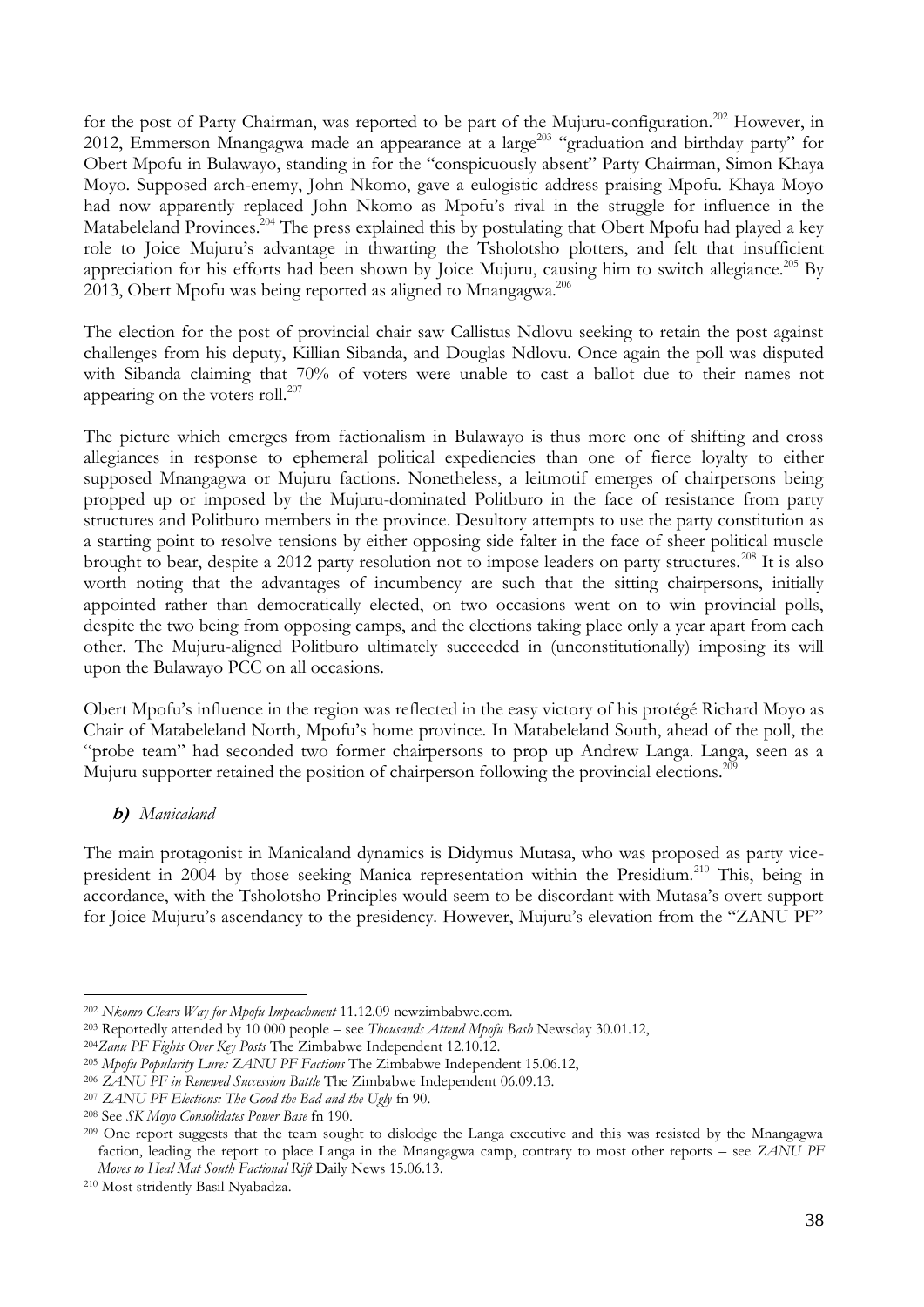vice-presidency would leave the way clear for Mutasa's own promotion.<sup>211</sup> Poor health, however, may scuttle any ambitions Mutasa may have in this regard.<sup>212</sup> Mutasa became Party Secretary for Administration after the Tsholotsho debacle, the fifth position in the hierarchy of the Politburo.

From 2010 to 2013, the Manicaland Provincial Executive was led by Mike Madiro (who had made a political come back after being deposed following Tsholotsho), and deputised by Dorothy Mabika. Following incessant squabbling amongst party cadres in the province,<sup>213</sup> allegations of fraud and corruption, reportedly instigated by Mutasa,<sup>214</sup> were used to force Mike Madiro<sup>215</sup> from the Chair of the Manicaland PEC in February 2013.<sup>216</sup> His replacement, Dorothy Mabika, only lasted two months as the acting-Chair when she too was forced from the post after she and Madiro were hauled before the courts on charges of stock theft.<sup>217</sup> Both Mabika and Madiro alleged that the charges, some arising from events over two years earlier,<sup>218</sup> were motivated by factionalism within the Province.<sup>219</sup> The two eventually were acquitted without being put on their defence. $^{220}$ 

As these events unfolded, reports emerged of a secret meeting convened at the residence of Oppah Muchinguri (long alleged to have ambitions of being part of the Presidium<sup>221</sup>), and attended by Emmerson Mnangagwa"s supporters (Patrick Chinamasa, Mike Madiro, and others) to draw up a petition to President Mugabe to have Mutasa removed as Secretary for Administration.<sup>222</sup> The Politburo, after receiving the petition, $223$  then determined that the probe team, returned from its investigation of factionalism in Bulawayo Province, should proceed to Manicaland. <sup>224</sup> It did not help matters that the team comprised not only Mujuru loyalists, but Mutasa himself.<sup>225</sup> Following the team's visit, and recommendations made by it to the Politburo, John Mvundura and Retired Lieutenant-General Mike Nyambuya were installed as Chair and Deputy Chair respectively of Manicaland, but only after fierce clashes between Mutasa and Chinamasa in the Politburo over the probe team"s report.<sup>226</sup>

These events took place shortly before ZANU PF"s primary elections for the July 2013 election, which were all the more fiercely contested as a result. The primaries manifested clear divisions along established fault lines with those in the Mnangagwa-camp standing against those loyal to Mutasa and Mujuru. Joice Mujuru forced Christopher Chingosho, who had intended standing against Mutasa, to retire from the race, claiming that Mutasa was "too senior" to have to compete for a seat, while Mike

<sup>211</sup> A view held by several commentators - see for example *ZANU PF Big Wigs Jostle For Positions* The Financial Gazette 05.06.14. His promotion is now more likely to come as a consequence of National Chairman Khaya Moyo becoming second vice-president.

<sup>212</sup> *Didymus Mutasa Ill* Newsday 26.03.14.

<sup>213</sup> See for example *Infighting Rocks ZANU PF in Manicaland Province* SWRadio 16.04.12 and *Divisions Rock ZANU PF in Manicaland* Daily News 06.01.13.

<sup>214</sup> *Knives Out for Mutasa in Manicaland* The Standard 07.04.13.

<sup>215</sup> Madiro was one of six provincial leaders suspended in 2004 after the Tsholotsho Declaration – see below.

<sup>216</sup> By resolution of the Politburo on 03.05.13 communicated by Mutasa by letter dated 04.05.13 and seer *Madiro probe Sends Jitters Within ZANU PF* The Standard 10.02.13.

<sup>217</sup> *ZANU PF Suspends Acting Chairperson Mabika* The Herald 05.05.13.

<sup>218</sup> Charges against Mabika and Madiro involved 10 cows that were intended to be slaughtered for ZANU PF"s 21st February Movement hosted by Manicaland in 2012. Mabika also faced additional stock theft charges dating from September 2011 where she is alleged to have stolen six cows donated to ZANU PF.

<sup>219</sup> See *Mabikia Stock Theft Trial Begins* The Herald 10.05.13.

<sup>220</sup> *Madiro, Mabika Acquitted* The Herald 16.06.13.

<sup>221</sup> *Mujuru Wary of Muchinguri Challenge* The Zimbabwe Independent 30.05.13.

<sup>222</sup> *Knives Out for Mutasa in Manicaland* The Standard 04.07.13.

<sup>223</sup> *Battlelines Drawn In Manicaland* The Herald 15.04.13.

<sup>224</sup> In the second week of April 2013.

<sup>225</sup> *Gumbo Speaks On Challenges in Manicaland* The Herald 20.04.13.

<sup>226</sup> See *Chinamasa, Mutasa in Show Down* The Zimbabwe Independent 10.05.13. Interestingly, the report states that Mujuru and Mnangagwa did not involve themselves in the argument.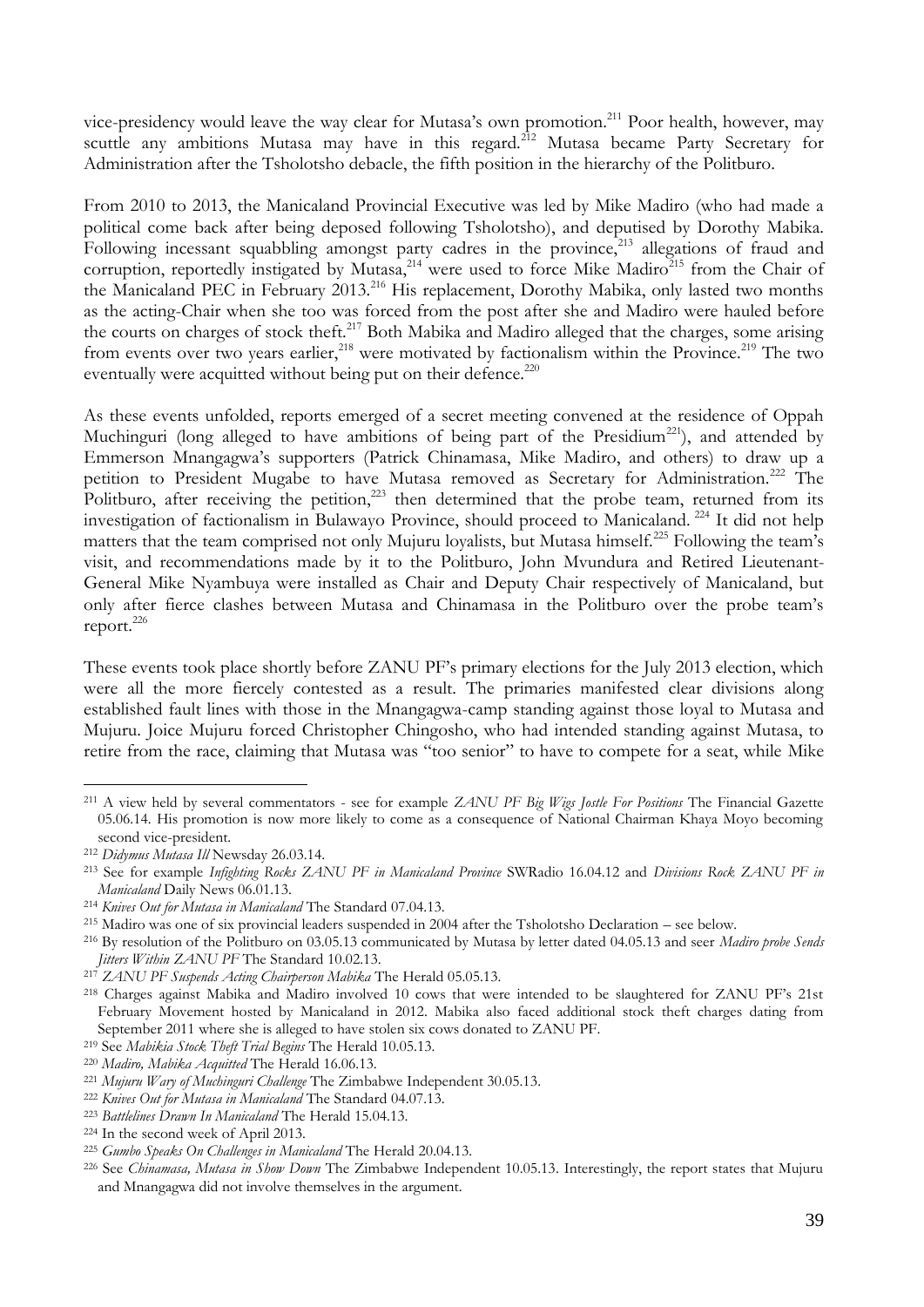Madiro, despite being cleared of the criminal charges against him, was barred by the Politburo<sup>227</sup> from standing in the primaries.<sup>228</sup> Ahead of the election itself, Mutasa, and his long standing ally, Basil Nyabadza, went so far as to attempt to block the Zimbabwe Election Commission from accepting the nomination papers of Patrick Chinamasa. Chinamasa had defeated Nyabadza (who disputed the poll) in the primaries.<sup>229</sup>

When the PEC elections took place at the end of October, the Mnangagwa-aligned contestant, Monica Mutsvangwa, standing against the probe team imposed John Mvundura, withdrew from the race. She claimed that the contest was hardly fair with Mvundura superintending the poll, a shambolic voters roll, districts where she had most support starved of ballot papers, and widespread intimidation.<sup>230</sup> Mutsvangwa subsequently unsuccessfully appealed to the Politburo, despite the fact that the elections had been supervised by Mnangagwa, who gave them a clean bill of health.<sup>231</sup> As a coda to this saga, in June 2014, Mutasa purported to remove Mutsvangwa from the Central Committee, claiming that this was a constitutional requirement<sup>232</sup> on account of her having stood in the PEC election.<sup>233</sup>

## **c)** *Midlands*

Midlands is the home province of Emmerson Mnangagwa, and thus seen as a stronghold of his support. Since 2009, the contest for the Chair of Midlands Province has pitted July Moyo against Jason<sup>234</sup> Machaya. The media may not always be accurate in its enthusiasm for characterising all such intra-party rivalry as one of Mujuru versus Mnangagwa factions. The competition for this post was likewise depicted as a Mujuru-aligned, July Moyo, against a Mnangagwa-aligned, Jaison Machaya.<sup>235</sup> July Moyo, however, was one of the six provincial chairpersons deposed after Tsholotsho, and clearly Mnangagwa-aligned.

In March 2009, Jaison Machaya"s son, Farai, murdered an MDC-T activist. The relatives refused to collect the body for burial until the Machaya family apologised and made reparations, an issue exploited<sup>236</sup> relentlessly by the Mnangagwa-faction.<sup>237</sup> The criminal trial relating to the murder ended in 2011, with Farai Machaya and his co-accused sentenced to 18-year prison terms.<sup>238</sup>As these events unfolded, and with an uncertain nexus to the events, Jaison Machaya was reported to have incurred the displeasure of those in the Mnangagwa-camp by shifting allegiance to Joice Mujuru.<sup>239</sup> Machaya had also been appointed as Provincial Governor, and those opposed to his chairpersonship argued that he could not and ought not to occupy both positions simultaneously.

<sup>227</sup> See *Madiro Pours His Heart Out* The Financial Gazette 04.07.13.

<sup>228</sup> *Chaos Rocks ZANU PF Ahead of the Primaries* The Standard 26.06.13.

<sup>229</sup> *Madiro Vows to Fight Old Mutasa* Nehandaradio.com 29.06.13

<sup>230</sup> *ZANU PF Elections Results Expected Today* The Herald 28.10.13.

<sup>&</sup>lt;sup>231</sup> See fn immediately above. In fact all Politburo members charged with superintending the polls in each Province claimed, in the face of obvious facts to the contrary, that the polls had proceeded smoothly.

<sup>&</sup>lt;sup>232</sup> This was possibly on the basis of a deliberate misinterpretation of section 33 of the ZANU PF Constitution, which is to the following effect. "*Any member of the Party other than Provincial Chairmen, who is elected or appointed a member of the Central Committee, shall automatically cease to hold office in any subordinate organ of the Party. Where a vacancy occurs in the organ as a result of this provision, a by-election or co-option, as the case may be, shall be held or done to fill that vacancy*." Mutsvangwa was not elected as Chairperson, and in any event such office holders are specifically excluded from the provision.

<sup>233</sup> *I Want to Teach Mutasa a Lesson: Mutsvangwa* Newsday 02.06.14.

<sup>234</sup> Sometimes spelled Jaison.

<sup>235</sup> See *Factionalism Hits ZANU PF Midlands Province* Zimeye.org 08.12.10.

<sup>236</sup> See *Midlands Centre of ZANU PF Faction Fights* Newsday 31.03.2014.

<sup>&</sup>lt;sup>237</sup> This is contrary to Shona cultural beliefs, and believed to invoke the ire of a vengeful spirit an Ngozi, who was then said to have appeared where the murder was perpetrated.

<sup>238</sup> See *Minister's Son Jailed 18 Years For Murder* The Herald 28.09.11.

<sup>239</sup> *ZANU PF Hawks bay for Machaya Blood* Newsday 26.07.11.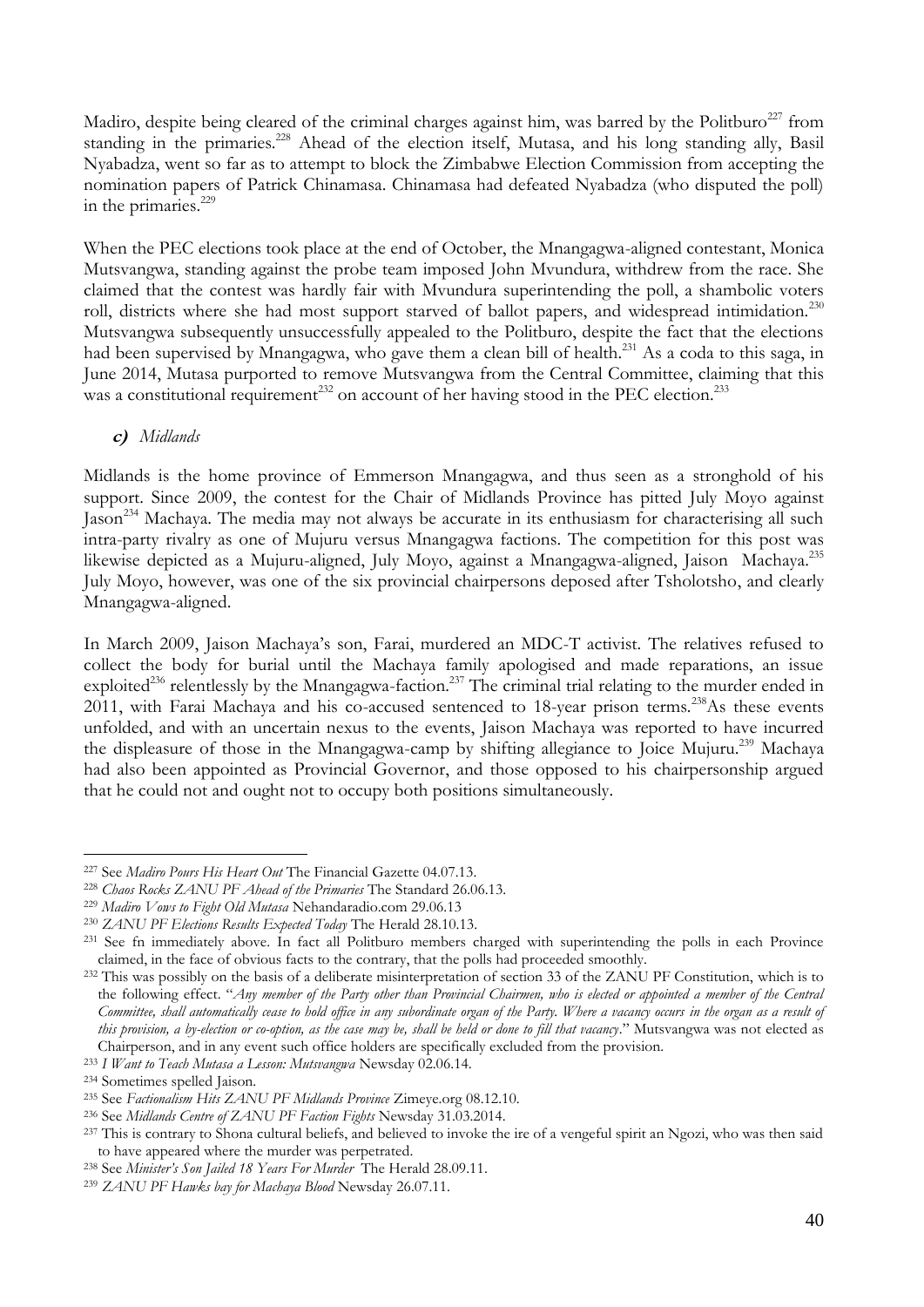The 2013 poll for the Provincial leadership set Machaya against Mnangagwa-loyalist, Larry Mavhima.<sup>240</sup> Once again the poll was disputed. Mavhima alleged manipulation of a vote he had been winning and a shambolic voters' roll. Although winning the much delayed poll, Machaya's supporters also cried foul and submitted a dossier to the Politburo detailing allegations as to the Mnangagwafactions attempt to rig the election. The response by the Mnangagwa-faction, which included Emmerson Mnangagwa's wife, Auxilia, was to object to the dossier as defamatory, and to file a \$50 million defamation suit in Zimbabwe's High Court.<sup>241</sup>

A heated and emotional Politburo meeting was convened on the  $7<sup>th</sup>$  November, 2013, to resolve the issues arising from this poll and that of Manicaland. Emmerson Mnangagwa argued that the Central Committee be tasked to resolve the matter and not the Politburo. The following day, the Central Committee resolved that elections for the remaining provinces should be held simultaneously and in one day, and that "*mistakes made in the provincial elections that have been held so far should be pointed out and*  corrected".<sup>242</sup> The resolution was not followed, as President. Mugabe, seemed to regard ultimate authority as lying with the Politburo<sup>243</sup>, and it was the Politburo which eventually determined the issue. 244

Matters did not end there. A poll to fill provincial executive posts to be occupied by Youth and Women's League members on the 9<sup>th</sup> December, 2013 was annulled as flawed and chaotic. A second attempt to hold the elections dissolved into a physical brawl.<sup>245</sup> The posts were then subsequently filled by the Mnangagwa-faction without any vote being taken, purporting to implement a Politburo directive to select members from an obscurely compiled "basket of candidates".<sup>246</sup> The result was an executive which could not work with Jaison Machaya. The Political Commissar, the Mujuru-aligned Webster Shamu, then dissolved the executive at the end of January 2014, directing that Machaya and the heads of the Youth and Women"s Leagues would manage the Province until the Politburo had decided how to proceed.<sup>247</sup> Mnangagwa's supporters responded by resolving to render the province "unmanageable" until the disputes around the provincial poll were properly resolved.

In March 2014, a meeting was convened at which Webster Shamu simply announced a new 120 member executive. How the members had been selected was not stated.<sup>248</sup> Given the total lack of transparency and democratic process, unsurprisingly the result was considerable disgruntlement amongst party cadres.<sup>249</sup>

#### **d)** *Mashonaland West.*

<u>.</u>

The key figure in Mashonaland West, until his death in 2014, was John Mafa, who had attained the provincial chairpersonship after his predecessor, Philip Chiyangwa,<sup>250</sup> resigned in July 2005 following charges of espionage against him.<sup>251</sup> In mid-January 2010, however, Politburo members Webster Shamu, Ignatius Chombo, and Nathan Shamuyarira moved against Mafa, calling a PCC meeting<sup>252</sup> at

<sup>240</sup> Sometimes spelled as Mavima. July Moyo was also a contestant.

<sup>241</sup> The case was heard in Bulawayo in June 2014. The outcome is not yet known.

<sup>242</sup> On 08.11.13 during the 94th Ordinary Session of the Zanu-PF Central Committee .

<sup>243</sup> *Mujuru, Mnangagwa Square Off* The Zimbabwe Independent 15.11.13.

<sup>244</sup> *Politburo Passes Poll Resolution* The Sunday Mail 24.11.13.

<sup>245</sup> *Fist Fight at ZANU PF Polls* The Zimbabwe Mail 21.01.14.

<sup>246</sup> *Pro-Mnangagwa faction Snubs Shamu* The Zimbabwean 12.03.14

<sup>247</sup> *Midlands Installs ZANU PF Executive* The Chronicle 08.03.14.

<sup>&</sup>lt;sup>248</sup> The list was apparently drawn up by Olivia Muchena, in charge of the poll in the Province and approved by the Politburo – see *Act Decisively on Graft* – president The Herald 15.02.14.

<sup>249</sup> *ZANU PF Midlands Poll Furore Deepens* Daily News 12.03.14.

<sup>&</sup>lt;sup>250</sup> Mugabe's nephew and a highly controversial and flamboyant businessman.

<sup>251</sup> Chiyangwa was acquitted in 2005.

<sup>252</sup> Much to Mafa"s objection, using his name to do so.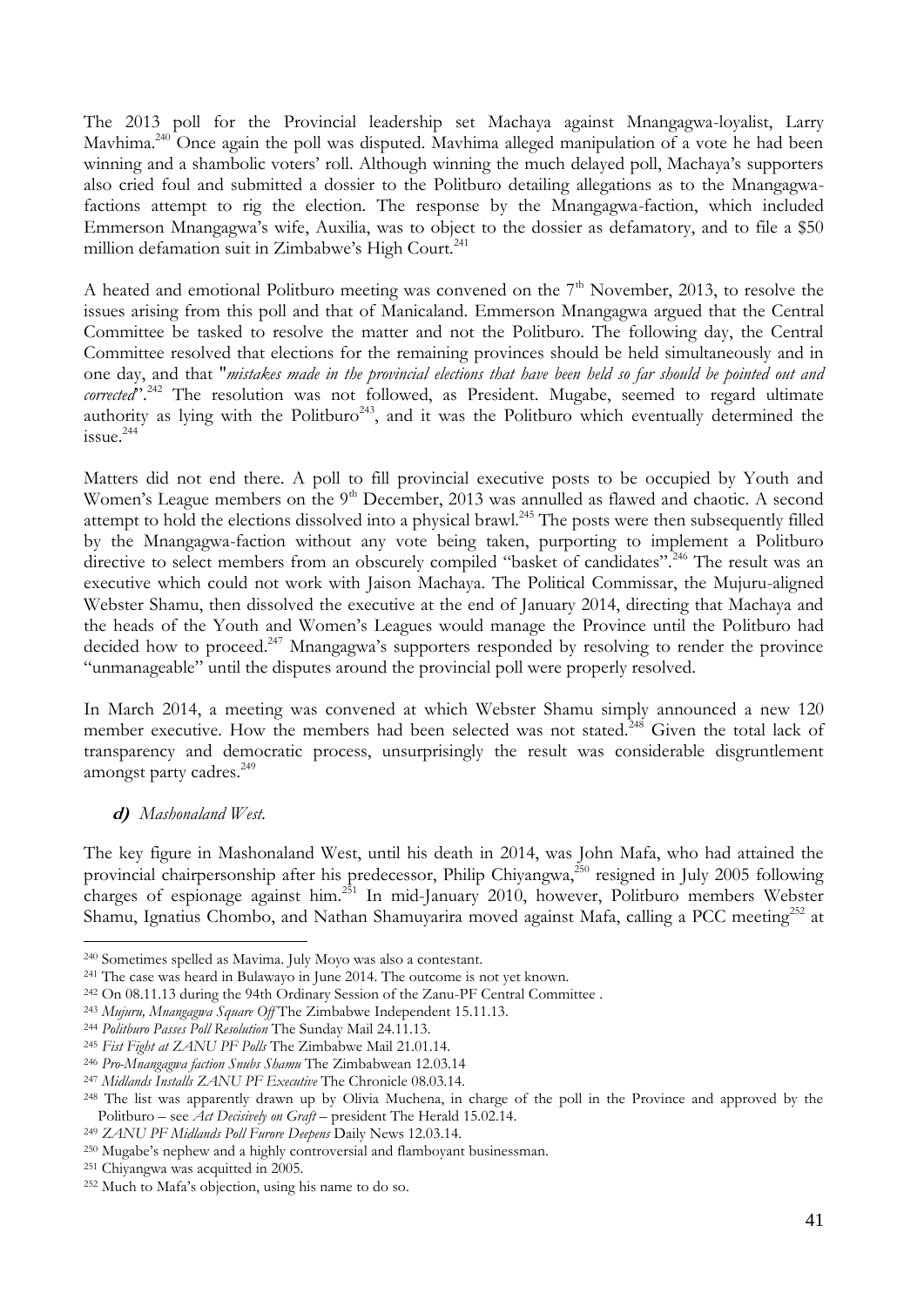which a vote of no confidence in Mafa was passed. The dissention had apparently arisen over action taken by the provincial leadership over the composition of the Women and Youth Leagues. John Mafa and seven others were accused of failing to respect PCC resolutions on the issue.<sup>253</sup> Mafa has always been seen as a Mnangagwa ally. He was replaced by Robert Sikanyika who took over in an acting capacity.<sup>254</sup> Mafa refused to accept the suspension as constitutional, and when he thus subsequently attended a PCC meeting he was taken outside by party youths and severely assaulted.<sup>255</sup>

Mafa wrote to ZANU PF"s then political acting commissar complaining about his treatment and appealed to the party"s National Disciplinary Committee about his suspension. Mafa alleged that the Politburo was trying to take control of the Province.<sup>256</sup> When Robert Sikanyika died in a car crash in April 2011, Reuben Marumahoko, a firm Mujuru supporter, controversially was installed as acting Chairperson by Webster Shamu.<sup>257</sup> Attempts to hold elections for a substantive chairperson for the Province were reportedly postponed when it seemed that Mafa would win<sup>258</sup>, and with Mafa contending that any elections ahead of the determination by the National Disciplinary Committee relating of his suspension would be unconstitutional. With Mafa carrying the support of the six administrative districts in the province, Shamu unsuccessfully attempted to fill the top six positions in the province by "negotiation" rather than through elections.<sup>259</sup> Phillip Chiyangwa, who had sought to contest the poll, was barred by a directive from President Mugabe from standing in the elections.<sup>260</sup> When the poll was finally held in January 2012, Mafa, cleared by the Disciplinary Committee, beat Marumahoko resoundingly.<sup>261</sup>

The election did not put an end to the leadership battle in the province. The following March when Chiyangwa, successfully stood against Marumahoko for the deputy chairpersonship, the Politburo annulled his election.<sup>262</sup> Mafa claimed that Ignatius Chombo and Webster Shamu never accepted his election, and sought to undermine him at every turn, including attempting to impose Marumahoko as deputy chairperson, directing Mafa to "co-opt" Mujuru allies into the executive,<sup>263</sup> and setting the DCC leadership against him. Mafa wrote to the party chairman seeking to have the two censured.<sup>264</sup> The Province thus unsurprisingly was not spared the chaos that marred all the elections for provincial chairpersons at the end of 2013. By this time Chiyangwa had been allowed to stand in the election, but he lost to reported Mujuru-supporter, Temba Mliswa, in a controversial poll which saw police firing teargas to quell violent skirmishes arising out of factional loyalties and the non-appearance of some people on the voters' roll.<sup>265</sup> Although the poll took place just under two years since Mafa had been elected, he came a distant fourth, with less than a tenth of the number of votes garnered by Mliswa.<sup>266</sup>

<sup>253</sup> *ZANU PF Divisions Deepen in Mash West* The Zimbabwe Independent 28.01.10

<sup>254</sup> *Mash West Squabbles Persist* The Financial Gazette 22.01.10.

<sup>255</sup> *Fist Fights Break Out at ZANU PF Meeting* The Independent 15.04.10.

<sup>256</sup> See *ZANU PF Divisions Deepen in Mash West* fn 251.

<sup>257</sup> *Swords Out for ZANU PF Post* Daily News 11.05.11.

<sup>258</sup> *ZANU PF Mash West Elections Put on Hold Again* The Weekly Mirror 12.11.11.

<sup>259</sup> *Top Post Up for Grabs at ZANU PF Indaba* The Zimbabwe Independent 01.12.11.

<sup>260</sup> On the basis of the espionage charges of 2004 – *Espionage Case Haunts Chiyangwa* The Zimbabwe Independent 11.11.11.

<sup>261</sup> 1255 votes to 513 see *Mash West Polls: Mafa Bounces Back* The Herald 22.01.12.

<sup>&</sup>lt;sup>262</sup> On the basis that Chiyangwa had been demoted to an ordinary card carrying member following the espionage allegations. The decision was subsequently endorsed by the Central Committee – see *ZANU PF Nullifies Chiyangwa's Election* The Herald 30.03.12.

<sup>263</sup> *Infighting Sees Mafa Defying Shamu's Orders* The Standard 12.07.12.

<sup>264</sup> *Chombo, Shamu on the Ropes The* Financial Gazette 08.06.12.

<sup>265</sup> *ZANU PF Elections: The Good the Bad and the Ugly* fn 90.

<sup>266</sup> *5 Retained in ZANU PF Elections* The Herald 02.12.13.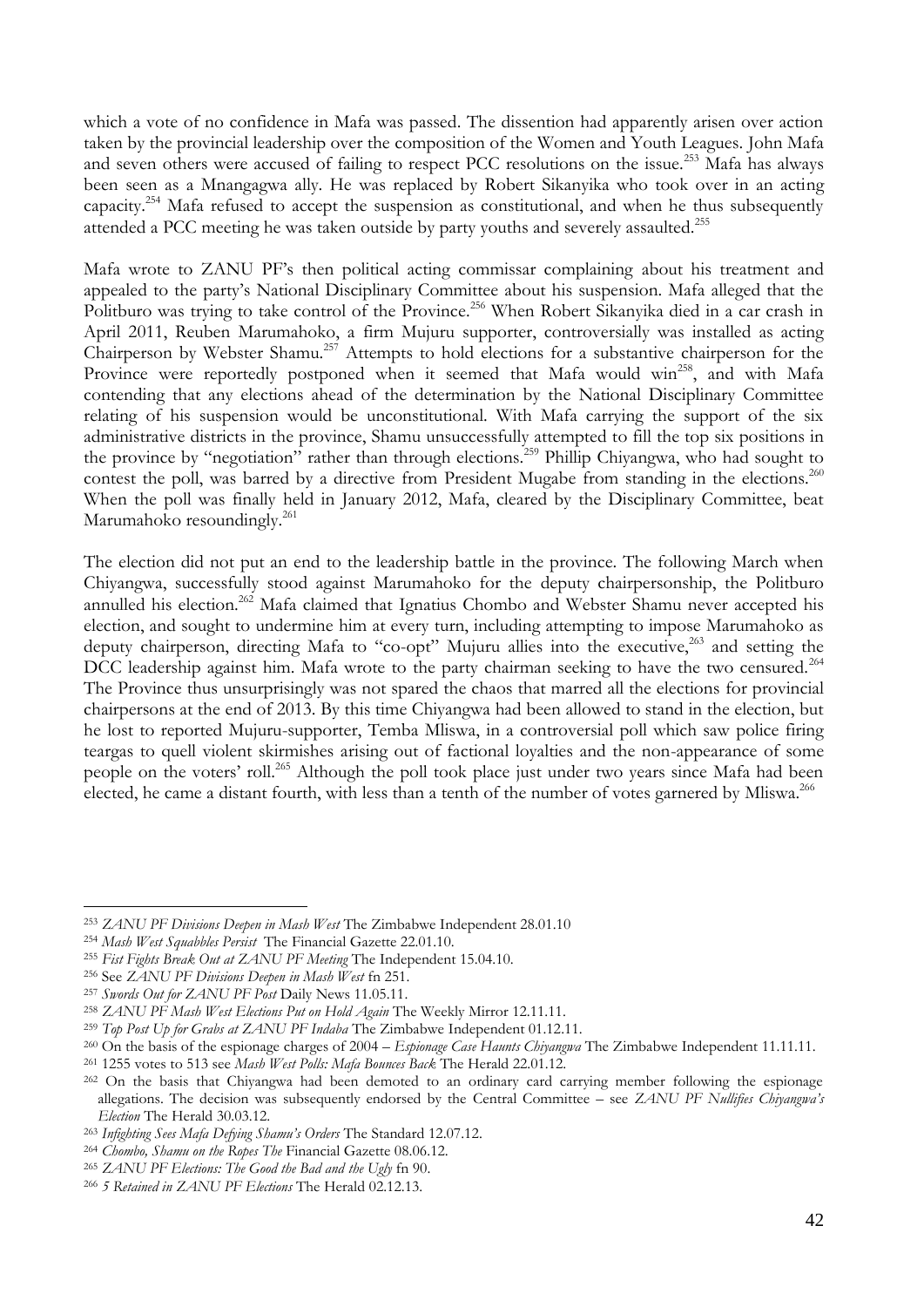#### **e)** *Mashonaland Central*

In Mashonaland Central, factional tensions have been between Mnangagwa-aligned, Dickson Mafios, and the Governor of the Province, and now Minister of State for the Province, Martin Dinha. Once again the mutual antipathy between them manifested itself in disputed polls for the chair of the Province, where Mafios, as incumbent, was challenged by Luke Mushore. The delayed poll was replete with alleged irregularities. Although the Central Committee had determined that the vote take place in one day, by the end of voting six districts had not been polled. Amid claims of fake voter registers, different final tallies were advanced by rival candidates. Before the issue could be resolved, and with Mnangagwa supporters contending that the issue should be submitted to the Politburo to consider the election report, and to determine the way forward, Mujuru-supporter, Rugare Gumbo, declared that Mushore had been duly elected. Gumbo's announcement was aired on ZBC, the state controlled public broadcaster. The result was a highly public spat between Gumbo on the one side and Information Minister, Jonathan Moyo, and Presidential Spokesperson, George Charamba, on the other.<sup>267</sup> The acrimony also exposed factional divisions in the state controlled media, with reports in *The Herald* revealing it as clearly falling on the Mnangagwa-side of the divide. Moyo already, disenchanted with the ZBC, went on to dismiss the entire board of the ZBC.<sup>268</sup> This and other instances of Moyo's alleged deployment and control of the State media in ZANU PF's factional battles, led President Mugabe to openly denounce his Information Minister, calling him "the devil incarnate", and " a counter revolutionary".<sup>269</sup>

## **f)** *Mashonaland East & Harare*

The Mujuru-aligned, Ray Kaukonde, has long held the provincial chair in Mashonaland East, Joice Mujuru's stronghold.<sup>270</sup> His victory over Philemon Mutongi by over 21 000 votes, significantly more votes than the totals polled in any other Province, led Mutongi to allege that multiple voting had taken place and to refuse to accept the result, vowing to petition the party. Of all the polls that of Harare Metropolitan Province was probably the least controversial. Incumbent Amos Midzi easily defeated Jason Passade, who accepted the result.

# **g)** *Masvingo*

<u>.</u>

Masvingo has long been one of ZANU PF"s most divided provinces with the initial battle for influence within the Province for an extended period being between Edison Zvobgo and Simon Muzenda. With the death of the two, and other party heavy weights within their respective camps, $^{271}$ the power struggle resolved into one between long time Mnangagwa stalwart, Josaya Hungwe, and Mujuru-aligned, Dzikamai Mavhaire.<sup>272</sup> The Mnangagwa-aligned, Daniel Shumba, had been dismissed as Provincial Chair after the Tsholotsho debacle in 2004. When he was readmitted into the party in 2012, riot police had to unleash police dogs on rowdy and disgruntled party youth at a party interdistrict conference.<sup>273</sup> However, the Province appeared to remain in the Mnangagwa camp after Lovemore Matuke assumed leadership of the Province, successfully resisting an attempt by the Mujuru-aligned "probe team" to remove him and his executive in the first quarter of 2013.<sup> $274$ </sup> Matuke,

<sup>267</sup> *Mugabe to Stamp His Authority to End Zanu PF Infighting* The Standard 18.11.13.

<sup>268</sup> *Mnangagwa Faction Seizes State Media Infrastructure* Zimbabwe Mail 17.11.13.

<sup>269</sup> *Moyo Devil Incarnate, Counter Revolutionary* VOANews 08.06.14.

<sup>&</sup>lt;sup>270</sup> He was however, removed by Mugabe as provincial governor in 2008 following the general elections, which some believed was due to the Bhora Musango campaign (see above).

<sup>271</sup> Such as Stan Mudenge and Josiah Tungamirai.

<sup>272</sup> *Mavhaire, Hungwe Battle Over Control of Masvingo* The Standard 26.05.13. Each claimed seniority in the Province.

<sup>273</sup> *Chaos at Masvingo Mugabe Endorsement Meeting* The Zimbabwean 19.11.12.

<sup>274</sup> The intention was apparently to install Mwenzi East legislator Kudakwashe Bhasikiti and Tourism Minister Walter Mzembi to the provincial chairmanship and deputy chairmanship respectively and to include Brigadier Gibson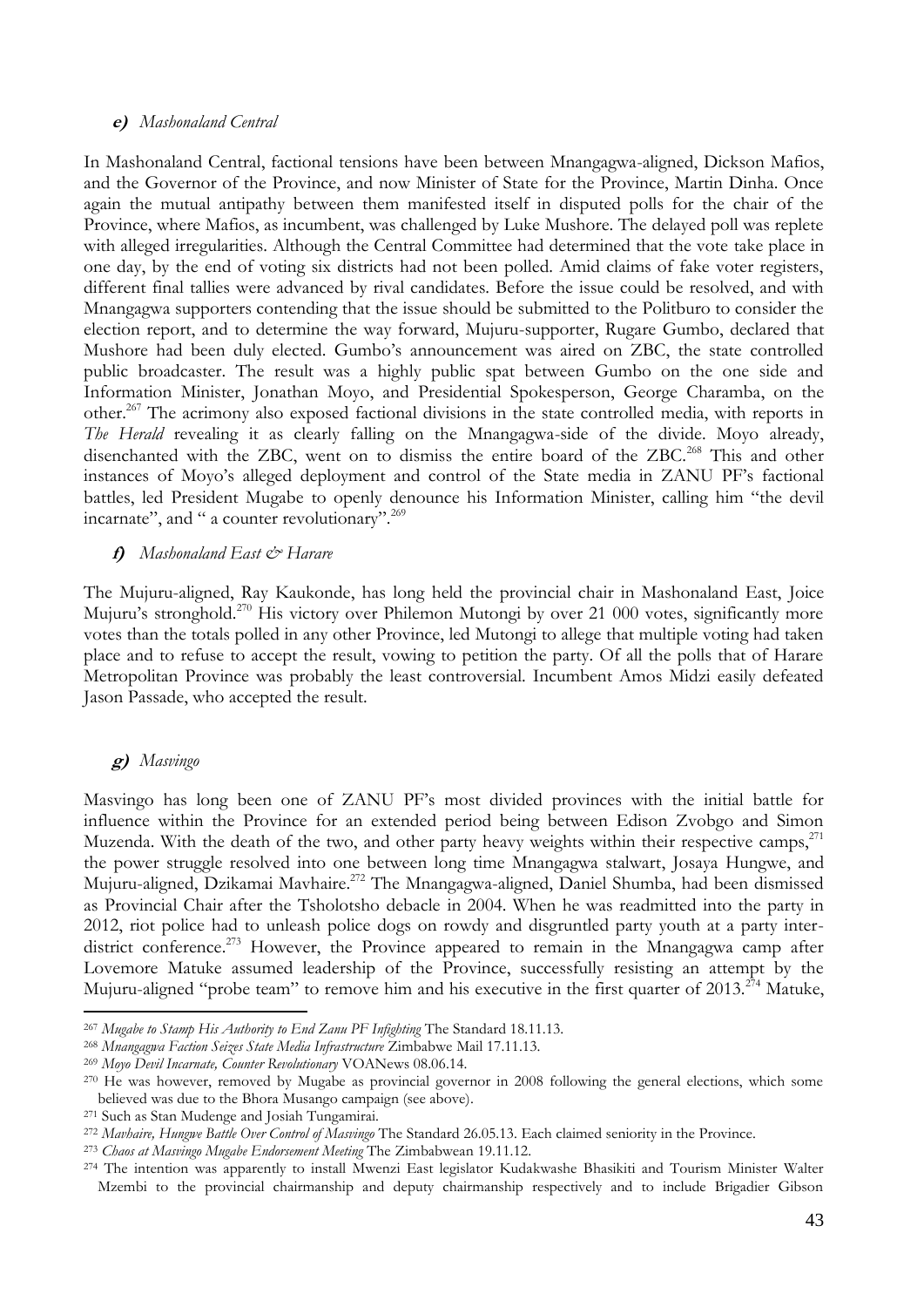however, was nonetheless deposed ahead of the provincial elections after being suspended for signing the nomination papers for a second candidate for a parliamentary seat in the province, and thus unable to contest the provincial elections.<sup>275</sup> As with the other Provinces, the poll was marred by allegations of rigging, with the state of the voters roll once more a bone of contention, amongst other alleged irregularities.<sup>276</sup> And once more the police had to be deployed.<sup>277</sup> The disputed poll was won by the Mujuru-aligned, Callisto Gwanetsa.

#### *An Overview of the Provincial Disputes*

At the heart of the problems which beset the provincial elections was the disarray within ZANU PF"s party structures. As the party constitution provides that each tier within the party hierarchy is to be elected by delegates from the one immediately below, it is necessary that the lower tiers themselves be properly constituted in order to determine those eligible to vote. With the membership of each tier uncertain, disputed, or imposed, so too the voters" lists were likewise uncertain, disputed, or imposed. The intra-party electoral process thus became a ready mechanism for manipulation and through which factional rivalries could be played out.

The means by which electoral disputes were resolved and party positions determined within the Provinces is notable. In several instances elections were abandoned altogether and members of the provincial executive, including on occasion the chairperson, simply imposed by the Politburo, or the executive "co-opted" by the provincial chairperson.<sup>278</sup> In all cases, however, it was clear that the Politburo had arrogated to itself plenary control over provincial matters and the provincial leadership. Following the Tsholosho affair, suspended war veteran, Jabulani Sibanda, declared:

*"The powers of the Presidium need to be checked. People cannot choose their Central Committee and parliament representatives anymore. If the powers of the Presidium are not checked there will be no democracy in Zimbabwe. The Presidium has usurped the powers of Congress, they are now the Congress and the Constitution of Zanu PF. Where then is the people's power?<sup>279</sup>*

The words could now be aptly applied to the Politburo.

Despite manifest procedural chaos, significantly, none of the contestants chose to approach the civil courts (though extensive use has been made of the criminal courts to remove rivals). All disputes were referred to the Politburo. When the Mnangagwa-faction attempted a legalistic approach, and moved that the Central Committee, as the *de jure* supreme decision making body between Congresses, be seized with the disputes around the first group of elections in Manicaland and Midlands, the suggestion was implemented, but the Committee's resolution was simply politely noted and then ignored by Robert Mugabe and the Politburo. There was no attempt to involve the Central Committee when the deeply disputed polls in the remaining Provinces came under consideration by the Politburo. Mugabe appeared to have been given the role of adjudicator in the matter as both sides presented their grievances.

Despite the obvious merits of many of the complaints, Mugabe simply ordered that the results from the 2013 provincial polls in all Provinces were to be accepted. The Mujuru-faction, having secured the

Mashingaidze and Nelson Mawema into the provincial executive. All are believed to be aligned to Mujuru – see *Masvingo Thwarts Resurgent Mujuru Faction* The Independent 24.05.13.

<sup>275</sup> *ZANU PF Suspends Provincial Chair Matuke* The Herald 18.10.13.

<sup>276</sup> *Zanu PF Internal Wars Escalate as Chaos Mars Provincial Polls* The Standard 01.12.13.

<sup>277</sup> In Gutu and Bikita following disturbances motivated by the absence of voters" names on the rolls – see *ZANU PF: The Good the Bad and the Ugly* fn 90.

<sup>278</sup> No women ever seem to have held the position.

<sup>279</sup> *Defiant Sibanda Slams ZANU PF Presidium* The Standard 09.01.05.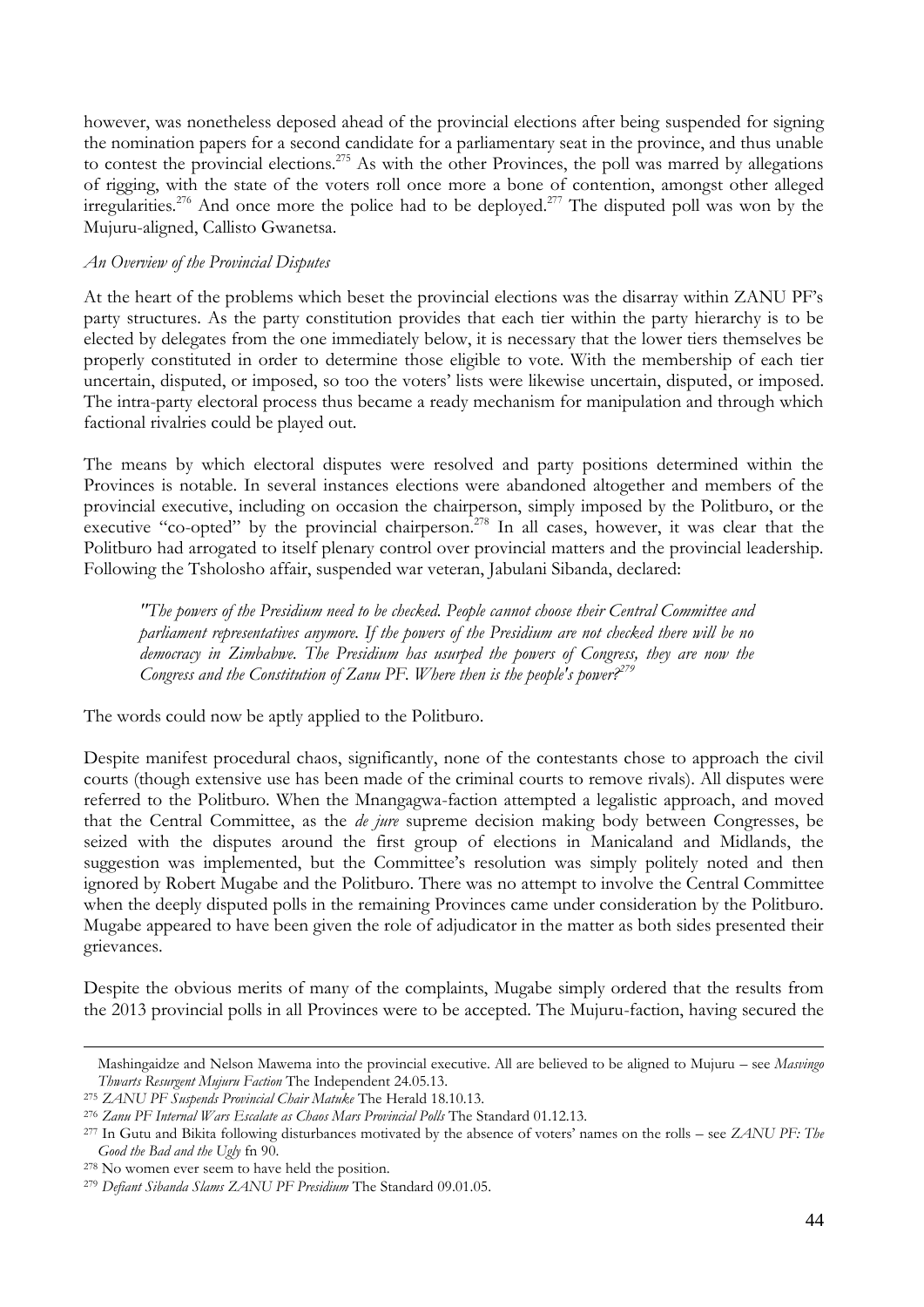chairs of all except one Province (Matabeleland North), was obviously pleased with the outcome. Yet it cannot be said with certainty that the order was an expression of the President"s preference for Joice Mujuru as a successor. The decision may equally have been one of political expediency. The polls had only been held after several failed attempts. It is unlikely that ordering re-runs would have resolved matters, and would, in all probability, have simply exacerbated the situation and led to further acrimony. Mugabe might also not have shared the belief that, with nine out of ten provincial chairpersons aligned to her, the presidency was "*in Mujuru's handbag*".<sup>280</sup> He is equally likely to have harboured the belief that ZANU PF realpolitik will ultimately be of greater import than the juridical niceties of the ZANU PF Constitution in deciding his successor.

Furthermore, it would be a mistake to assume that control of senior executive positions within of the Provincial Executive Committees, is tantamount to control over the PCCs, the Provincial Electoral Colleges for purposes of nominating candidates to the Presidium. In fact, the disputed elections have resulted in members of the PCCs in several Provinces refusing to accept the new leadership, particularly in Masvingo, Mashonaland Central, and Midlands. In the last of these provinces, "90% of the PCC" was reported as loyal to Emmerson Mnangagwa, despite the Mujuru-aligned, Jaison Machaya, securing the chair, and despite the other executive members being removed and replaced by the Politburo.<sup>281</sup> As the Herald itself noted, the provincial polls "… *raised serious questions about the concept of internal democracy in the revolutionary party*."<sup>282</sup>

# **Conclusions**

There is no reason to suppose that ZANU PF's internal democracy will not be equally if not more flawed when the stakes are higher, and internal democratic procedures should be applied to select the party"s next president. Similar disputes may arise around the composition of the PCCs and their very legitimacy. If there is no president in place to arbitrate, Politburo may become locked in disarray with one faction perhaps insisting on a legalistic approach, while another may seek to determine the issue by the process of "guided democracy" – a remedy for the provincial polls suggested in precisely those terms by Joice Mujuru,<sup>283</sup> who ascended to the Vice-Presidency by such a "process".

Appointments to positions in the Provinces have also largely been determined by "guided democracy". Although there have been desultory allusions to the ZANU PF Constitution on occasions, raw political power has ultimately prevailed. The attempts to "guide" the selection of candidates to fill party positions have not always proceeded without obstruction or been entirely successful. As was seen in the selection of the Presidium in 2009, those seeking to guide the process nevertheless had to make several adjustments to their choices when faced with significant resistance from the Provinces.

In the past, President Mugabe has been the chief "guide" of the "democratic" process and when the Mujuru-aligned Politburo has not been able to impose its will due to opposition from those in the Mnangagwa-camp, his arbitration has been accepted. Mugabe"s mediation may not be so readily accepted when the issue is one of deciding the next party leader.

The question also arises as to what will happen if it is necessary to select a new party and state president without Robert Mugabe as guide or arbiter. Several scenarios suggest themselves, based on the analyses above.

<sup>280</sup> *Mujuru ‗Has Presidency in Her Handbag'* Nehanda Radio 02.1.2.13.

<sup>281</sup> *Mujuru's Party Allies Meet Stiff Resistance* The Zimbabwe Independent 10.01.14.

<sup>282</sup> *ZANU PF: The Good the Bad and the Ugly* fn 90 above.

<sup>283</sup> See *Mujuru, Mnangagwa Square Off* fn 245.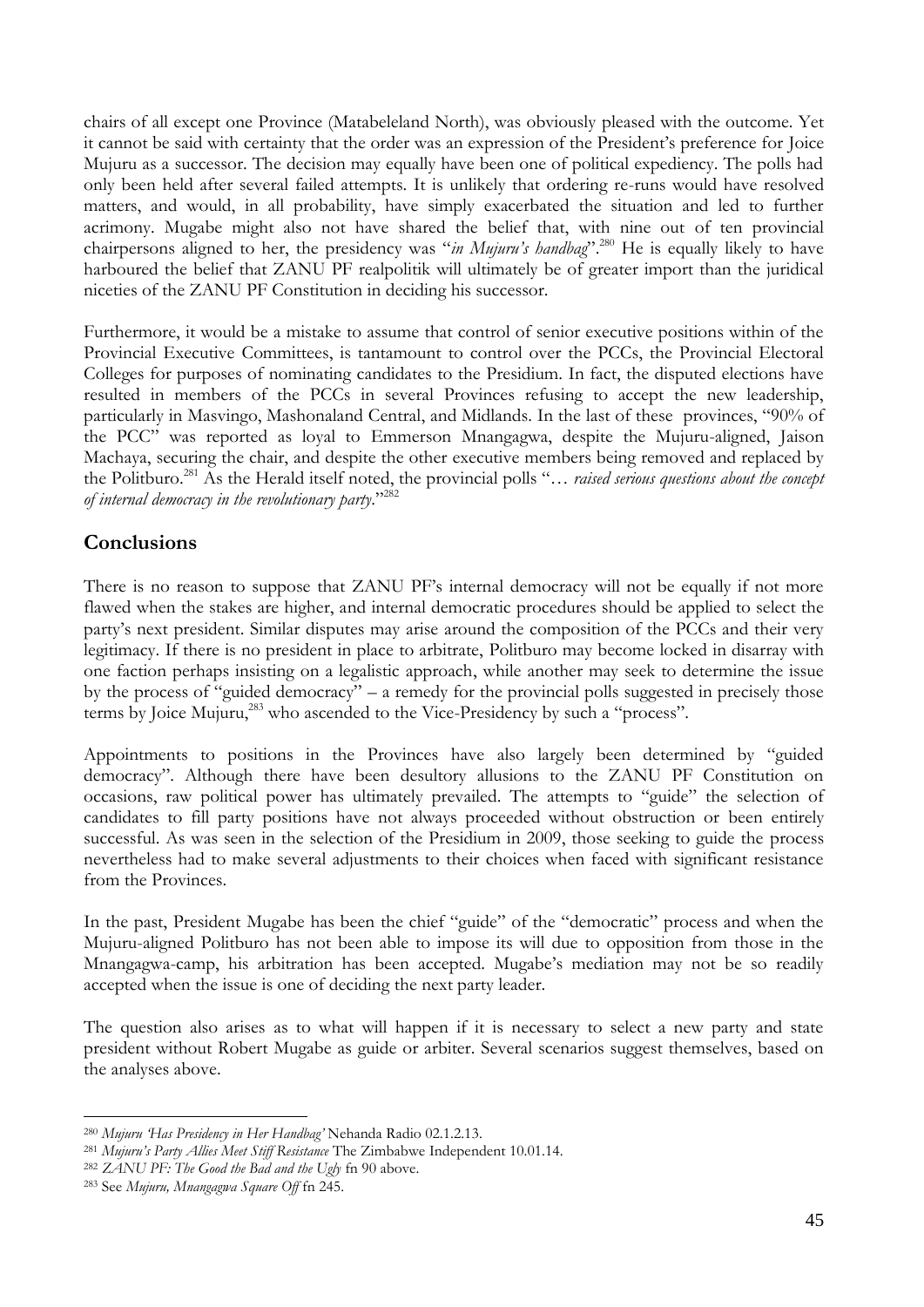The first is that the "Mnangagwa-faction" may seek to reinvigorate, activate, and enforce the electoral processes in the ZANU PF Constitution. These very processes have been altered significantly by Robert Mugabe, who moved a constitutional amendment to change the Provincial Electoral Colleges from the 44 member Provincial Executive Committee to the 100 plus Provincial Coordinating Committees to facilitate Joice Mujuru"s ascendancy. Ironically, it is possible that Mujuru now is in the ascendancy in the former but not the latter body. But as noted, this juristic approach may fail in the face of disputes concerning the composition of the PCCs. The costs and logistical difficulties of bringing such a large number of delegates together should the body be required to convene at short notice may also present difficulties. Following nominations by the PCCs, the elaborate process of endorsement by the National People"s Conference and "election" by Congress arguably needs to take place, and once again logistical problems may arise in attempting to do so within the given time constraints. All these processes will need to be completed within the 90 day timeframe set by the State Constitution.

In view of these difficulties, a second scenario may arise where the Central Committee exercises its power to amend the ZANU PF Constitution and establishes an expedited method of nomination.

Thirdly, the Mujuru Politburo may continue to arrogate to itself powers it does not have, as it has done under Mugabe, and, taking advantage of Mujuru"s likely interregnum incumbency at State and possibly party level, direct the nomination procedure. In these latter two instances (that of the Central Committee or Politburo assuming control) none of these bodies is likely to speak with one voice and the process may be susceptible to legal challenge or, worse, extra-juridical conflict.

These scenarios should not suggest that only the Mujuru-faction is capable of ignoring the party constitution. A report in May 2014, that military leaders were directing Mugabe to cancel the December 2014 Congress, so that the securocrats could manage the smooth transition of Mnangagwa into power, would not have struck some readers as beyond the bounds of possibility. $^{284}$ 

Despite claims from ZANU PF functionaries that the ZANU PF constitution contains clear succession procedures, all the necessary ingredients are present for singular unpleasantness upon the demise of the head of state. This is probably something of which President Mugabe is all too aware. It is thus likely that he may seek to guide the process of his succession while he is still able. His difficulty is to do so without the party tearing itself apart in the process.

<sup>1</sup> <sup>284</sup> See *Mugabe to Cancel Succession Congress* The Telescope News 29.05.14. The same publication reported in January 2014 that Mnangagwa had been secretly sworn in as "shadow president" with Mugabe wanting the transition to take place before December 2015 at the latest, and possibly by May 2015.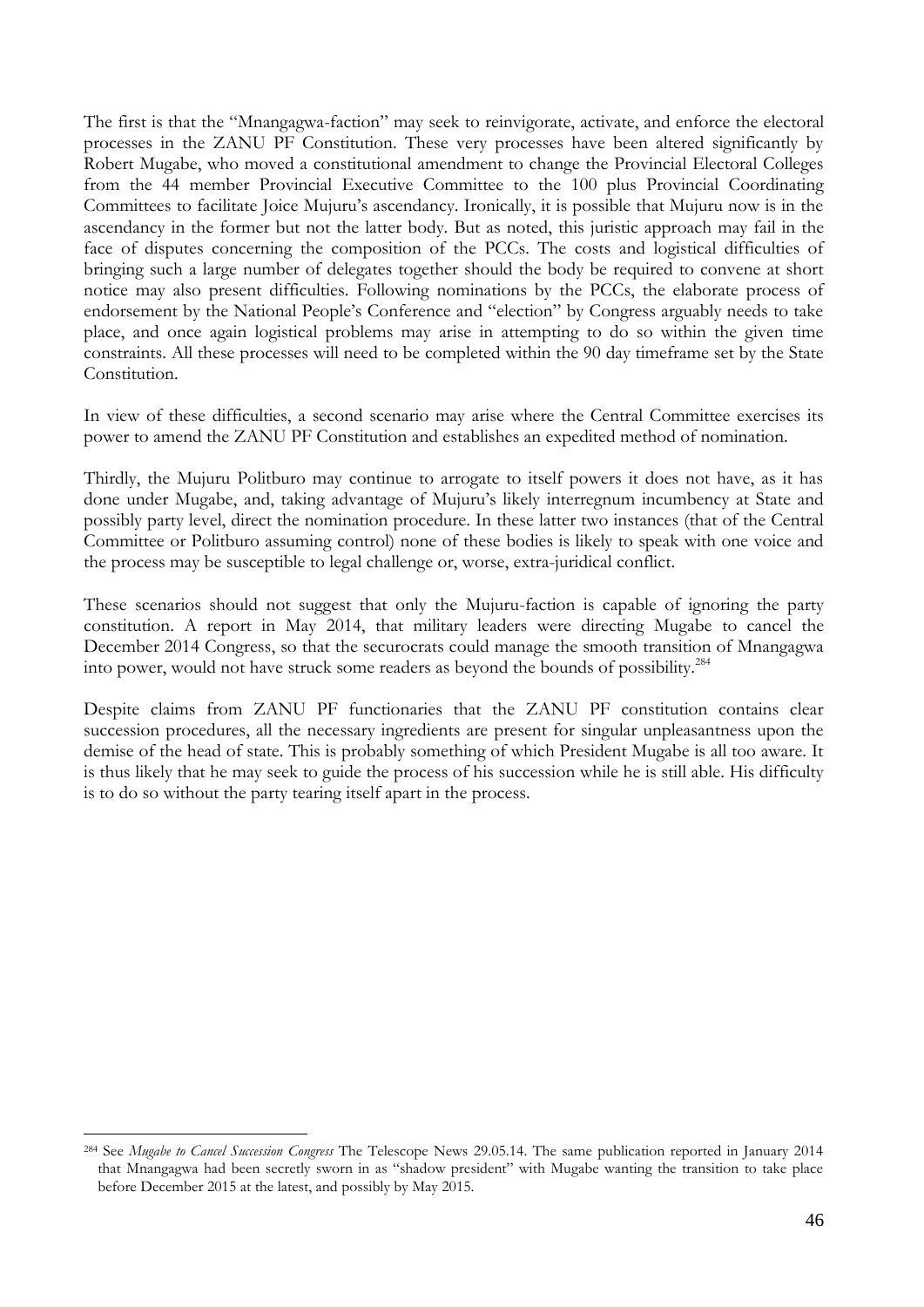# **ANNEXURE A PROVINCIAL COORDINATING COMMITTEE**

# 1. **The Provincial Executive Council**

- 1.1. The Chairman;
- 1.2. The Vice Chairman;
- 1.3. The Secretary;
- 1.4. The Secretary for Finance;
- 1.5. The Secretary for Commissariat;
- 1.6. The Secretary for Security;
- 1.7. The Secretary for Transport and Social welfare;
- 1.8. The Secretary for Information and Publicity;
- 1.9. The Secretary for Legal Affairs;
- 1.10. The Secretary for Indigenisation and Economic Empowerment;
- 1.11. The Secretary for Production and Labour;
- 1.12. The Secretary for Health and Child Welfare;
- 1.13. The Secretary for Economic Affairs;
- 1.14. The Secretary for Education;
- 1.15. The Secretary for Gender and Culture;
- 1.16. The Secretary for Welfare of the Disabled and Disadvantaged Persons;
- 1.17. The Secretary for Land Reform and Resettlement;
- 1.18. The two other Committee members;
- 1.19. Five Members being the Chairperson, Vice Chairperson, Secretary, Treasurer and Commissar of the Provincial Women's League;
- 1.20. Five Members being the Chairperson, Vice Chairperson, Secretary, Treasurer and Commissar of the Provincial Youth League;
- 1.21. 15 Vice-Secretaries (deputy secretaries) for offices listed in sub-sections 1.3 to 1.17.

# 2. **Members of the Central Committee in the Province**

The CC comprises:

- 2.1. President and First Secretary;
- 2.2. Two Vice Presidents and Second;
- 2.3. The National Chairman of the Party;
- 2.4. 130 Members who shall be allocated to the provinces in such a way and manner that each Province shall have a proportionate quota or number having regard to the census population figures in the Province: Provided that the respective Provincial Coordinating Committees shall nominate the candidates in such a way and manner that each Administrative District shall have at least one member appointed to the Central Committee;
- 2.5. The Secretary for Women's Affairs;
- 2.6. The Secretary for Youth Affairs;
- 2.7. 17 Members representing the Women's League nominated by the League
- 2.8. 17 Members representing the Youth League nominated by the League at the National Youth Conference;
- 2.9. 10 Members nominated by the Presidency on account of their outstanding contribution to either the armed liberation struggle of the country and/or its development after Independence;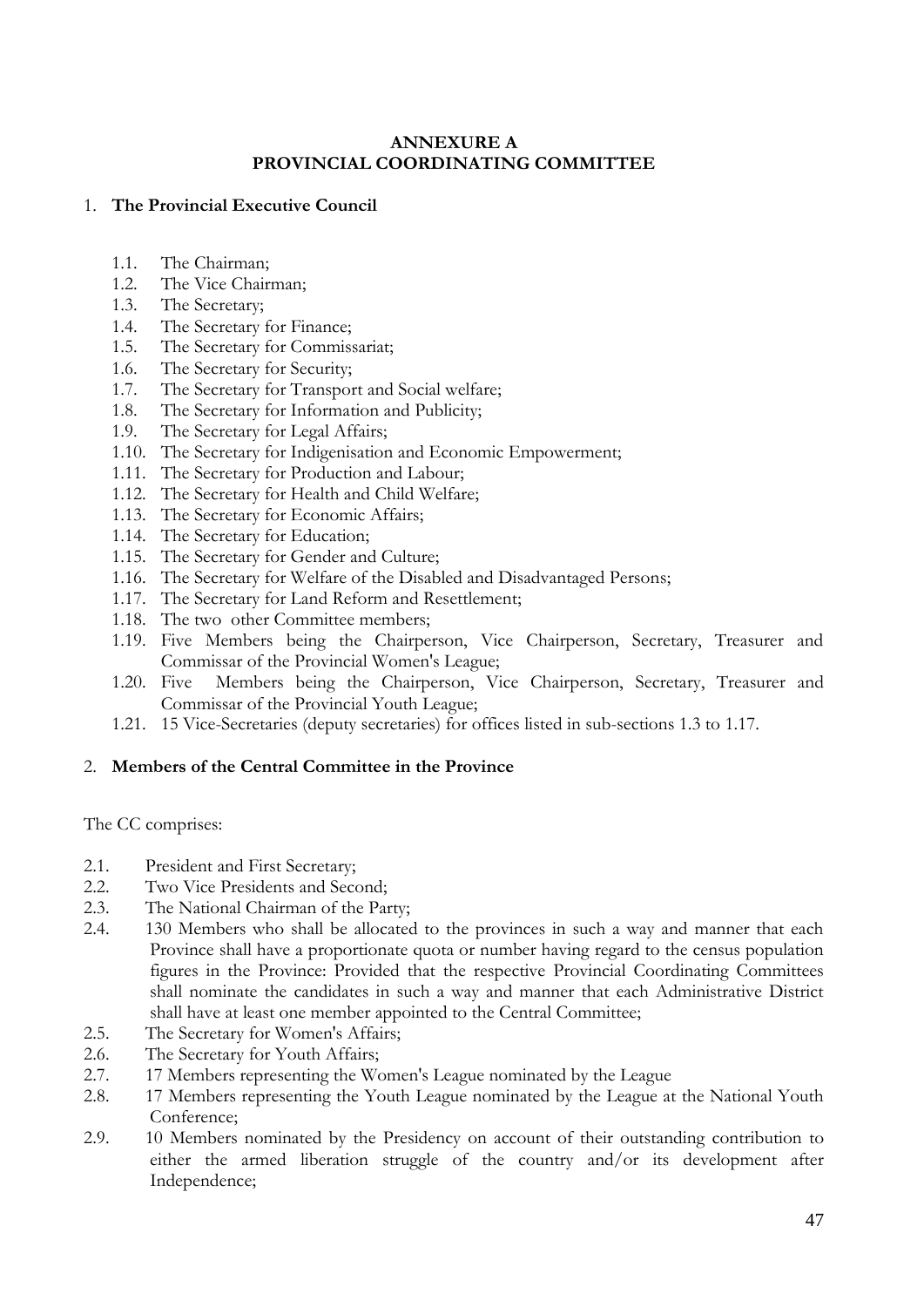- 2.10. 10 Chairpersons of the Provinces who shall be ex-officio members;
- 2.11. 50 Members who shall be women allocated to the Provinces in such a way and manner that each Province shall have 5 members.

#### 3. **Members of the National Consultative Assembly in the Province**

The NCA comprises:

- 3.1. Members of the Central Committee;
- 3.2. Members of the National Assembly of the Women's League.

#### The NAWL comprises:

3.2.1.Heads of Departments:

The Heads of Department are:

- 3.2.1.1. The Secretary for Women's Affairs;
- 3.2.1.2. The Deputy Secretary for Women's Affairs;
- 3.2.1.3. The Secretary for Administration;
- 3.2.1.4. The Secretary for Finance;
- 3.2.1.5. The Secretary for Commissariat;
- 3.2.1.6. The Secretary for External Relations;
- 3.2.1.7. The Secretary for Security;
- 3.2.1.8. The Secretary for Transport and Social Welfare;
- 3.2.1.9. The Secretary for Information and Publicity;
- 3.2.1.10. The Secretary for Legal Affairs and Women's Rights;
- 3.2.1.11. The Secretary for Indigenisation and Economic Empowerment;
- 3.2.1.12. The Secretary for Production and Labour;
- 3.2.1.13. The Secretary for Health and Child Welfare;
- 3.2.1.14. The Secretary for Economic Affairs;
- 3.2.1.15. The Secretary for Education;
- 3.2.1.16. The Secretary for Gender and Culture;
- 3.2.1.17. The Secretary for Welfare of the Disabled & Disadvantaged Persons;
- 3.2.1.18. The Secretary for Land Reform and Resettlement;
- 3.2.1.19. The Secretary for Science and Technology;
- 3.2.2 The Heads of Departments of the Provincial Executive Committee of the Women"s League
	- 3.2.2.1The Chairwoman;

3.2.3.1The Vice Chairwoman;

- 3.2.3.2 The Secretary for Administration;
- 3.2.3.3 The Secretary for Finance;
- 3.2.3.4 The Secretary for Commissariat;
- 3.2.3.5 The Secretary for Security;
- 3.2.3.6 The Secretary for Transport and Social Welfare;
- 3.2.3.7 The Secretary for Information and Publicity;
- 3.2.3.8 The Secretary for Legal Affairs and Women's Rights;
- 3.2.3.9 The Secretary for Indigenisation and Economic Empowerment;
- 3.2.3.10 The Secretary for Production and Labour;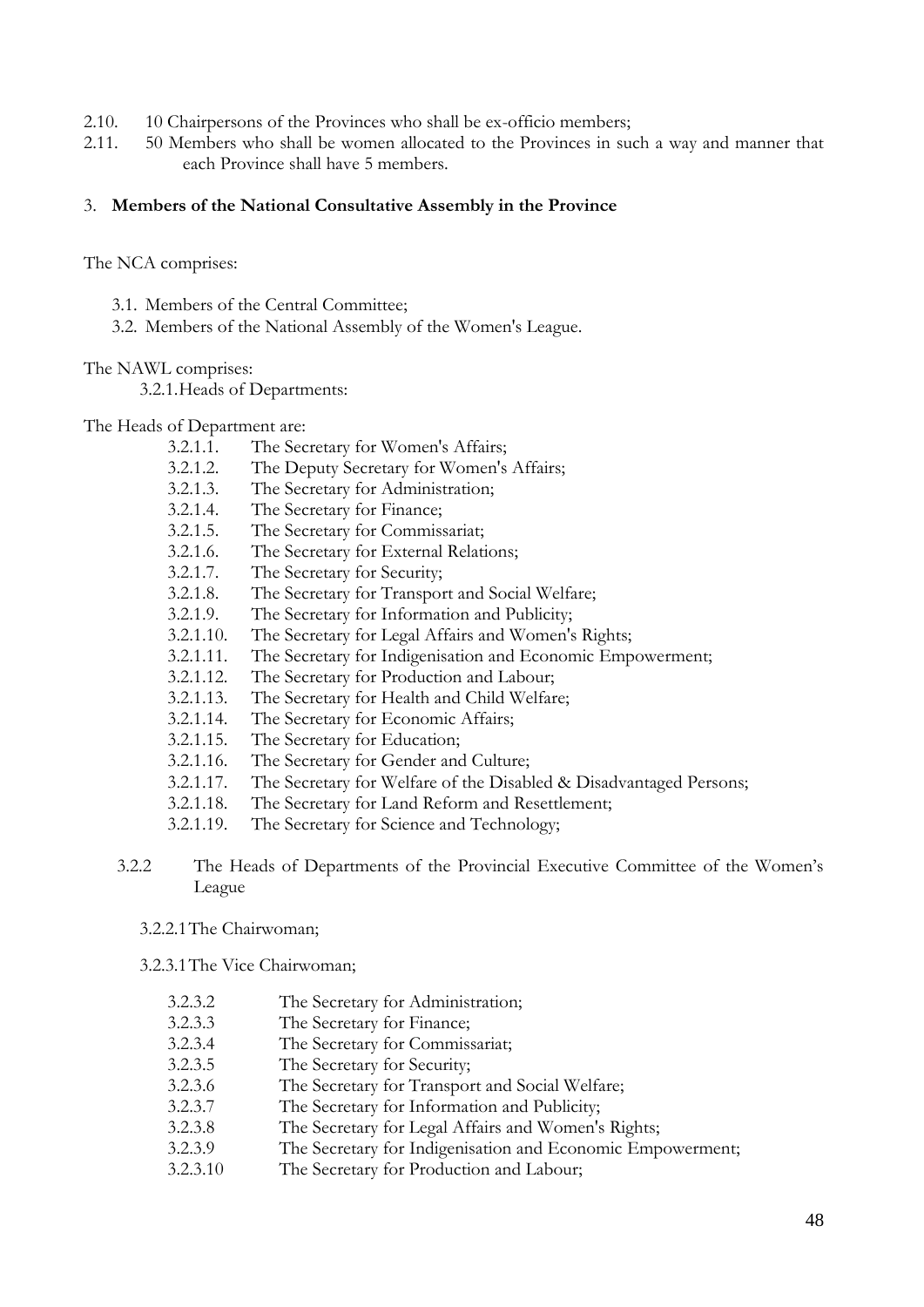- 3.2.3.11 The Secretary for Health and Child Welfare;
- 3.2.3.12 The Secretary for Economic Affairs;
- 3.2.3.13 The Secretary for Education;
- 3.2.3.14 The Secretary for Gender and Culture;
- 3.2.3.15 The Secretary for Welfare of the Disabled and Disadvantaged Persons;
- 3.2.3.16 The Secretary for Land Reform and Resettlement;

3.3 Members of the National Assembly of the Youth League

The NAYL comprises:

- 3.3.1 The Secretary for Youth Affairs;
- 3.3.2 The Deputy Secretary for Youth Affairs;
- 3.3.3 The Heads of Departments;

# The Heads of Departments are:

- 3.3.3.1 The National Secretary for Youth Affairs;
- 3.3.3.2 The Deputy Secretary for Youth Affairs;
- 3.3.3.3 The Secretary for Administration;
- 3.3.3.4 The Secretary for Finance;
- 3.3.3.5 The Secretary for Commissariat;
- 3.3.3.6 The Secretary for External Relations;
- 3.3.3.7 The Secretary for Security;
- 3.3.3.8 The Secretary for Transport and Social Welfare;
- 3.3.3.9 The Secretary for Information and Publicity;
- 3.3.3.10 The Secretary for Legal Affairs;
- 3.3.3.11 The Secretary for Indigenisation and Economic Empowerment;
- 3.3.3.12 The Secretary for Production and Labour;
- 3.3.3.13 The Secretary for Health and Child Welfare;
- 3.3.3.14 The Secretary for Economic Affairs
- 3.3.3.15 The Secretary for Education;
- 3.3.3.16 The Secretary for Gender and Culture;
- 3.3.3.17 The Secretary for Welfare of the Disabled and Disadvantaged Persons;
- 3.3.3.18 The Secretary for Land Reform and Resettlement;
- 3.3.4 The Heads of Departments of the Provincial Executive Committee of the Youth League.

The Heads of Department of the PEC are:

- 3.3.5.1. The Provincial Chairman;
- 3.3.5.2. The Deputy Provincial Chairman;
- 3.3.5.3. The Provincial Secretary for Administration;
- 3.3.5.4. The Provincial Secretary for Finance;
- 3.3.5.5. The. Provincial Secretary for Commissariat;
- 3.3.5.6. The Provincial Secretary for Security;
- 3.3.5.7. The Provincial Secretary for Transport and Social Welfare;
- 3.3.5.8. The Provincial Secretary for Information and Publicity;
- 3.3.5.9. The Provincial Secretary for Legal Affairs;
- 3.3.5.10. The Provincial Secretary for Indigenisation and Economic Empowerment;
- 3.3.5.11. The Provincial Secretary for Production and Labour;
- 3.3.5.12. The Provincial Secretary for Health and Child Welfare;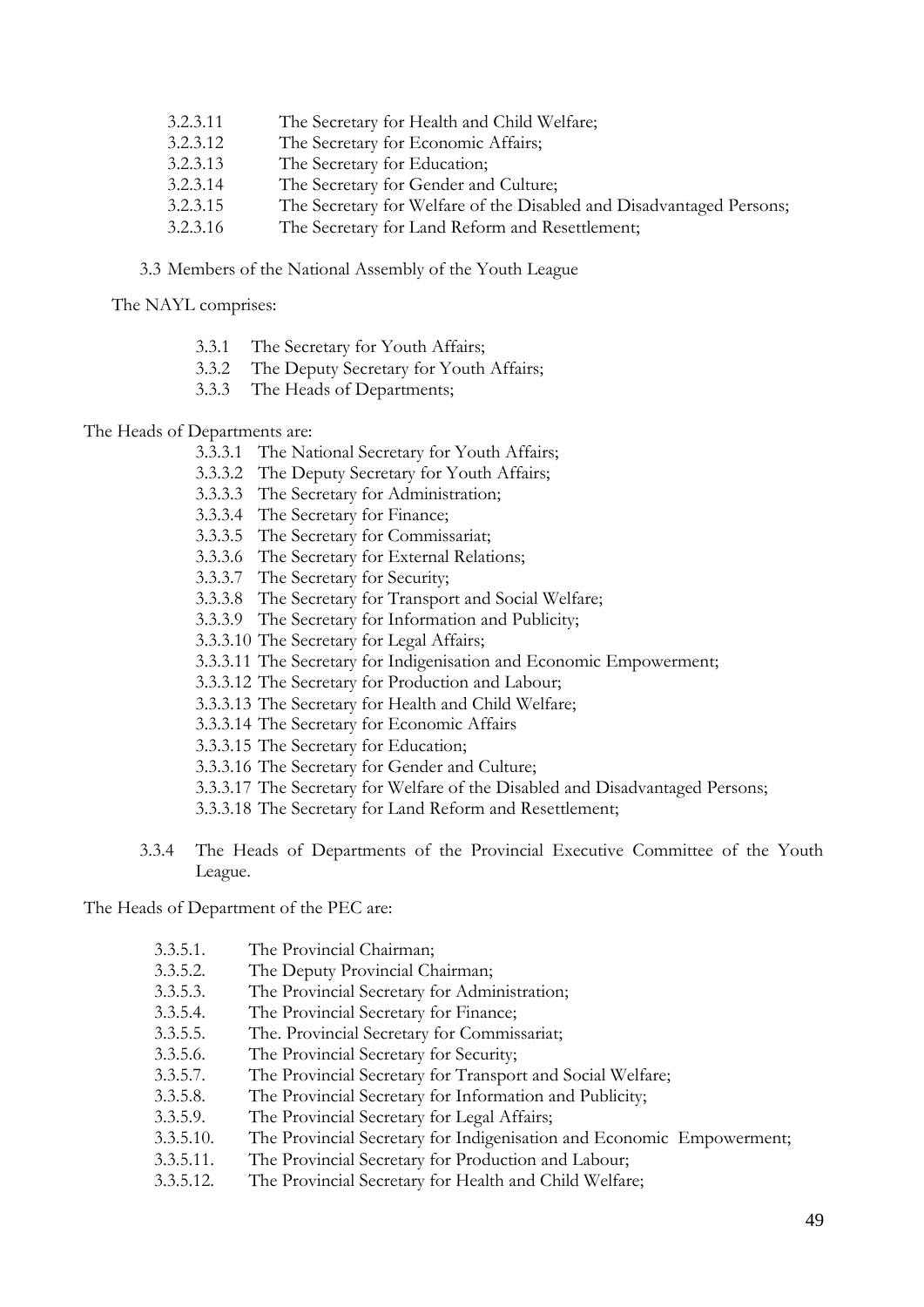- 3.3.5.13. The Provincial Secretary for Economic Affairs;
- 3.3.5.14. The Provincial Secretary for Education;
- 3.3.5.15. The Provincial Secretary for Gender and Culture;
- 3.3.5.16. The Provincial Secretary for the Disabled and Disadvantaged Persons;
- 3.3.5.17. The Provincial Secretary for Land Reform and Resettlement.

#### 4. **Provincial Executive Committees of the Women's League.**

4.1 This includes all the heads of department mentioned under the National Assembly plus all deputies to those heads.

## 5. **Provincial Executive Committees of the Youth League.**

- 5.1 This includes all the heads of department mentioned under the National Assembly plus all deputies to those heads.
- 6. **Party Members of Parliament from the Province.**
- 7. **The Chairpersons of District Coordinating Committees from the Province.**